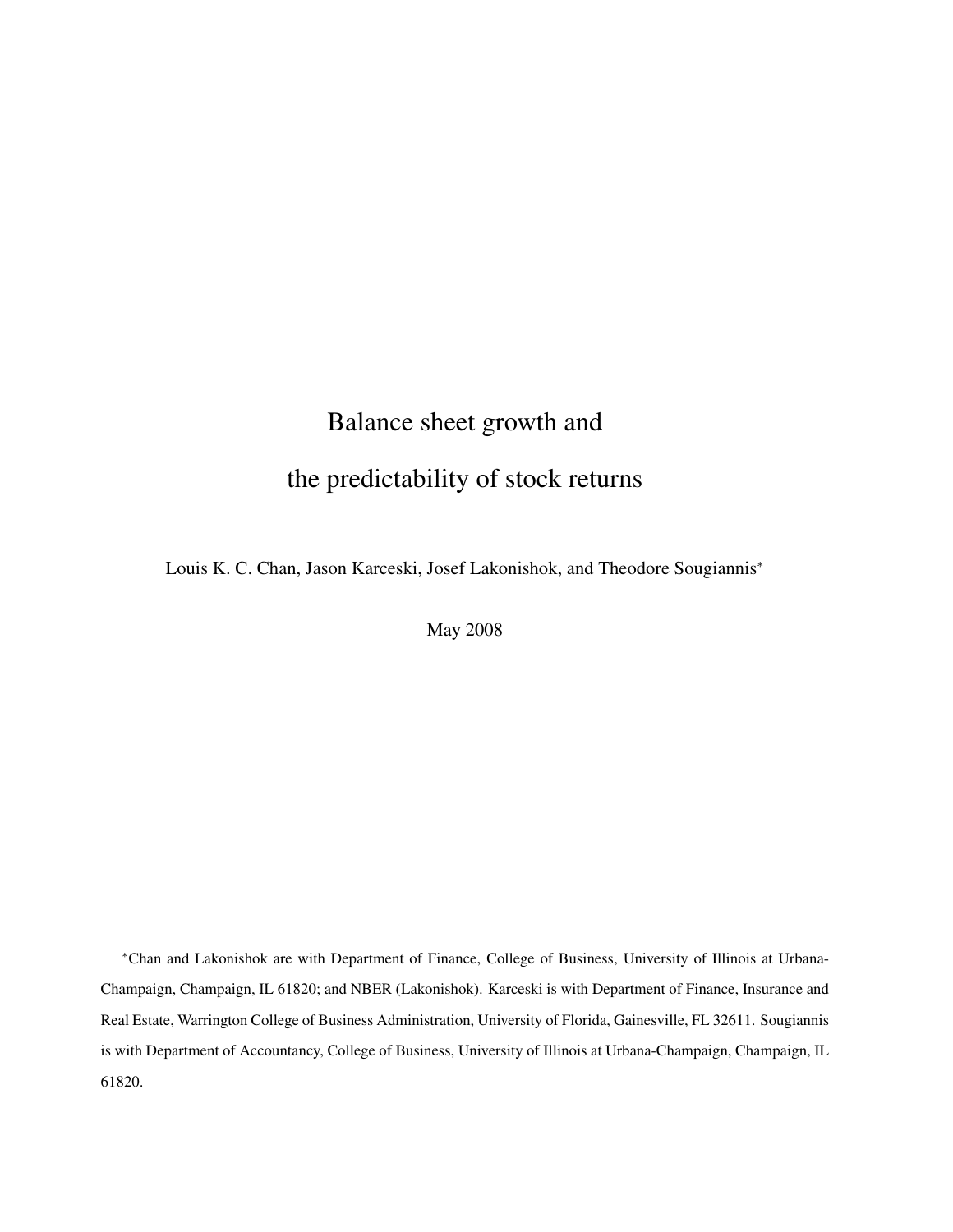#### Abstract

Recent empirical research suggests that growth in the size of firms' balance sheets, or in the size of various balance sheet components, predicts the cross-section of average returns. In particular, firms that experience high growth in total assets earn abnormal returns of -5.88 percent in the following year, and -4.85 percent in the second year. However the economic rationale for the subsequent drift in returns remains unresolved. We explore several hypotheses about the sources of the predictability: the long-run underperformance of acquirers after mergers; investors' extrapolation of past growth; over-expansion by managers due to agency costs; and underperformance following equity market timing by managers. In line with the agency cost hypothesis, the adverse consequences of asset expansion are aggravated in cases where past profitability is low, or corporate governance is weak. Conversely when asset growth is primarily in the form of cash accumulation, the negative returns are mitigated.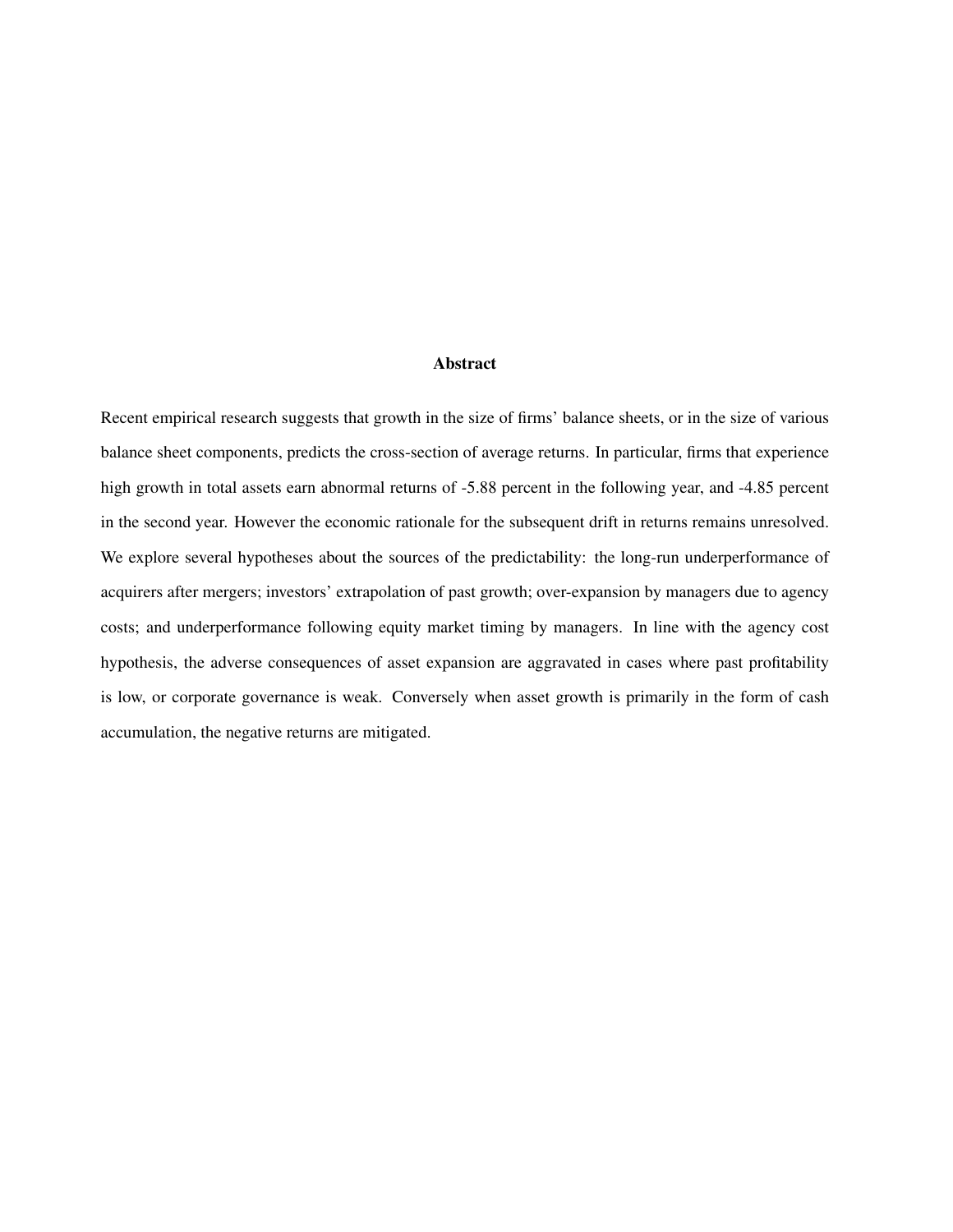An extensive body of empirical work in finance and accounting studies whether there is information in firms' financial statements for their future stock price performance. One strand of this research follows in the same vein as fundamental stock analysis, and asks whether accounting-based valuation ratios, such as earnings and cash flow yields or book-to-market ratios, forecast the cross-section of average returns. The association between such financial attributes and returns is documented in a voluminous body of research, including Basu (1977), Fama and French (1992), Lakonishok, Shleifer and Vishny (1995). It is hard to know what to make of these findings, however. One interpretation is that investors do not fully incorporate the information in accounting numbers into equity values. Under a rational pricing story, on the other hand, a stock's price reflects its underlying risks and discount rate, so the information in price-scaled accounting variables originates from the stock price rather than any accounting data. Ball (1978), for example, argues that price-scaled financial ratios stand in for the underlying determinants of expected returns. An association between such proxies and measured future abnormal returns, by this argument, reflects mismeasurement of stocks' risk, rather than a failure of market efficiency.

A more recent, but growing, literature tries to sidestep some of the ambiguities in interpreting the forecast power of financial statement data as captured by valuation multiples. Instead, many studies focus on changes over time in the size of firms' balance sheets, or various components of assets and liabilities. Sloan (1996), for instance, uncovers the accrual anomaly, whereby operating accruals, or changes in working capital minus depreciation, are negatively related to subsequent returns. Stocks ranked in the top decile by accruals relative to average total assets underperform similarly-sized firms by 5.5 percent in the following year. Chan, Chan, Jegadeesh and Lakonishok (2006) find that each component of accruals, such as changes in accounts receivable, inventory changes, and changes in accounts payable, are associated with the crosssection of future returns. Thomas and Zhang (2002) also report that firms experiencing large increases in inventory experience poor stock returns in the future.

Other studies suggest that changes in firms' fixed assets have predictive power for returns. Titman, Wei and Xie (2004) find some evidence of weak stock price performance following large increases in capital expenditures. Firms ranked in the top quintile by changes in investment spending have average abnormal returns of -0.127 percent per month over the following year. Fairfield, Whisenant and Yohn (2003) report that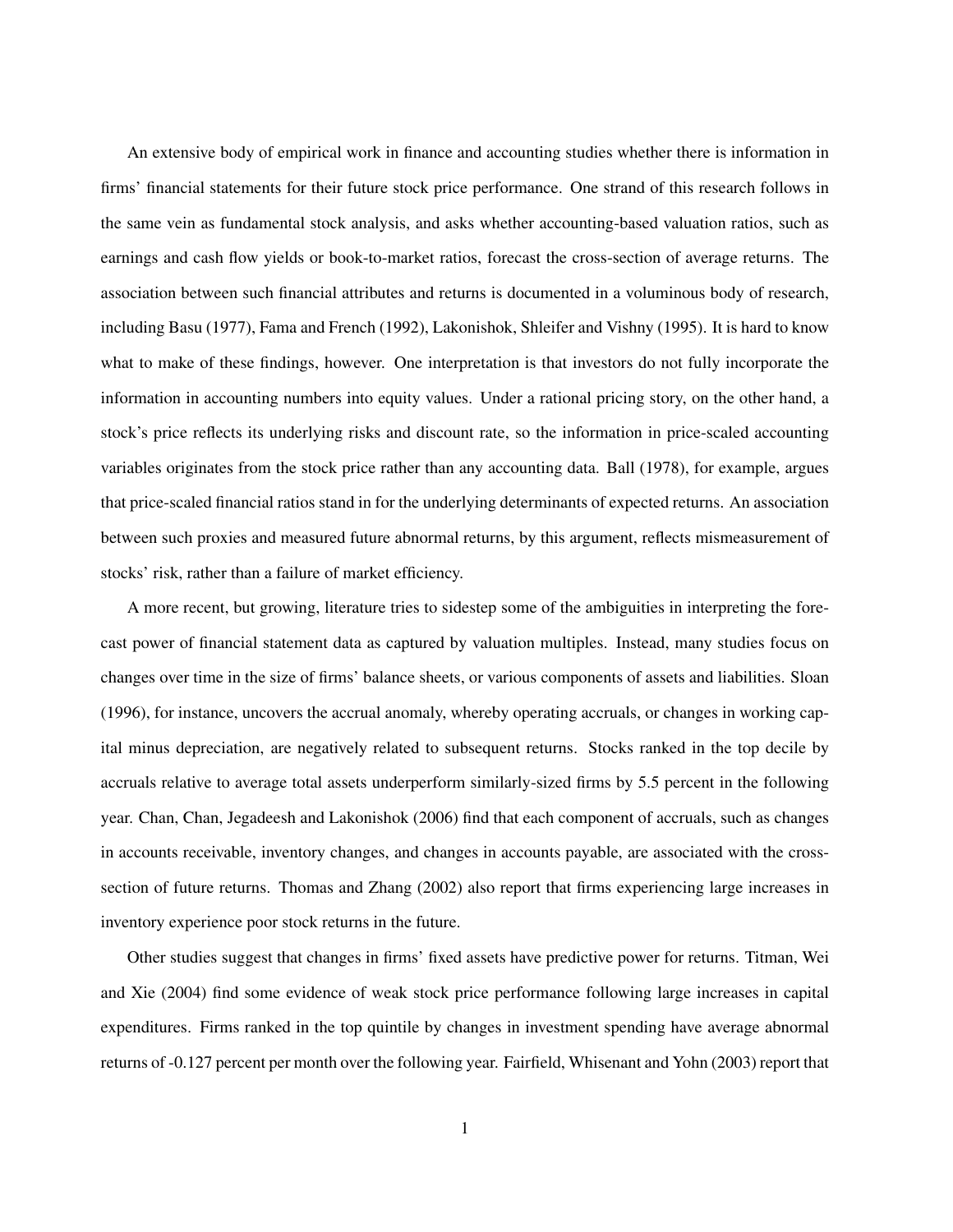changes in long-term net operating assets (change in property plant and equipment plus change in intangibles less depreciation and amortization expense) lead to lackluster future returns as well. The abnormal return on the high growth (low growth) portfolio averages -1.9 percent (5.5 percent) over the next year. Hirshleifer et al. (HHTZ, 2004) present a similar, attention-grabbing set of results. They study whether levels of net operating assets predict stock returns in the cross-section. In sorts by current-year net operating assets relative to total assets in the prior year, firms ranked in the top decile go on to earn average monthly abnormal returns of -0.73 percent compared to 0.51 percent for the bottom decile, producing a spread of 1.24 percent per month.

Cooper, Gulen and Schill (2005) provide the starkest findings from this line of research. They find that the growth rate in a firm's total assets is the most important predictor of stock returns in the cross-section, dominating beta, book-to-market, size and momentum. Return spreads associated with this variable stand head and shoulders above the others: estimated one-year abnormal returns from the Fama-French three factor model are -9.1 percent and 9.2 percent for the high- and low-growth portfolios, respectively.

The results from this literature are provocative, and appear to document economically significant predictability in returns following shifts in firms' asset positions. Notably, it is difficult to think of the growth rate of assets as a valuation indicator. Accordingly the argument that asset growth rates proxy for risk or discount rates on this account is strained. Nevertheless, the evidence raises several broader questions. First, it is not clear whether the effects documented in these papers are independent phenomena or at least partially overlap. Net operating assets generally make up a substantial portion of firms' total assets so these accounts share much common variation. Second, asset growth can take a variety of forms (growth in cash, current assets, or long-term assets). Previous work has not generally distinguished between different forms of asset growth and their effects on stock prices. At the very least, one potentially important distinction is between internally generated expansion in assets ("organic" growth) and acquisitions of other companies and their assets. Many studies find that acquiring firms in takeovers experience disappointing stock returns (Loughran and Vijh (1997), Moeller, Schlingemann and Stulz (2005)). The consequences of asset growth as a result of business acquisitions thus reflect an already well-documented phenomenon.

Last, and most importantly, the economic rationale for the drift in returns following changes in assets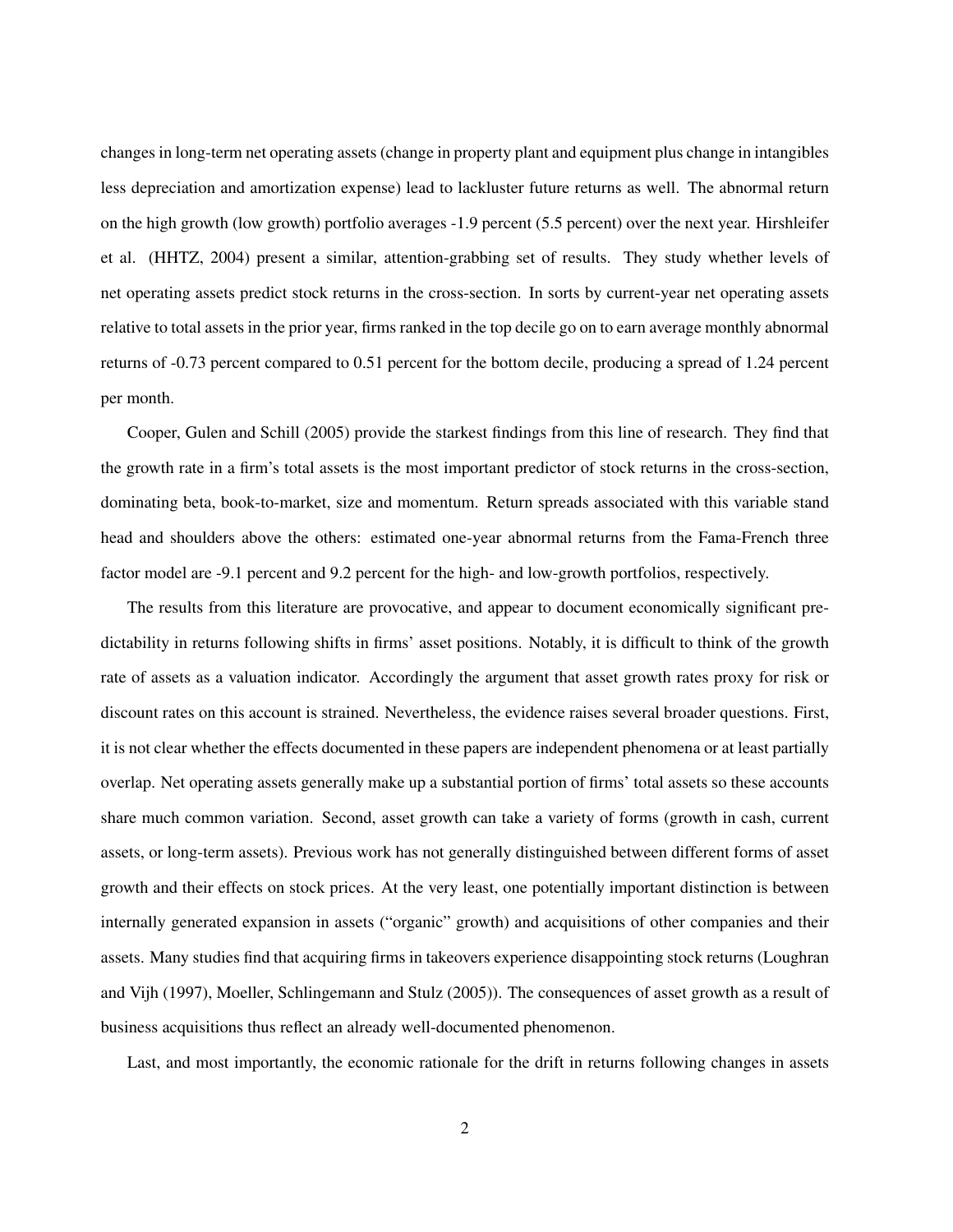remains ambiguous. Several explanations, which are not mutually exclusive, can be put forward. The most common line of thought follows Jensen's (1986) argument that excessive accumulation of assets is a consequence of the agency cost of delegated management, as firm executives engage in wasteful spending that serves their own interests. When investors learn that such expenditures dissipate firm value, stock prices adjust downward. As another explanation, firms with high growth tend to be relatively more successful companies with strong past performance. Accordingly, their poor returns in subsequent years may reflect the reversal phenomenon documented in DeBondt and Thaler (1985) and Lakonishok, Shleifer and Vishny (1995). Physical assets can expand when managers spend the proceeds from earlier offerings of securities. To the extent that managers time equity issues to take advantage of overpricing of their firm's shares, external financing is a negative signal that triggers low returns. The rise in assets (which may be profitable investments by themselves) happens to coincide with the poor stock price performance. In short the existing studies do little to discriminate between different hypotheses about the effects of asset changes on stock prices.

These issues motivate what we do in this paper. Using a common sample and methodology, we explore whether previous studies on the association between returns and capital expenditures, growth in net operating assets, or growth in total assets capture different facets of the same underlying pattern in returns. We break down the sources of growth and examine their individual effects. Further, we assess explanations for the observed association between asset growth and subsequent returns. Since mergers and takeovers are prime sources of growth in assets, we first check that the return drifts are not solely due to the low post-acquisition returns of bidder firms. Unlike earlier studies we take into account the influence of past performance and external financing when examining the effect of asset growth.

Ultimately, growth in a firm's balance sheet reflects management's choices concerning investment and, on the other side of the ledger, financing and payout activity. The consequences of balance sheet expansion for future stock prices thus hinge on investors' perceptions of the quality of managerial decisions. The larger point, then, is whether investors can exploit information about the quality of managers' choices to distinguish between wealth-enhancing and value-destroying forms of asset growth. In this vein we examine whether measures of the profitability of past capital investments, and the quality of corporate governance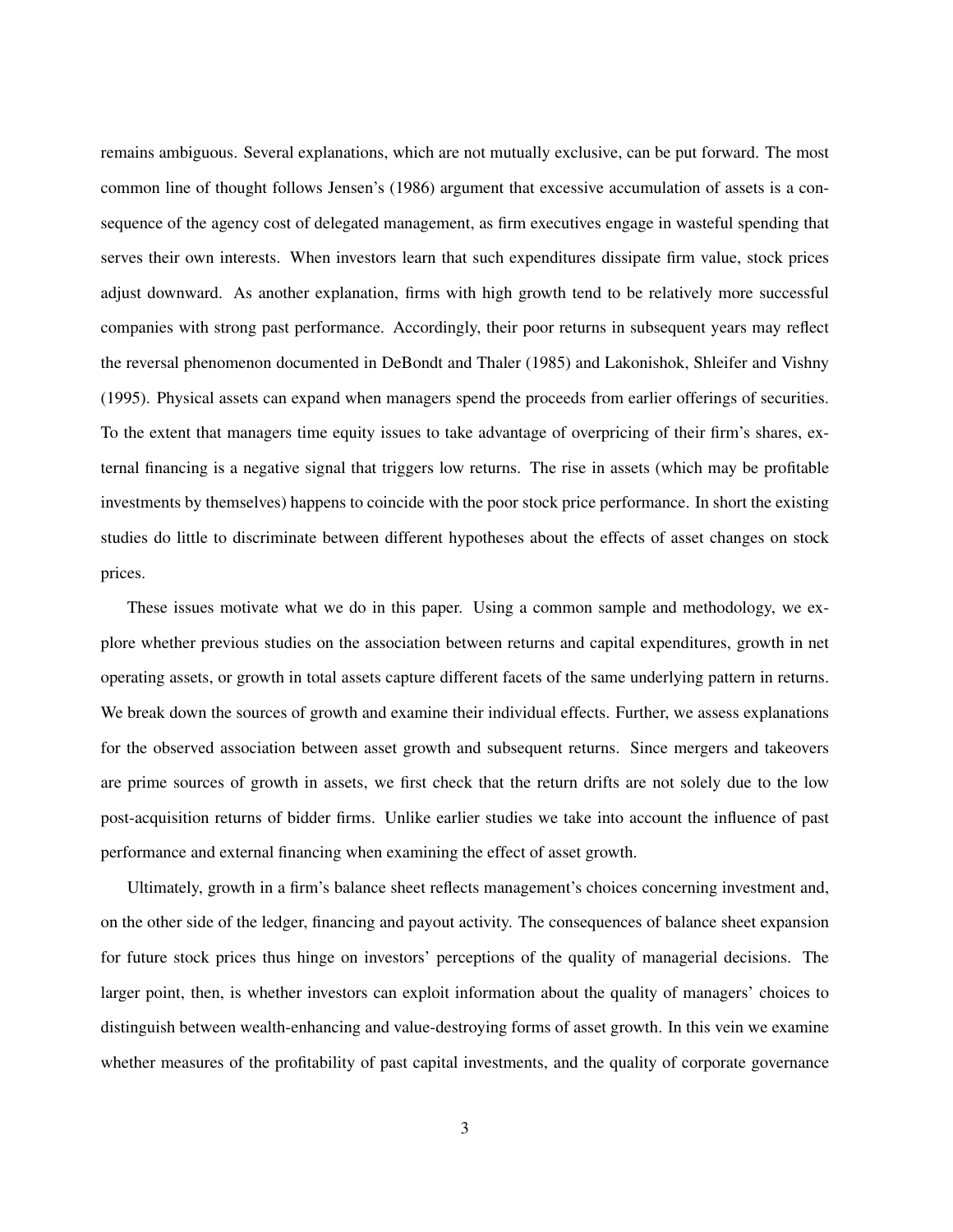help to weed out instances of wasteful spending.

The remainder of the paper is organized as follows. Section 1 describes the sample and methodology. Section 2 takes up the asset growth anomaly and studies the overlap with capital investment and net operating asset growth. Different explanations are explored in section 3, and additional evidence is provided in section 4. In light of the debate sparked by the results of HHTZ (2004) and Richardson, Sloan and Tuna (2006), in section 5 we connect our results to the net operating asset anomaly.

# 1. Data and methods

We study the effect of each variable by investigating the properties of portfolios formed by sorts on the variable (in section 3 we consider the joint effects of the variables). This lets us assess the economic significance of the information in each variable for returns. Further, the portfolio analysis helps to reveal whether the association holds over the entire range of the variable, or shows up only at the extremes. Data on returns are from CRSP, and financial statement information is from Compustat. All listed domestic common stock with data from these sources are eligible for inclusion in the portfolios, subject to two additional selection criteria. Since there is ambiguity as to what constitutes operating assets and liabilities for financial firms, all stocks in the financial sector (with SIC codes between 6000 and 6999) are dropped from the sample. This practice follows what has been done in the prior literature. We also exclude firms whose market value of equity (at the time of portfolio formation) places them in the bottom decile of the distribution of firm size based on NYSE breakpoints. Dropping the smallest firms mitigates return measurement problems due to market microstructure issues. As well we avoid instances where asset growth is large in percentage terms but not in economic terms because the starting value of assets is trivial. The smallest stocks have large cross-sectional variability in their attributes and more volatile returns, as shown in Fama and French (2006). Accordingly, the performance of extreme portfolios from sorting procedures gives tiny stocks a weight that is disproportionate to their significance in terms of wealth. At year-end 2006, for example, 4696 domestic common stock issues have data on market value of outstanding shares available on CRSP. Of these, 2180 are smaller than the tenth percentile cutoff for size based on NYSE firms, representing 46 percent of the sample by count but only 1.6 percent by capitalization.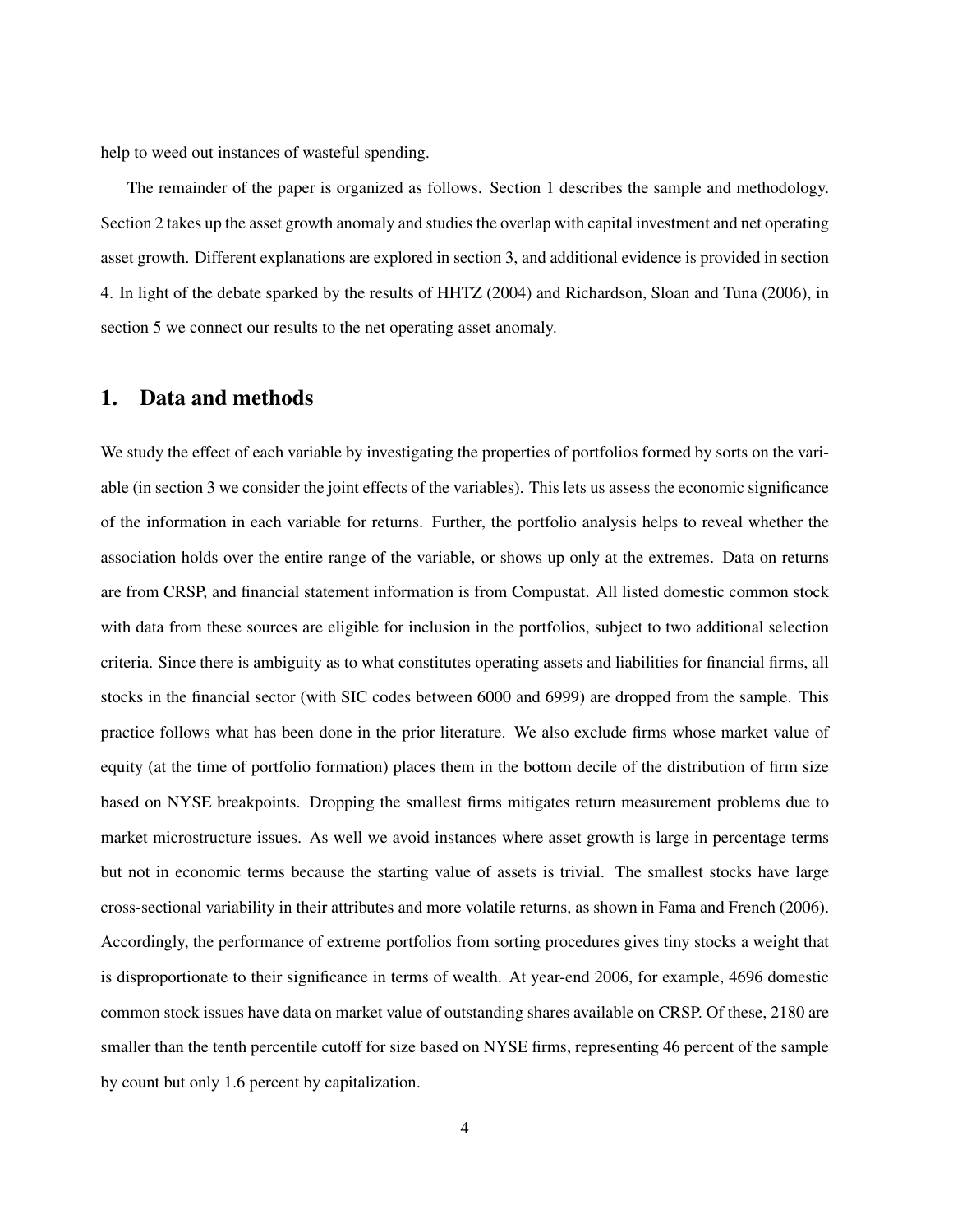Data on the accounting variables are taken from firms' annual financial statements over the sample period of 1968–2004. In each calendar year  $t$  firms are ranked based on accounting data from the fiscal year ending in t, and assigned to one of ten portfolios. Stocks in a portfolio are equally weighted. We measure firm characteristics at fiscal year-end for the portfolios, and cumulate buy-and-hold returns starting four months after the fiscal year-end. Returns are measured over each of the three years following portfolio formation.<sup>1</sup> The characteristics and returns are then averaged over years.

Each stock is also paired with a reference portfolio, and its buy-and-hold return is measured net of the buy-and-hold return on the control portfolio. A decile portfolio's abnormal return is the equally-weighted average across member stocks of their net returns. To construct the control groups we draw on Chan, Dimmock and Lakonishok (2007), who evaluate different procedures for measuring portfolio performance. They find that reference portfolios formed from sorts first by market value of equity and then by book-tomarket value of equity within each size group track active portfolio returns better than the Fama-French (1996) reference portfolios from independent sorts by size and book-to-market. Accordingly we use as benchmarks the returns on portfolios from dependent sorts first by size and then by book-to-market. Our classification by size follows practice in the investment industry as represented by the widely-followed Russell indexes. There are five size groups: going down the list of stocks ranked by market value of equity they are, in order, the largest 200 stocks, the following 300, then 500, the next 1000, and the remainder. These partitions are selected so that each group constitutes a well-diversified portfolio with a meaningful share of market capitalization. Within each size bracket stocks are further ranked by the ratio of book to market value of equity and placed into one of five groups with roughly the same number of stocks.

<sup>&</sup>lt;sup>1</sup>If a stock is subsequently delisted we assume that any remaining funds are reinvested in the equally weighted market index until the end of the event-year. At the start of the following year the remaining stocks are rebalanced to equal weights.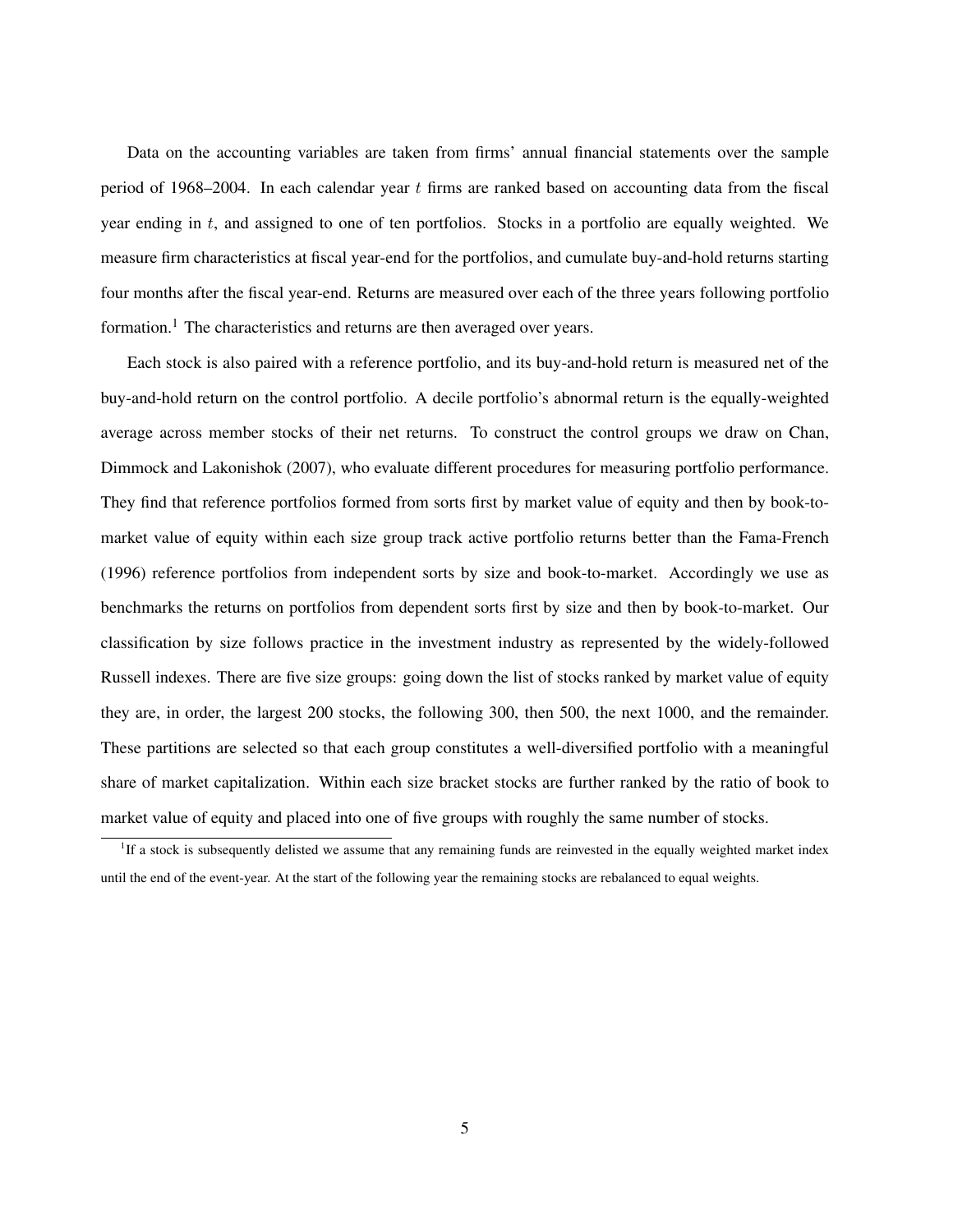# 2. The effects of asset growth

## 2.1. Returns and portfolio attributes

Previous research uses a variety of indicators of growth in firms' balance sheets as forecast variables. Sloan (1996) relates operating accruals, which are changes in one component of net operating assets (working capital) less depreciation and amortization, to future returns. Fairfield, Whisenant and Yohn (2004) look at growth in long-term net operating assets. The appropriate definition of operating assets and liabilities is still debatable, however. Moreover, many firms do not have Compustat data available for all the individual balance sheet items required to perform the calculations. On the other hand, the level of total assets is available for almost all listed domestic common stock issues. For these reasons we choose to work with the growth in total assets,  $TAGROW = \frac{TA_t}{TA_{t-1}} - 1$  as a simple, readily available, catch-all measure of asset expansion.

Table 1 describes the returns and characteristics of portfolios sorted by growth in total assets,  $TAGROW$ . Part 1 of the table provides statistics based on the full sample (all eligible stocks above the bottom decile). Part 2 gives results for large firms only (the top 1000 firms ranked by market value of equity), which represents the bulk of equity market value and hence is of primary interest from an investment perspective. Full details on the definitions and measurement of the accounting variables are provided in the appendix.

Stocks in the highest-ranked decile on average experience asset growth of 71.78 percent in the formation year (panel C), while the assets of stocks in the lowest-ranked decile shrink by 13.20 percent. Growth rapidly reverts in the following years, however. In the year following portfolio formation, for example, average ranks by asset growth differ by only 0.2858 between the top and bottom deciles.

The variation in total asset growth across portfolios shows up as differences in returns only in the top decile (panel A). Specifically, the set of firms ranked highest by asset growth under-performs in the years following portfolio formation. The abnormal returns are -5.88 percent in the first year, -4.85 percent in the second year, and they are large relative to their time series standard errors. In contrast, returns are not notably different across the other portfolios. For example, the mean raw return for the bottom decile of stocks is 13.14 percent in the first year, compared to the overall average of 13.29 percent. The conclusion is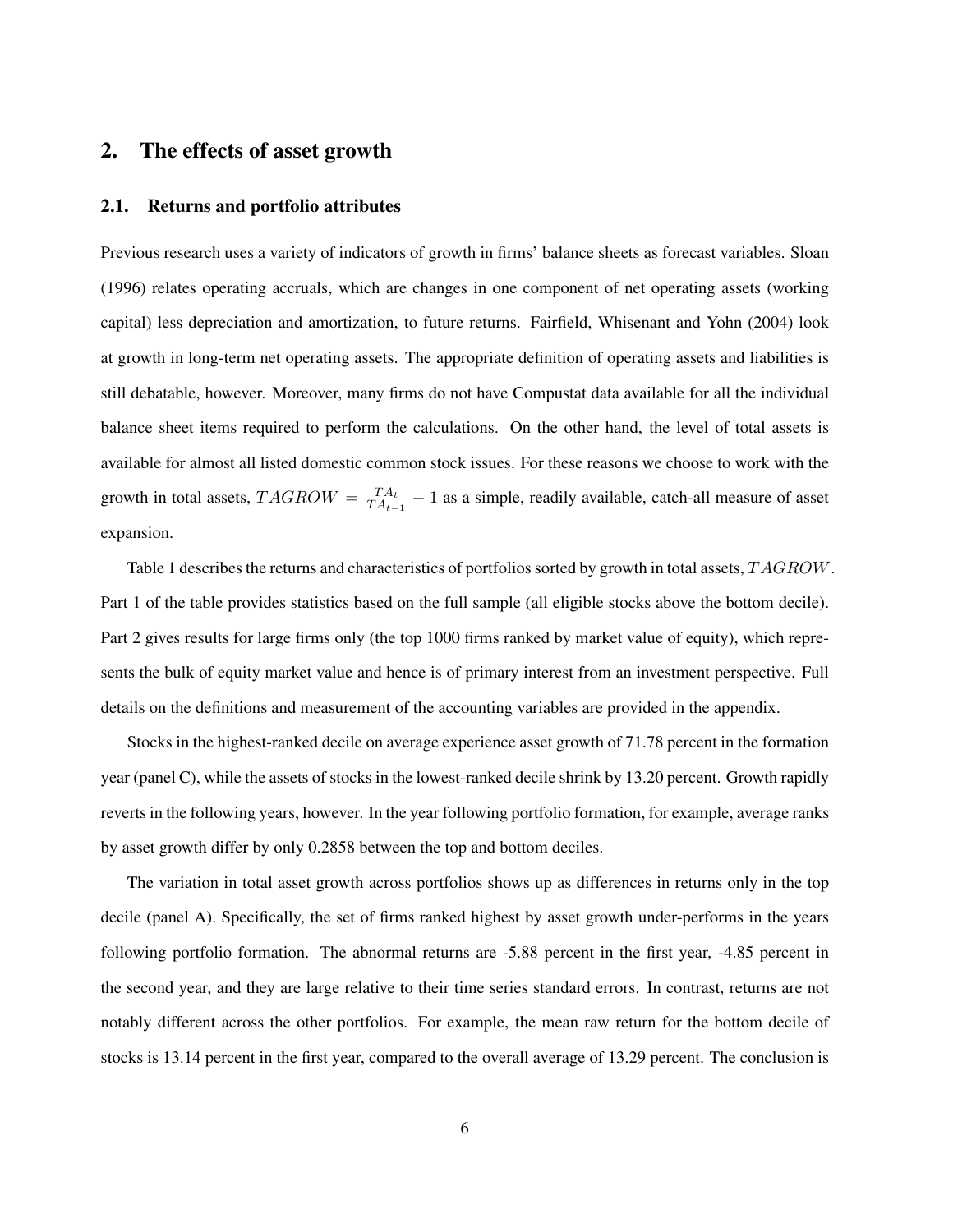that the effect of asset growth on future returns is not symmetric: a difference in returns arises only for firms with the highest asset growth rates in the cross-section.

The absence of an association with returns when asset growth is low stands in contrast to the results of Cooper at al. (2006). They find high average returns on stocks which experience large contraction in assets (decile portfolio 1). Crucially, our sample differs from that in Cooper et al. because we exclude the decile of smallest stocks. While the smallest stocks are many in number they represent a trivial fraction of total market capitalization. Fama and French (2006) also find that the asset growth effect is considerably muted when the sample comprises large and mid-sized stocks only.

The remaining panels of Table 1 provide clues in identifying explanations for the association between asset growth and future returns. In particular, panel B examines whether the portfolios display features that have been documented in previous work to be correlated with future returns. Firms that enjoy high asset growth tend to be glamour companies with low ratios of book to market value of equity, and have enjoyed strong past performance. Their stock returns and growth in sales per share are outstanding in the years preceding portfolio formation. In the top decile by asset growth, the growth rate in sales per share over the four years prior to portfolio formation averages 29.78 percent per year, and the mean annualized return from four years ago to the year before portfolio formation is 32.04 percent. Lakonishok, Shleifer and Vishny (1995) argue that investors extrapolate past growth too far into the future and overprice glamour firms that have been successful in the past. Insofar as high-growth firms share these attributes with glamour firms, they may also be subject to similar valuation errors and experience disappointing returns in the future.

Business takeovers and combinations are a primary avenue for increases in firm assets. Panel B verifies that firms highly ranked by asset growth are relatively more likely to be involved in merger and acquisition activity in the past year. Our source for firms' acquisition activity is the Securities Data Company's (SDC) Platinum database on mergers and acquisitions by U.S. companies. For each firm as of a given portfolio formation date we check if it is identified as an acquirer on the SDC Platinum database of corporate financial transactions over the preceding sixteen months.<sup>2</sup> Targets can be domestic or foreign firms, and can be

<sup>&</sup>lt;sup>2</sup>The sixteen months include the fiscal year just ended as of the portfolio formation date plus an assumed publication delay of four months.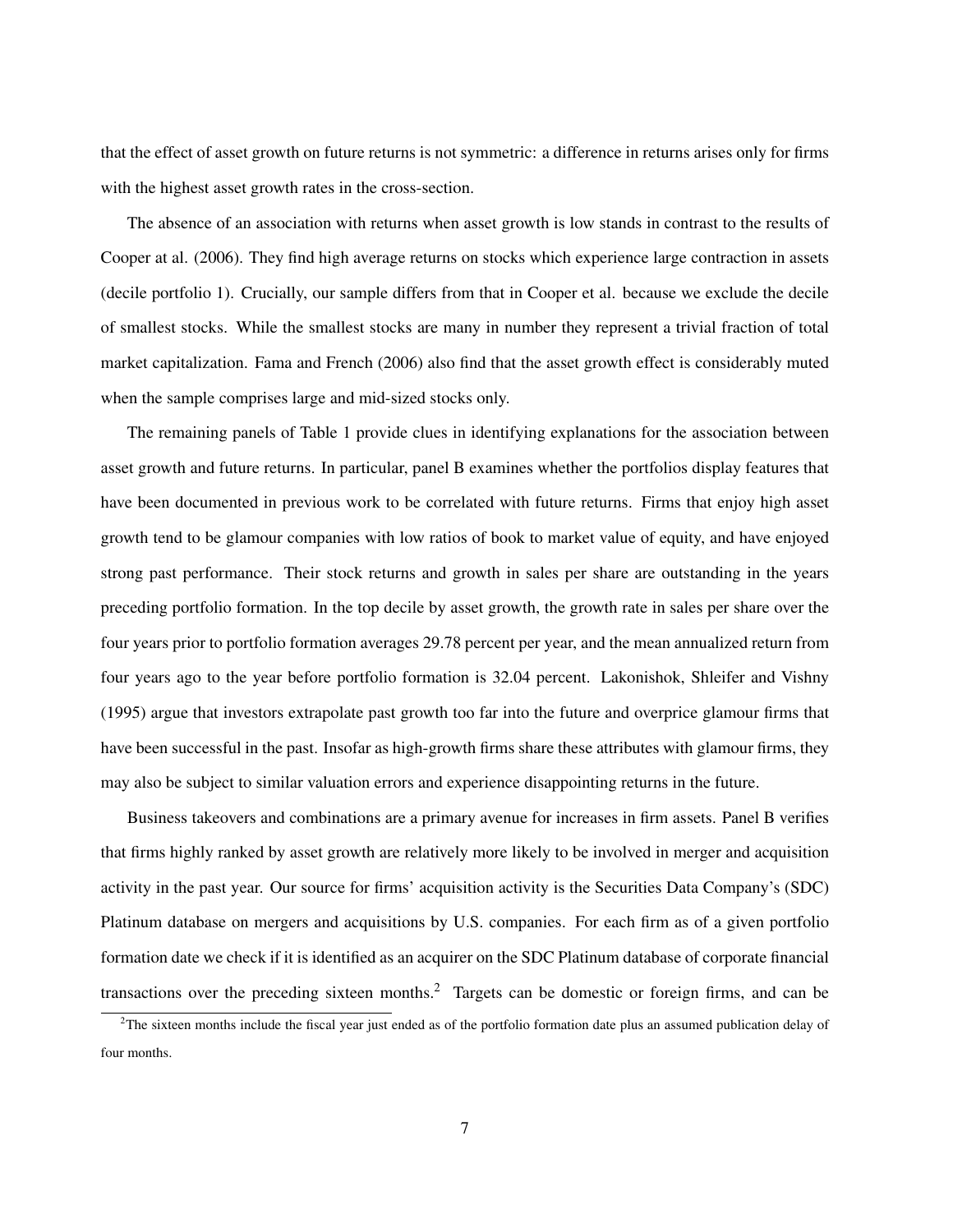privately held companies or publicly listed. On average 51.28 percent of the firms in the top decile are involved in past M&A activity over the previous year. The frequency of acquisition activity, however, does not take into account the magnitude of the transaction. As a refinement we consider cases where the acquisition size is material relative to the year-to-year change in total assets. To measure the size of the deal we perform several sequential tests. First we verify whether the acquisition size as given by SDC constitutes at least 10 percent of the asset change. Transaction values are not always reported by SDC, however, and particularly in the earlier years its coverage may be incomplete. As an additional filter we check if the accounting statement of cash flows shows acquisitions exceeding 10 percent of the change in total assets. Failing this, our last test is if the change in intangibles or goodwill from the balance sheet amounts to 15 percent or more of the asset change.<sup>3</sup> These filters indicate that on average 42.50 percent of firms in the top decile have conducted major acquisitions in the portfolio formation year for the full sample. The aboveaverage incidence indicates that for many firms in the highest-ranked group, business combinations rather than internally-generated opportunities are a primary source of the expansion in assets.

Panel C provides a bridge to studies that relate returns to the structure of firms' balance sheets - specifically, to the net operating asset component. However, different indicators have been used in this line of research, raising the possibility that they highlight distinct influences. Hirshleifer et al. express net operating assets as of the portfolio formation year t relative to total assets in the pre-formation year  $(NOA_t/TA_{t-1});$ on the other hand Richardson et al. argue in favor of measuring net operating assets as a proportion of contemporaneous total assets  $(NOA_t/TA_t)$ . To sort out these separate effects we report average levels of both variables for the decile portfolios from the sort by asset growth.

Deflating the level of net operating assets in year  $t$  by total assets in the previous year compares a firm's asset position across dates. Accordingly it mixes information from two sources – the make-up of the balance sheet in terms of net operating assets, and changes in the firm's asset base over time. Panel C confirms that the sort by growth in total assets also induces variation across portfolios in net operating assets relative to

<sup>&</sup>lt;sup>3</sup>Goodwill is included in the intangibles item and is not always broken out separately, so we examine both accounts. In turn, intangible assets can grow for reasons other than acquisition of another firm, such as the addition of new copyrights, software development costs or the purchase of specific intangible assets. To avoid picking up such sources of growth beyond business combinations we apply a more demanding cutoff point to intangibles and goodwill.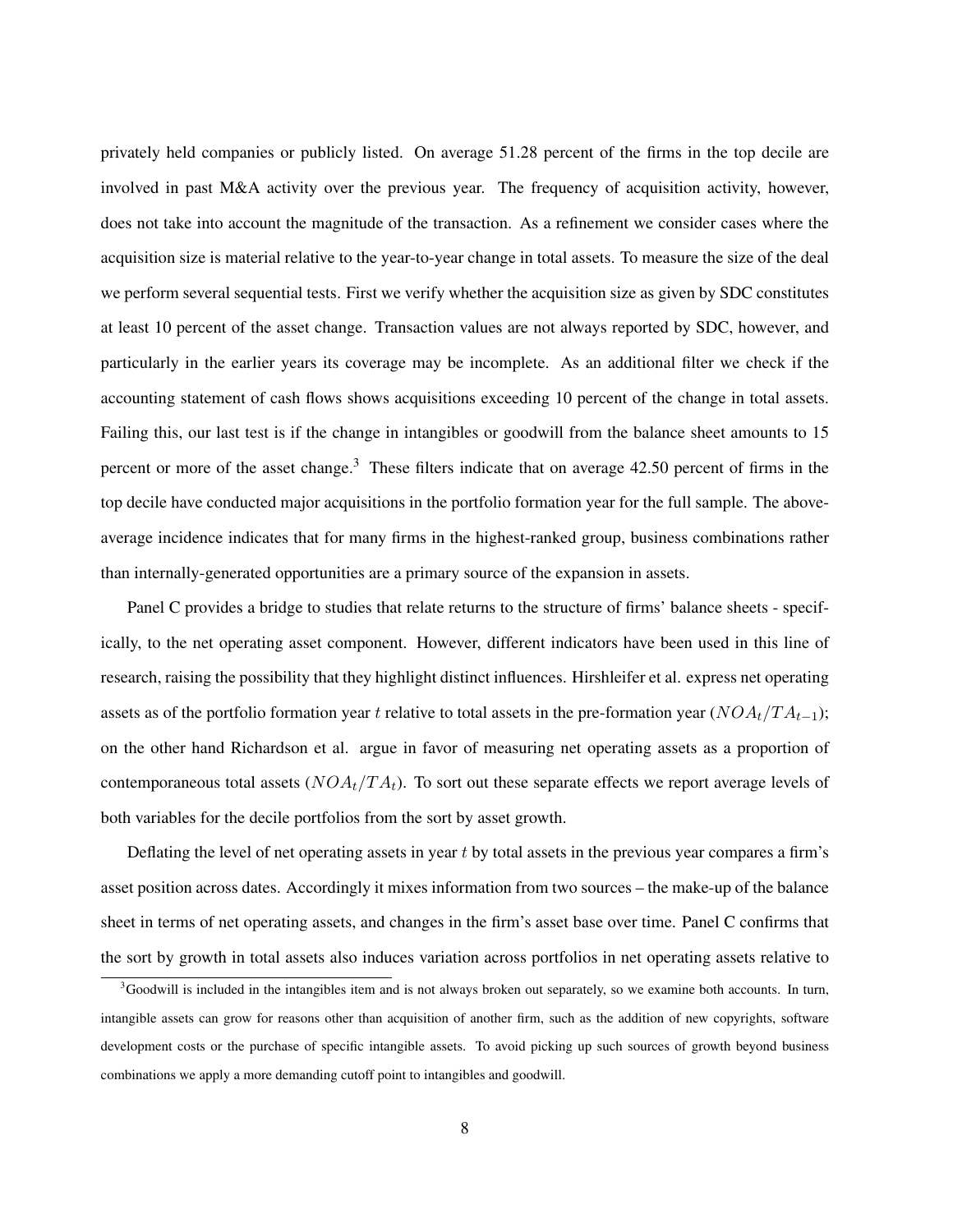previous year total assets. In the highest-ranked decile by asset growth, net operating assets are on average 1.1407 times the previous year's total assets, while in the bottom decile the corresponding average is 0.5490 times. There is thus a close association between rates of growth in total assets and the indicator of net operating asset levels used by Hirshleifer et al. (2004). The correlation suggests that the pattern in returns documented by Hirshleifer et al. (2004) may overlap with the effects of past asset growth.

In contrast, levels of net operating assets relative to contemporaneous total assets are uncorrelated with asset growth.  $NOA_t/TA_t$  is roughly constant across the portfolios sorted by growth. Net operating assets are on average 61.46 percent of contemporaneous total assets for the high-growth portfolio, and 62.22 percent for the low-growth portfolio. Unlike HHTZ, therefore, the effect studied by Richardson et al. does not share a direct commonality with the effect of past asset growth.

The results for large firms (part 2) generally follow the same patterns. Notably, the magnitude of abnormal returns for the high-growth decile of large firms (-5.17 percent in the first post-formation year) is about the same as in part 1 (-5.88 percent). The high-growth large firms also tend to be glamour companies with elevated past sales growth and past return. They stand out from other firms with respect to levels of net operating assets relative to prior-year total assets, but not relative to current-year assets. In the top decile, 57.64 percent of large firms are involved in some merger and acquisition activity in the portfolio formation year. Large merger transactions occur in 48.05 percent of the cases.

The message from Table 1 is that sorting by growth in total assets generates notable return drifts only in the top decile. The low subsequent returns associated with high growth may stem from the effects of past success, as well as the post-merger experience of acquirers. Some of the information in asset growth also overlaps with the information in net operating asset levels relative to prior-year total assets (but not net operating assets relative to current-year assets).

#### 2.2. Association between growth, investment and financing indicators

Table 2 provides evidence that growth in total assets  $TAGROW$  moves in tandem with other indicators of asset composition, investment and financing activity that have been studied in other papers. For each stock within a decile portfolio from the sort by growth in total assets, we measure its rank (from zero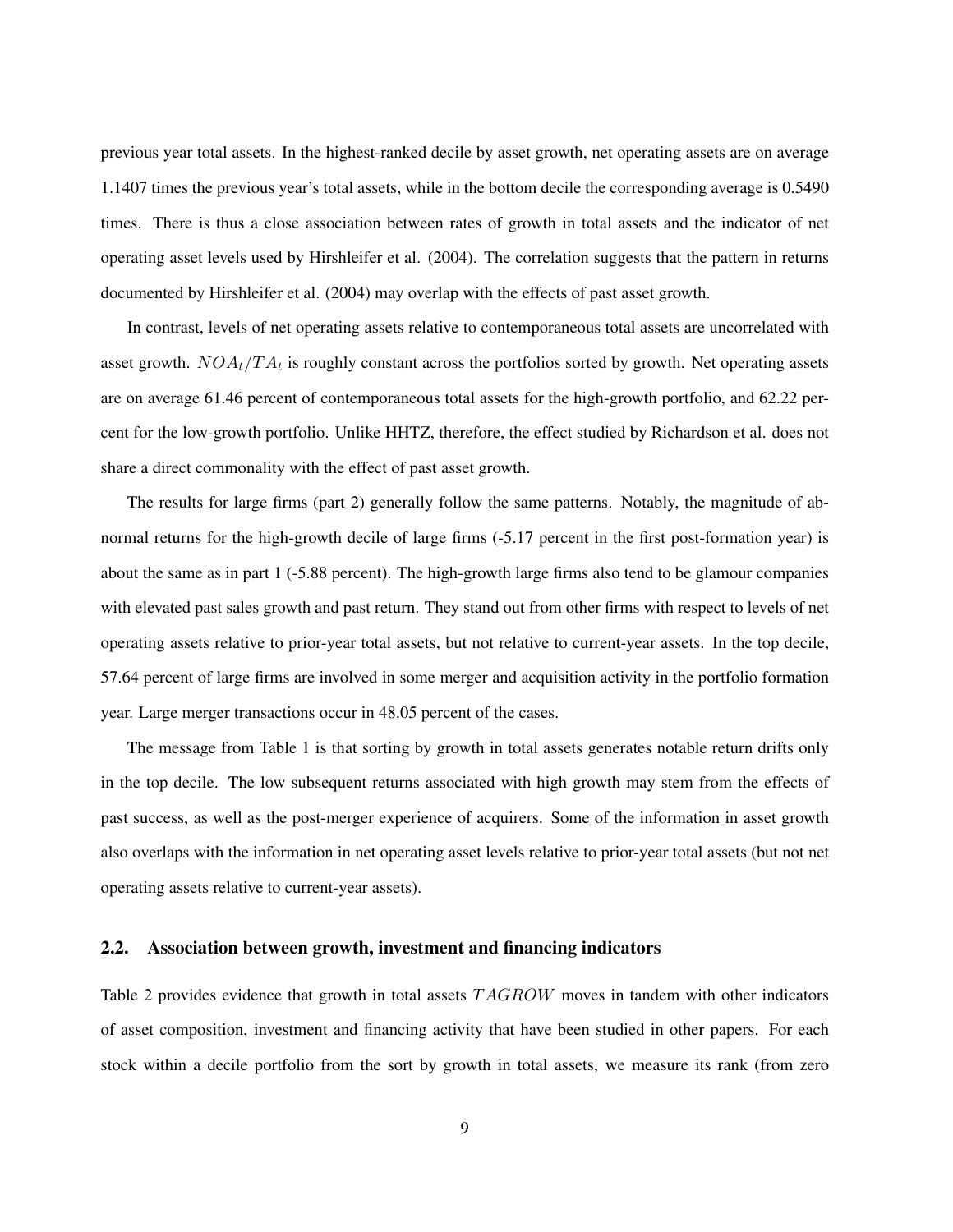to one, corresponding to the lowest and highest values respectively) on a variable and take the equallyweighted average of the ranks. Part 1 of Table 2 reports each portfolio's rank on the following investment variables as of the portfolio grouping date: year-to-year changes in net operating assets, DNOA, changes in net property, plant and equipment  $DPE$ , and capital expenditures minus depreciation expense (both from the statement of cash flows),  $NETCAPX$ . We also examine the following variables that reflect changes in the firm's financing position: new external financing raised over the year  $DXFIN$ ; and internal financing  $INTFIN<sup>4</sup>$ . All of these variables are expressed relative to total assets at the beginning of the year. Finally, we report ranks on net operating assets relative to previous year total assets  $(NOATAL1)$ , and net operating assets as a proportion of contemporaneous total assets  $(NOATAL0)$ . Additionally, crosssectional correlations between these variables are computed each year. Mean correlations over years are given in part 2 of the table.

Growth in total assets serves as a good stand-in for firms' investment activities. Portfolio ranks by  $DNOA$ ,  $DPE$  and  $NETCAPX$  all rise steadily across the asset-growth portfolios. Average correlations between  $TAGROW$  and the investment variables range from 0.433 for  $NETCAPX$  to 0.750 for DNOA. Differences in total asset growth also pick up cross-sectional variation in new external and internal financing. The bottom (top) decile by  $TAGROW$  has a mean rank on external financing of 0.3113 (0.8549), and a mean rank on internal financing of 0.2269 (0.6418).  $TAGROW$  and  $DXFIN$  share an average correlation of 0.588, while the correlation between asset growth and internal financing is 0.398. Growth rates of total assets thus serves as a parsimonious, comprehensive indicator of firms' investment and financing activities. Notably this catch-all measure can be calculated for almost all firms even in the absence of detailed flow data on capital spending or capital raising efforts. Moreover, its computation does not involve distinctions between operating and financing components of assets and liabilities.

The two measures of net operating asset levels,  $NOATAL1$  and  $NOATLO$  are closely correlated, sharing an average cross-sectional correlation of 0.797. At first blush, then, the choice of asset scale appears to be an innocuous one. Closer inspection suggests, however, that  $NOATAL1$  and  $NOATAL0$  pick up distinct influences. In particular,  $NOATAL1$  lines up closely with total asset growth, as the earlier results

<sup>&</sup>lt;sup>4</sup>See the appendix for complete details on these variables.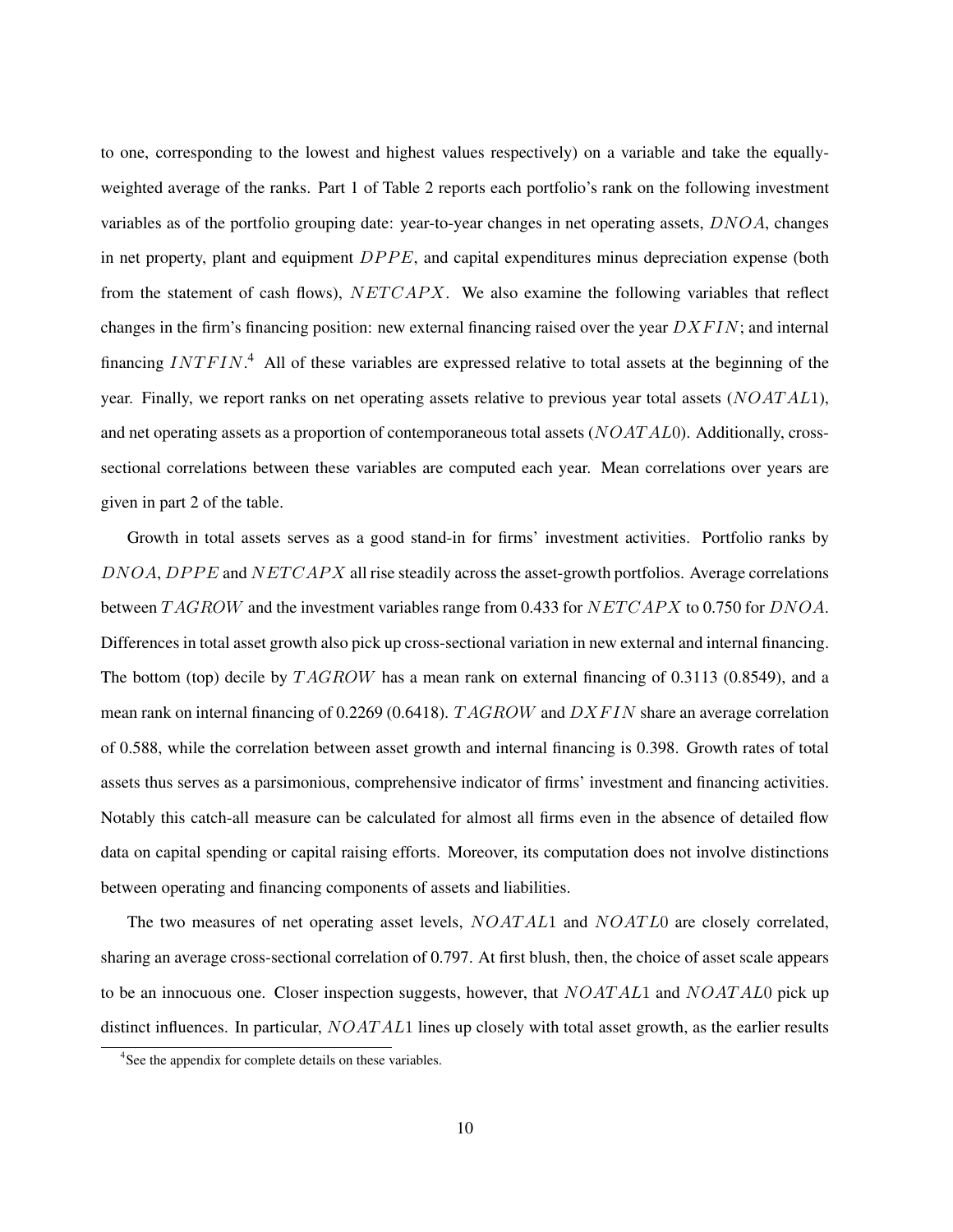in Table 1 suggest. In part 1 of Table 2, the average rank by  $NOATAL1$  is 0.2187 in the bottom decile by TAGROW and climbs to 0.7837 in the top decile. Total asset growth and net operating assets as a proportion of total assets in the prior year have a correlation of 0.461. Similarly, NOATAL1 tends to be positively aligned with other measures of investment and financing activity. In contrast, net operating assets relative to current-year assets is only weakly correlated with firm expansion, investment and financing. Average ranks by *NOATAL*0 are roughly constant across the *TAGROW* portfolios. From part 2, the average correlation between  $NOATAL0$  and  $TAGROW$  is actually slightly negative (-0.028). The choice of asset scale thus puts the role of net operating asset levels on very different footing: in particular, net operating assets relative to previous year's assets are closely related to firm expansion, unlike net operating assets relative to contemporaneous assets.

Table 3 verifies that growth in total assets does about as well as more detailed descriptors of investment or financing activity in spreading out future returns. We report the variation in returns and selected characteristics across decile portfolios formed from sorts on one of various indicators of investment or financing activity. In particular we focus on the change in net operating assets  $DNOA$ ; change in net property, plant and equipment  $D PPE$ ; net capital expenditures  $NetCAPX$ , and new external financing  $DXFIN$ , all scaled by total assets in the previous year. To eliminate clutter we report only the average abnormal returns in each of the three post-formation years; annualized return from 4 years to 1 year prior to portfolio formation; annualized growth in sales per share over the preceding four years; and average frequency of large M&A transactions.

Stocks that are placed in the top classification by either growth in net operating assets, property, plant and equipment, capital expenditures, or new external financing, tend to have disappointing stock price performance in subsequent years. The abnormal returns are close to those reported for the top decile by growth in total assets in Table 1. In the first post-formation year, the highest-tanked category by  $TAGROW$  earns a mean abnormal return of -5.88 percent, compared to -7.47 percent for  $DNOA$ , -4.38 percent for  $DPE$ , -5.65 percent for  $NetCAPX$ , and -6.60 percent for  $DXFIN$ . There are generally no major differences in returns across the other portfolios, except in the case of the sort by change in external financing. In the latter case firms which have decreases in external financing (including those which repurchase shares) have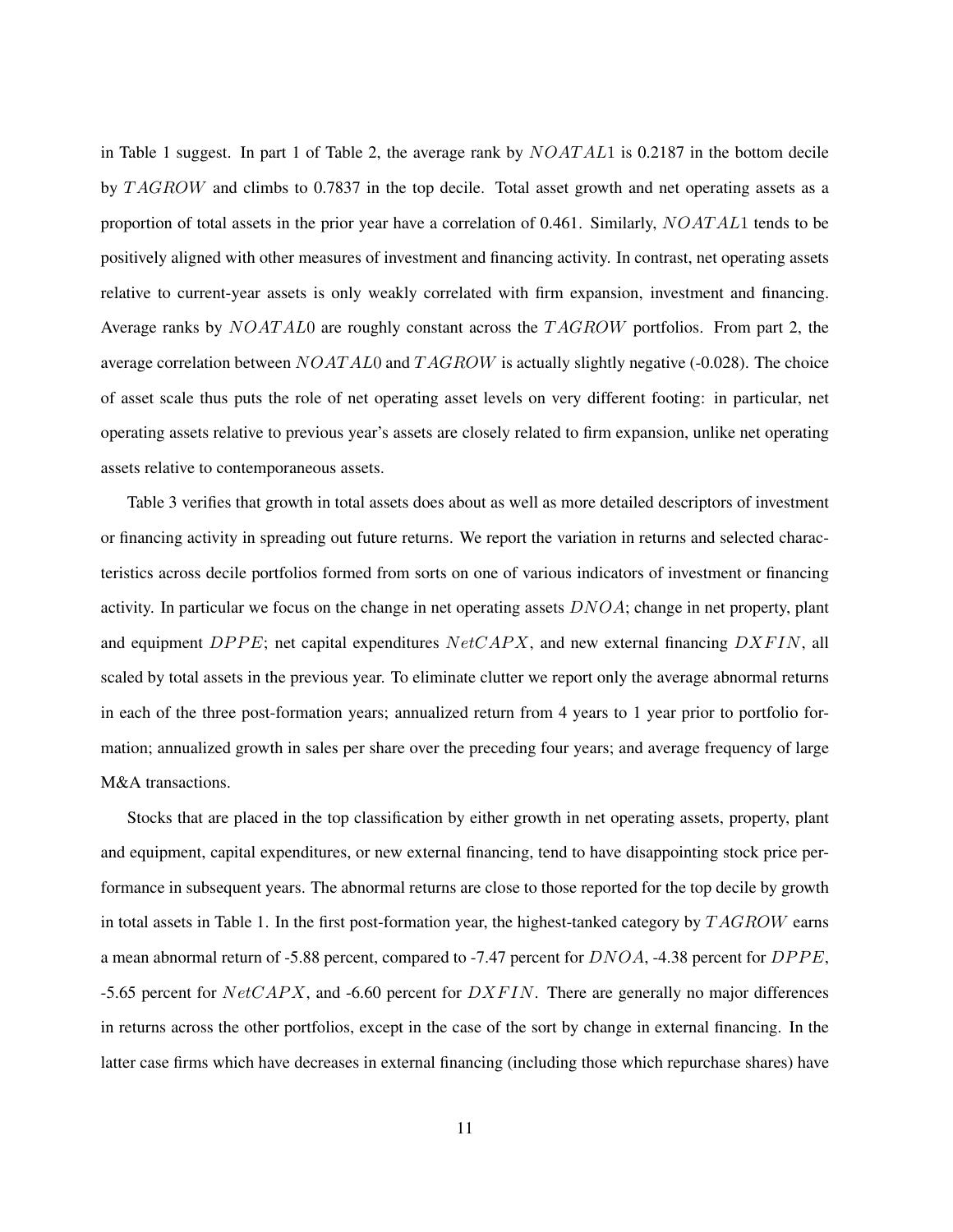positive abnormal returns of 3.48 percent on average.

The distinctive features that characterize firms falling in the high  $TAGROW$  portfolio show up as well in Table 3. The portfolio of stocks ranked highest by any of the investment or financing variables comprises firms that have been very successful in the past. For instance, firms in the top decile by net capital expenditures enjoyed elevated growth in sales as well as strong stock price gains in the periods leading up to portfolio formation. Over the preceding four years their sales grow on average by 24.36 percent per year, while their mean return from four years ago to the year prior to portfolio formation is 22.64 percent per year. Firms ranked in the top decile by any of the indicators are also more likely to be part of a major M&A transaction in the portfolio formation year. In the case of the top  $NetCAPX$  decile portfolio, for instance, roughly one out of three firms engages in a sizeable takeover.

The results from the sample of large stocks in part 2 of Table 3 are similar. In the sort by  $TAGROW$ the top decile portfolio's abnormal return in the first year is -5.17 percent. The corresponding performance for the top decile is -6.54 percent based on  $DNOA$ , -4.26 percent based on  $DPE$ , -4.02 percent for  $NetCAPX$ , and -4.67 percent after sorting on  $DXFIN$ . The upshot is that anomalies based on total asset growth, growth in net operating assets, growth in property, plant and equipment, capital expenditures, as well as new external financing bear many close resemblances. These similarities prompt the suspicion that they share a common root cause. As a result, spelling out the underlying sources of the effect of asset growth on returns should go a long way to providing an understanding of the others.

# 3. Evaluating the effects of asset growth

We explore several hypotheses to account for the association between growth in assets and future returns. The possible explanations, which are not mutually exclusive, are: the acquisition hypothesis, the managerial agency cost hypothesis, the extrapolation hypothesis and the market timing hypothesis.

Under the acquisition hypothesis, sharp rises in assets are predominantly due to acquisitions of other businesses. An extensive body of research studies the consequences of corporate takeovers for long-term shareholder wealth. Previous studies generally find that the stock prices of acquirers tend to falter in years subsequent to a merger (see, for example, Loughran and Vijh (1995), and Moeller et al. (2005)). Hence the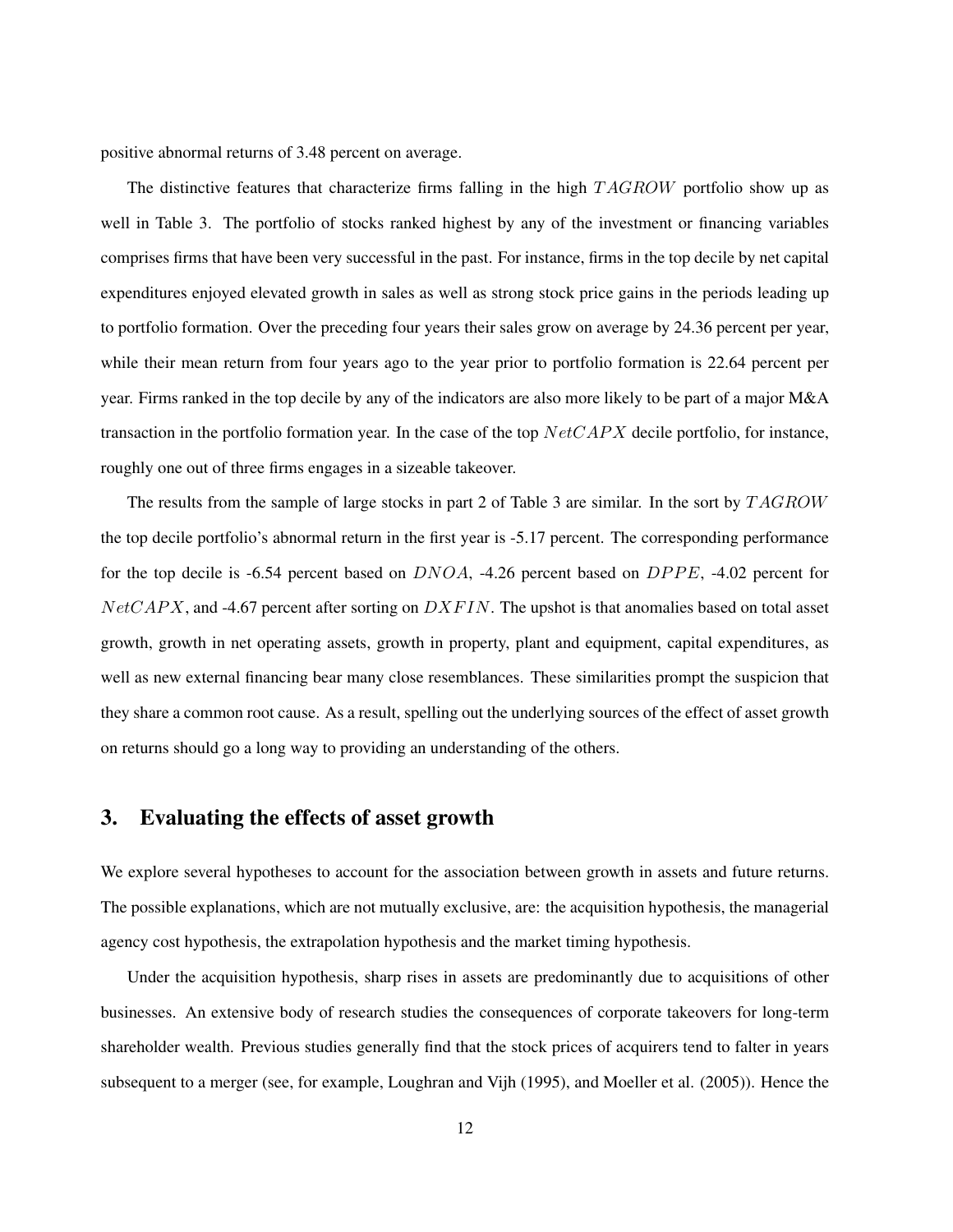negative association between asset growth and future returns is a disguised version of the poor performance of acquirers in takeovers.

One reason why corporate acquisitions reduce shareholder wealth is because managers tend to engage in takeovers for self-serving reasons, and not necessarily because they are good investments. In the free cash flow theory of Jensen (1986), for instance, managers of successful firms where the agency cost problem is severe spend cash by undertaking acquisitions rather than returning funds to shareholders. As a generalization of this argument managers may expand the resources under their control by means beyond takeovers, such as spending on capital projects. The agency cost argument thus suggests that managers' incentives drive them to expand assets beyond the firm's economically optimal scale, leading to low future returns.

The extrapolation hypothesis of Lakonishok, Shleifer and Vishny (1995) offers a different interpretation for why fast-growing firms tend to do poorly in subsequent years. Studies in psychology suggest that individuals tend to extrapolate past trends too far into the future. Accordingly investors overlook long-term reversion in profitability and growth, but instead believe that firms which have been successful in the past maintain their strong performance in the future. Such stocks tend to be overpriced as a result. As well, it may be the case that firm managers suffer from such a cognitive bias and over-commit the firm's resources after past success.

Finally, asset accumulation may be a passive result of managers' decisions to raise additional funding from capital markets. There is evidence that managers successfully time share issuances to take advantage of temporary drops in the cost of equity capital, such as when a firm's stock is overvalued (Baker and Wurgler (2002)). As share valuations are thereafter corrected, equity issuers experience low stock returns (Ritter (1991), Brav and Gompers (1997), Jegadeesh (2000)). Opportunistic financing by managers thus induces a negative correlation between the accompanying increase in firm assets and subsequent returns.

#### 3.1. Attribution by asset growth source

We evaluate the hypotheses about the effects of asset growth on future returns through partitioning the sample by the source of asset growth. In particular, we verify whether the poor returns are confined to those firms whose assets grow mainly due to external acquisitions as opposed to internal expansion.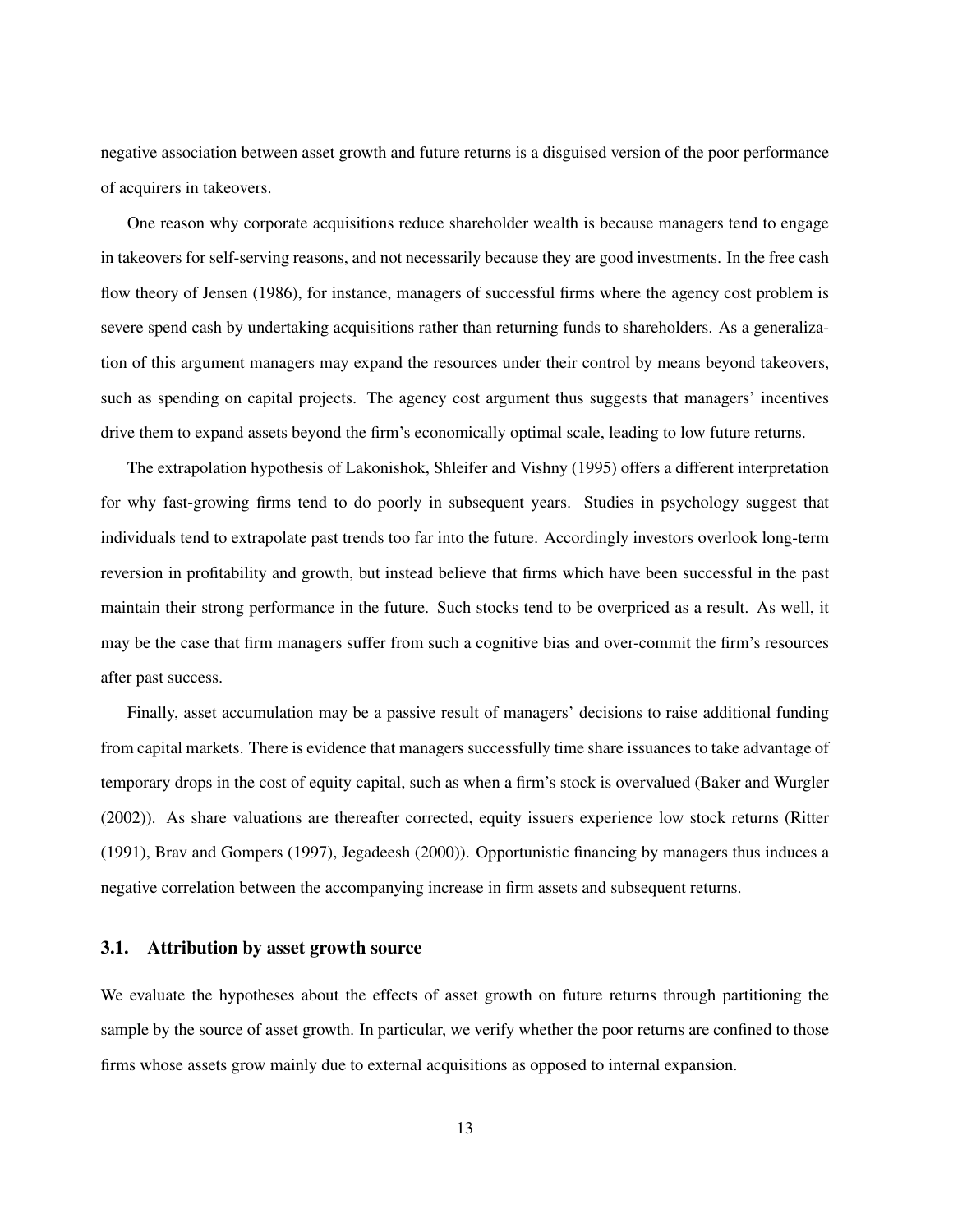Table 1 shows that the association between asset growth and returns is limited to the highest-ranked decile portfolio and, to a lesser extent, the next-highest ranked portfolio. Accordingly, we focus our attention on the behavior of these two decile portfolios. We take each constituent firm and attribute the primary source of asset growth to one of five mutually exclusive items. The amount of assets can grow due to acquisition of another firm or due to change in one of the following items: cash and marketable securities, net property, plant and equipment, current assets other than cash and securities, and other long-term assets excluding property, plant and equipment.

Given the strong presumption that spikes in asset levels are driven by takeovers, we first break out those firms where asset growth is due primarily to acquisition activity. This is measured by whether the acquisition size is at least twenty percent of the dollar change in total assets. The size of the acquisition is taken from SDC if available; if not we measure it (in the following order) as acquisitions from the statement of cash flows, or change in the value of goodwill or intangible assets. In the absence of a substantial acquisition based on any of these indicators we go on to compute the change in each of the remaining four sources of asset changes. The item with the largest change relative to the dollar change in total assets qualifies as the dominant source, provided its increase is at least 10 percent of the rise in total assets.

The results of the attribution of asset growth are given in Table 4. Observation counts in each category are too small to permit meaningful comparisons until 1988, so our sample period in this section extends from 1988 to 2004. On average there are 203 firms ranked in the top decile by growth in total assets for the full sample of firms. In 95 (or roughly 47 percent) of these cases the SDC database indicates they complete acquisitions of other companies over the sixteen months preceding portfolio formation, and these takeovers represent at least 20 percent of the asset increase. For 17 additional firms, there are signs of takeover activity from the statement of cash flows, goodwill or intangibles, amounting to at least 20 percent of the rise in assets. In total, business combinations account for the bulk of the change for 112 (or 55 percent) of the firms in the top decile by asset growth. Results for the next-highest ranked decile portfolio by  $TAGROW$  yield a similar conclusion: takeovers are the prime source of the increase in assets for 47 percent (95 out of 203 firms) of the cases for the full sample. Firms that are ranked highly by total asset growth are thus heavily weighted toward acquirers in takeovers.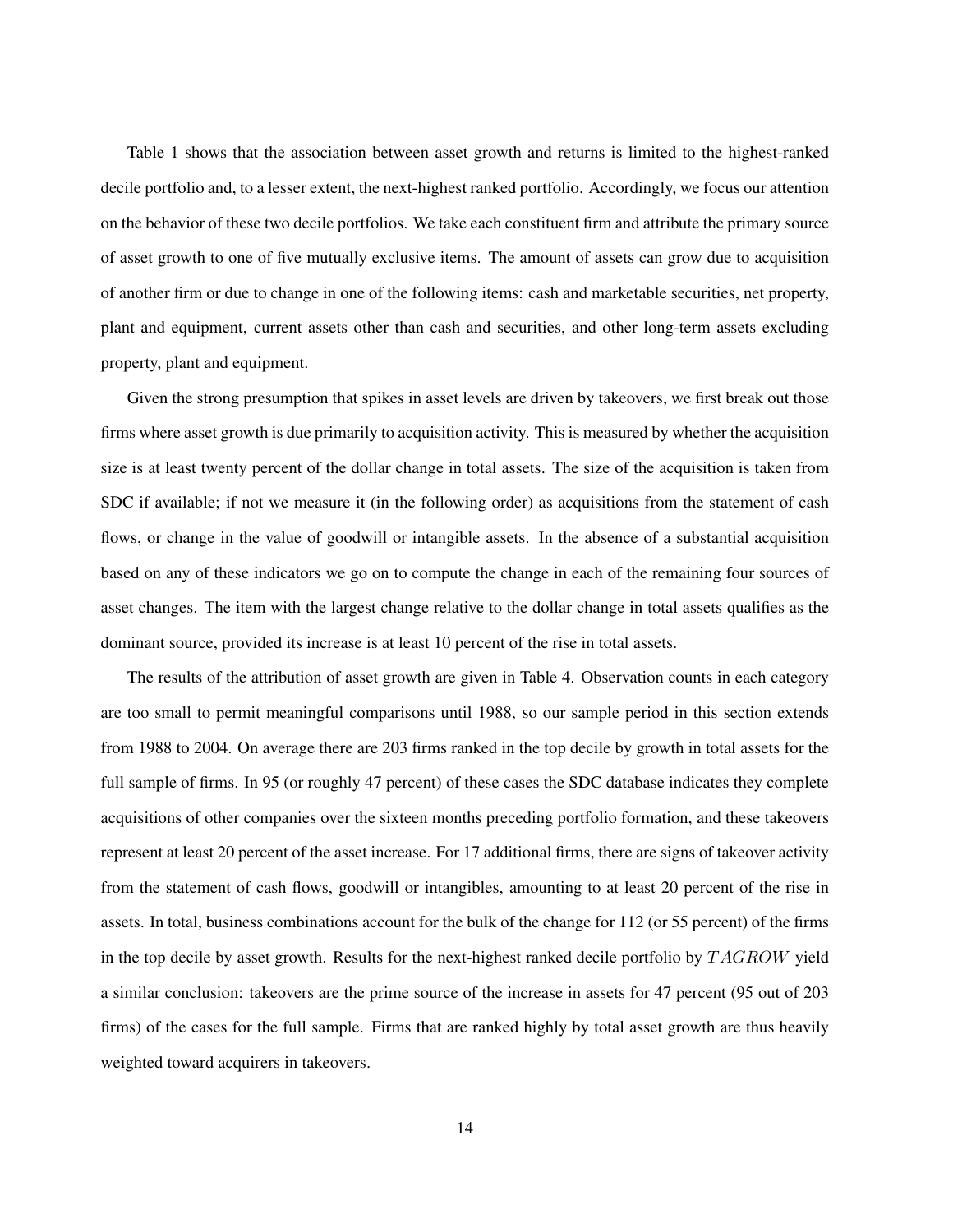Of the remaining non-acquisition cases, the dominant source of asset increases in the majority of firms is through cash and marketable securities. This item is the leading contributor to asset growth in roughly 25 percent of the cases in the top decile for the full sample (20 percent of cases in the next-highest ranked decile). Growth due to the other asset categories do not represent large proportions of the sample. In particular, increases in property, plant and equipment are the main component for 6 percent of the top decile.

Large companies are more prone to engage in corporate acquisitions. For the large firm sample, takeover activity is the chief source of the asset growth in 43 of 71 cases (or 61 percent). Growth in the form of cash is the other main source, representing 17 percent of the large, high-growth firms.

#### 3.2. Stock price performance by growth source

The future stock price performance of firms ranked in the top two deciles by asset growth, classified by the primary source of the increase in assets, is reported in Table 5. Stocks within each category are equallyweighted. The mean of the time series of portfolio returns is shown, along with t-statistics based on the standard error of the time series.<sup>5</sup>

Over the period 1988–2004 the mean return on stocks ranked in the top decile by TAGROW is -7.52 percent in the first year after ranking, and -4.40 percent in the second year for the full sample. Abnormal returns for the large stock sample, as well as the stocks in decile 9, are attenuated but are still negative. For example, returns for large stocks in the top decile during the first year are -5.73 percent and in the second year are -2.22 percent. Much of the sub-par performance can be traced to the poor long-term price performance of acquirers after takeovers. Those firms who engage in major acquisitions earn abnormal returns of -8.77 percent in the first post-formation year, and -6.23 percent in the second year. For the subset identified as acquirers on SDC, abnormal returns are -8.15 and -5.79 percent respectively. The experience of large firms with high asset growth due to acquisitions is similar, and the same result holds for firms ranked

<sup>&</sup>lt;sup>5</sup>In several portfolio formation years, some of the categories are sparsely populated. To provide more reliable inferences about performance we pool firms over adjacent years within a category until it contains at least 10 stocks. The one-year returns on these stocks are then averaged and counted as a single time-series observation.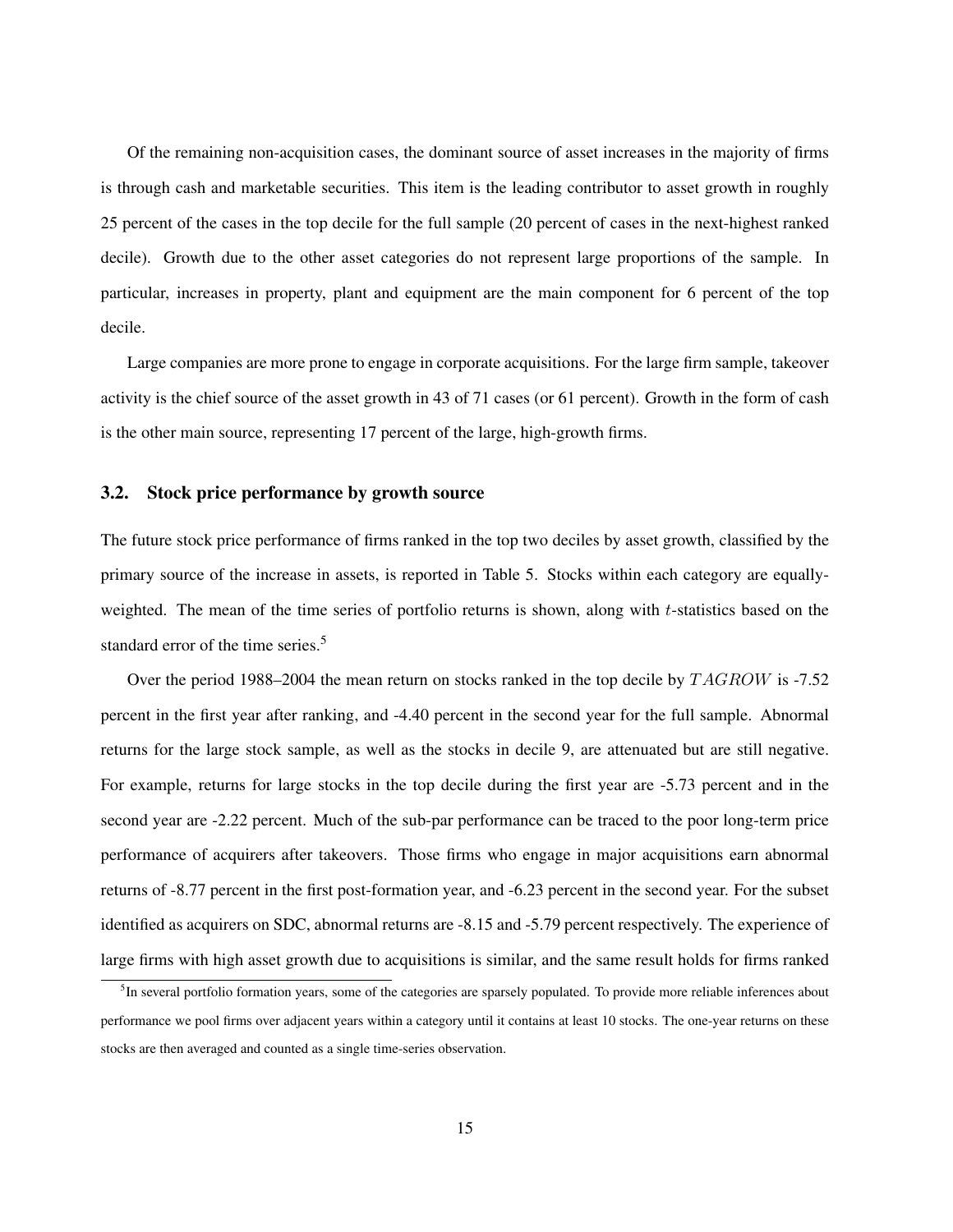in the next highest category by asset growth (decile 9). As a specific case, average abnormal returns are -8.42 and -3.81 percent in the first and second years for large stocks in panel (B).

The disappointing performance of acquirers in our sample matches up with the findings from an extensive literature (such as Moeller et al. (2005)). In turn, the poor long-term results for acquiring firms could be due to a variety of reasons. Purchasing another company may be a signal that the acquirer has run out of internal growth opportunities. Acquisitions may also disclose that management suffers from over-confidence and the board is unable or unwilling to exercise oversight. As another possibility, a transaction that is paid for with shares may be interpreted by investors as an indication that the acquirer's equity is overvalued, triggering a downward revision in the stock price.

The lackluster returns of firms with high asset growth is not confined to the group of acquirers, however. Notably, in those cases where the main source of growth is through property, plant and equipment, abnormal returns in the first year average -9.69 percent in the first year and -7.46 percent in the second year for the full sample. The corresponding returns for large stocks are also notable  $(-10.06$  percent and -6.65 percent). Since the sample sizes are not large, however, the verdict is not entirely clear-cut.

One subset of the high-growth firms, however, does not on average experience below-par future returns. In particular, when assets grow primarily in the form of cash accumulation, mean abnormal returns are small and not reliably different from zero. In the full sample, for instance, the average abnormal return is 1.17 percent in the first post-ranking year and 1.10 percent in the second. The result is robust across the top two deciles by  $TAGROW$  and for large stocks as well. Averaged over the three post-formation years for the firms in decile 10 from the large stock sample, the abnormal return is 2.92 percent.

In summary, Table 5 does not support the acquisition hypothesis. The negative correlation between asset expansion and returns is not solely due to the performance of acquirers. Instead, there is some variation across asset classes in the effect of high past growth. In particular in section 4 we delve more deeply into the set of firms where growth is primarily in the form of increased cash holdings.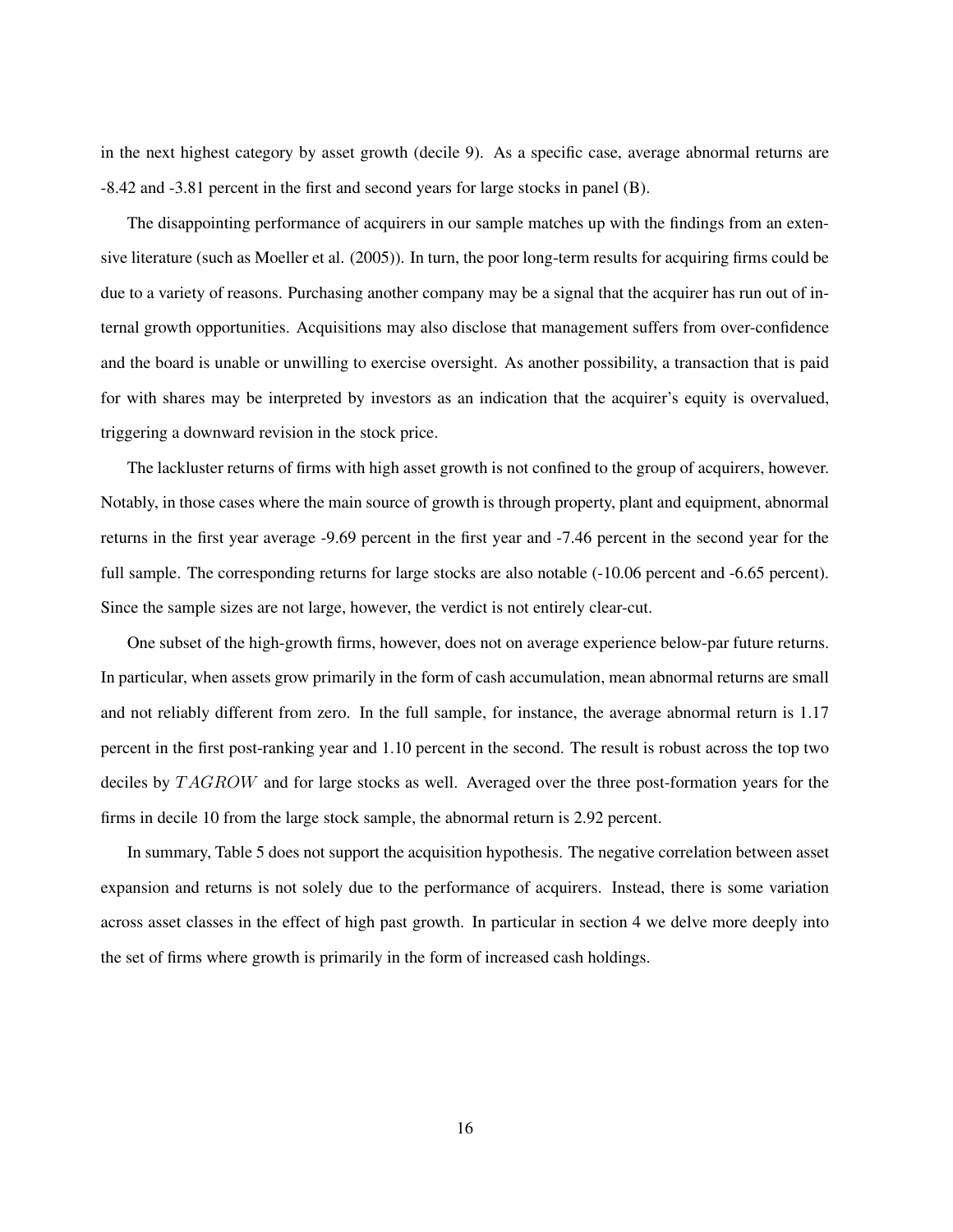## 3.3. Financing decisions and stock returns

It is possible that adjustments on the asset side of a firm's balance sheet are a consequence of other changes, and have no direct association with subsequent share prices. Rather, the increase in assets is a consequence of financing activities and these transactions on capital markets trigger a revision in the value of shares. In particular new security issues may occur when managers believe that the firm is temporarily overvalued. Investors respond to this negative signal by revising downward the stock price, possibly with a lag. Since the correction in equity prices occurs with a delay after funds are raised from issuing securities and assets accumulate, it appears that the expansion in assets leads returns. Under this scenario the correlation arises irrespective of agency costs due to managerial discretion or managerial over-confidence about the profitability of investments.

To check on this misvaluation hypothesis of the effects of new financing and asset expansion we partition the firms with large asset increases by financing source. Firms that raise new capital through equity issues are more likely to be cases where managers are taking advantage of temporary overvaluation of their stock. On the other hand, there is a less compelling reason to think that firms obtaining funds through debt issues are doing so to exploit mispricing.

In Table 6 we split the firms in each of the top two deciles by asset growth into disjoint categories depending on the primary financing source. There are three possible sources: equity, debt or internal financing. We choose as the primary source the one constituting the largest portion of the dollar change in total assets, as long as it exceeds 20 percent of the asset increase. In each financing category we track the yearly equal-weighted average of the component stocks' abnormal returns.

Firms in the highest-ranked growth decile are roughly divided into equal numbers by financing source. On average, in about 49 percent of the sample the largest portion of the increase in assets is financed through equity, while in 41 percent of the cases debt financing is the leading source of funding. Internally-generated funding is not often the main source, representing only about 9 percent of the firms in the top growth decile. Given the low number of firm-year observations in the internal funding category our main contrast in Table 6 is between equity- and debt-financed expansion in assets.

Both equity- and debt-financed asset expansion are associated with lackluster future returns. Firms in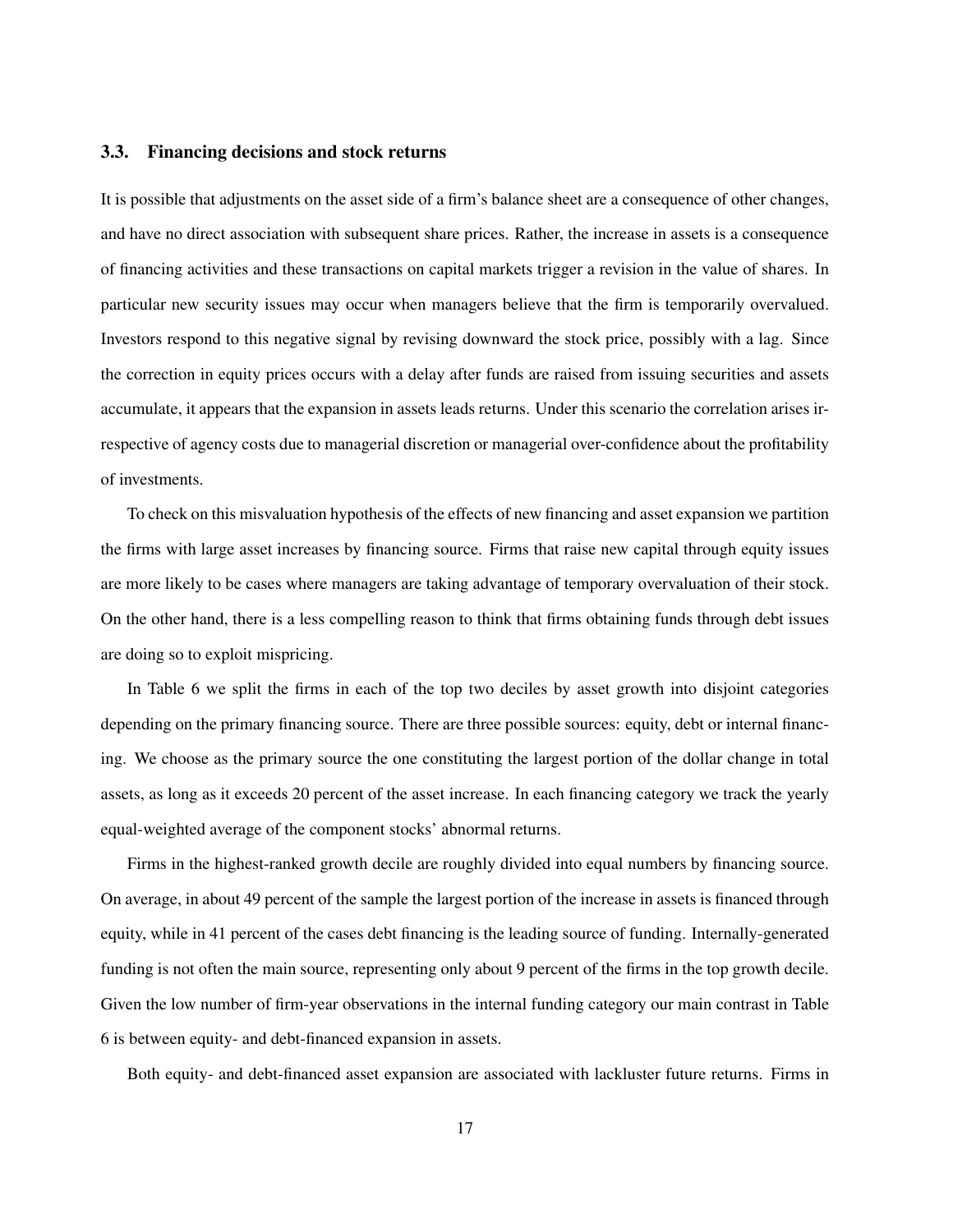the top decile by growth that raise equity funds earn mean abnormal returns of -9.28 percent in the first year while firms using debt earn mean returns of  $-7.09$  percent. The associated t-statistics are  $-3.34$  and -3.23, respectively. Returns are equally disappointing for both financing sources for firms in the ninth decile by growth (-3.61 percent for equity and -4.97 percent for debt). The similarity in returns across financing sources calls into question the hypothesis that managers opportunistically time major asset expansions to take advantage of temporary overvaluation of the firm's shares.

Turning to the specific forms of investment, the results continue to be roughly comparable for equity and debt financing. Notably, acquisitions that are funded with equity, which are associated with first year abnormal returns of -12.56 percent, are detrimental to shareholder wealth. Nonetheless, even debt-financed takeovers are plagued with poor returns of -6.68 percent. The poor price performance of firms increasing property, plant and equipment is also eye-catching, regardless of the method of financing. First-year abnormal returns average -11.44 percent when financed through equity and -10.63 percent when financed through debt. On the other hand firms with large increases in cash holdings are not associated with any signs of significant abnormal returns.<sup>6</sup>

## 3.4. Return regressions

Sorts by a variable do not confine the relation between returns and the underlying variable to any particular functional form. However, sorts do less well in controlling for the influence of multiple explanatory variables. To tease out the influence of different investment and financing decisions while controlling for past performance we turn to the results from cross-sectional regressions. We fit a cross-sectional regression each calendar year to all firms with fiscal year-ends falling in that year. The model relates abnormal returns over the first post-formation year (beginning four months after a firm's fiscal year-end) to explanatory variables observed as of the formation year or earlier.

We study the consequences of different sources of asset growth on returns by estimating a model of the

<sup>6</sup> Sample sizes in a financing category are very small in several years. We follow the same procedure as for the investment categories in Table 5 and pool across years until there are at least ten firms in a financing category. The pooled average one-year return is treated as one time series datapoint. Since different years are aggregated in the two tables, the results for individual categories are not directly comparable between tables.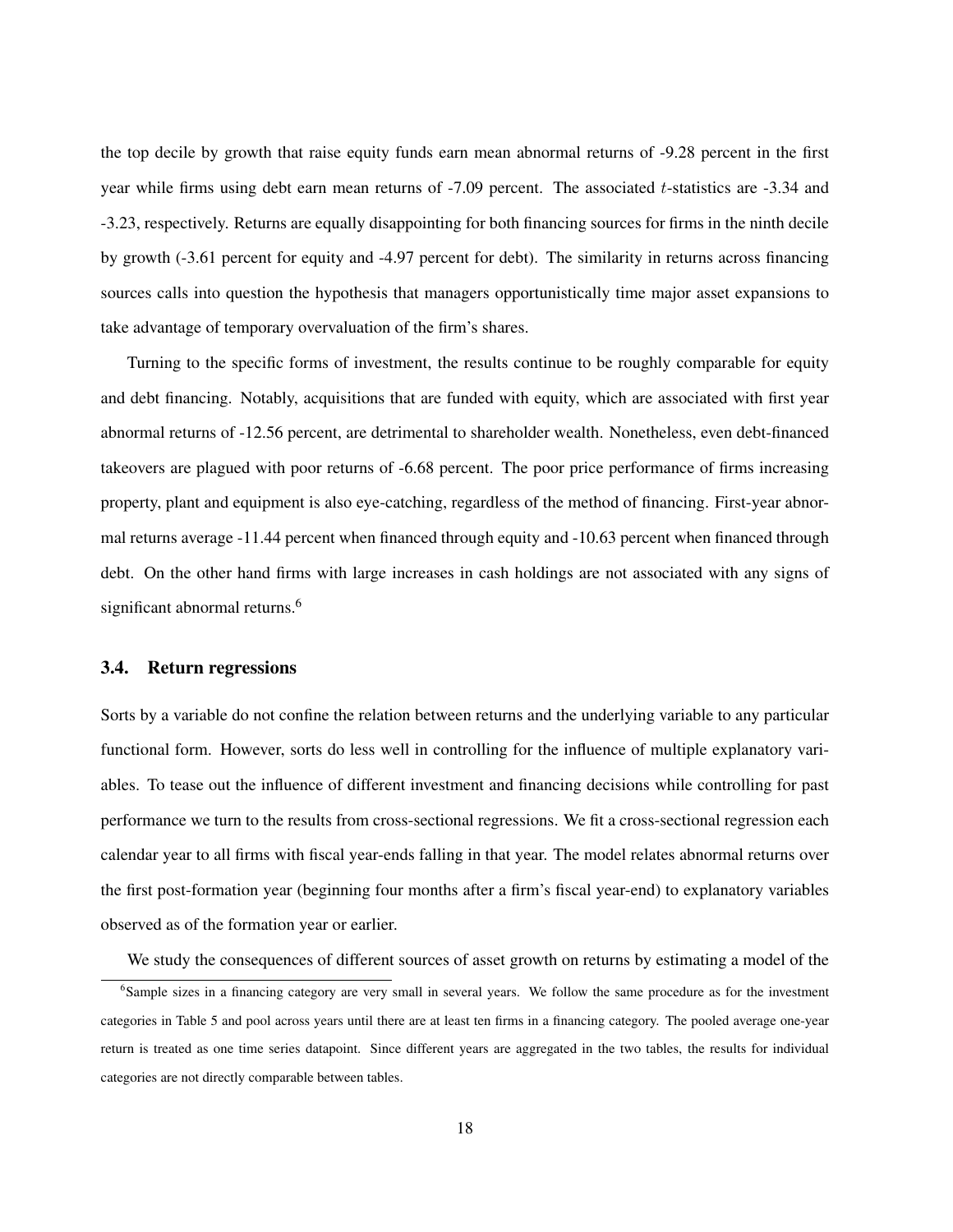form

$$
ar_{it} = \gamma_{0t} + \gamma_{1t}AQSDC_{it-1} + \gamma_{2t}AQDUM_{it-1} + \gamma_{3t}CASH_{it-1} + \gamma_{4t}OPA_{it-1}
$$

$$
+ \beta_{1t}GSALES4_{it-1} + \beta_{2t}PASTR41_{it-1} + \beta_{3t}PASTR1_{it-1} + \epsilon_{it}
$$

where  $ar_{it}$  is the abnormal return for stock i in year t. Growth in assets can be from one of five mutually exclusive sources. If the SDC database reports an acquisition by firm i in year  $t - 1$  then  $AQSDC_{it-1}$  is the dollar value of acquisitions relative to the change in the firm's total assets. AQDUM*it*−<sup>1</sup> is a dummy variable taking on the value of one if there is evidence of an acquisition by firm  $i$  worth at least 20 percent of the asset change from either the statement of cash flows, or increase in goodwill or intangible assets over year t. The variable is zero otherwise. Since intangible assets can change for reasons other than business combinations we use an indicator variable to capture this event, rather than the dollar value of the growth in intangibles. In cases where firm i's increase in cash is at least 20 percent of the asset change then CASH*it*−<sup>1</sup> is the change in cash relative to the change in total assets. To increase the power of our tests, we aggregate the remaining sources of changes in assets into one broad category of non-cash operating assets. When the change in property, plant and equipment, non-cash current assets and other long-term assets is the dominant source (at least 20 percent) of the asset change, OP A*it*−<sup>1</sup> measures its change relative to the asset increase. The remaining variables control for the effects of past firm performance. GSALES4*it*−<sup>1</sup> is the past growth rate in firm i's sales per share. We use up to four years ending in year  $t - 1$  to measure growth (fewer if any past year's sales are not available). As a measure of long-term past returns we use P AST R41*it*−1, the stock's rate of return beginning from year t−4 (if available) to year t−2; the variable P AST R1*it*−1, stock i's return over year  $t - 1$  captures the effect of intermediate-term price trends.

The results from portfolio sorts indicate that returns are associated with asset growth only when growth is at relatively high levels. To capture this relationship using the parsimonious functional specification (1) without eliminating any observations, we adopt the following procedure. The investment variables  $AQSDC$ ,  $AQDUM$ ,  $CASH$  and  $OPA$  take on non-zero values in the regression only for firms in the top decile by asset growth; for the rest of the sample these variables are set to zero. As a result cross-sectional variation in asset growth influences returns only in the relevant region. As a safeguard against extreme values of the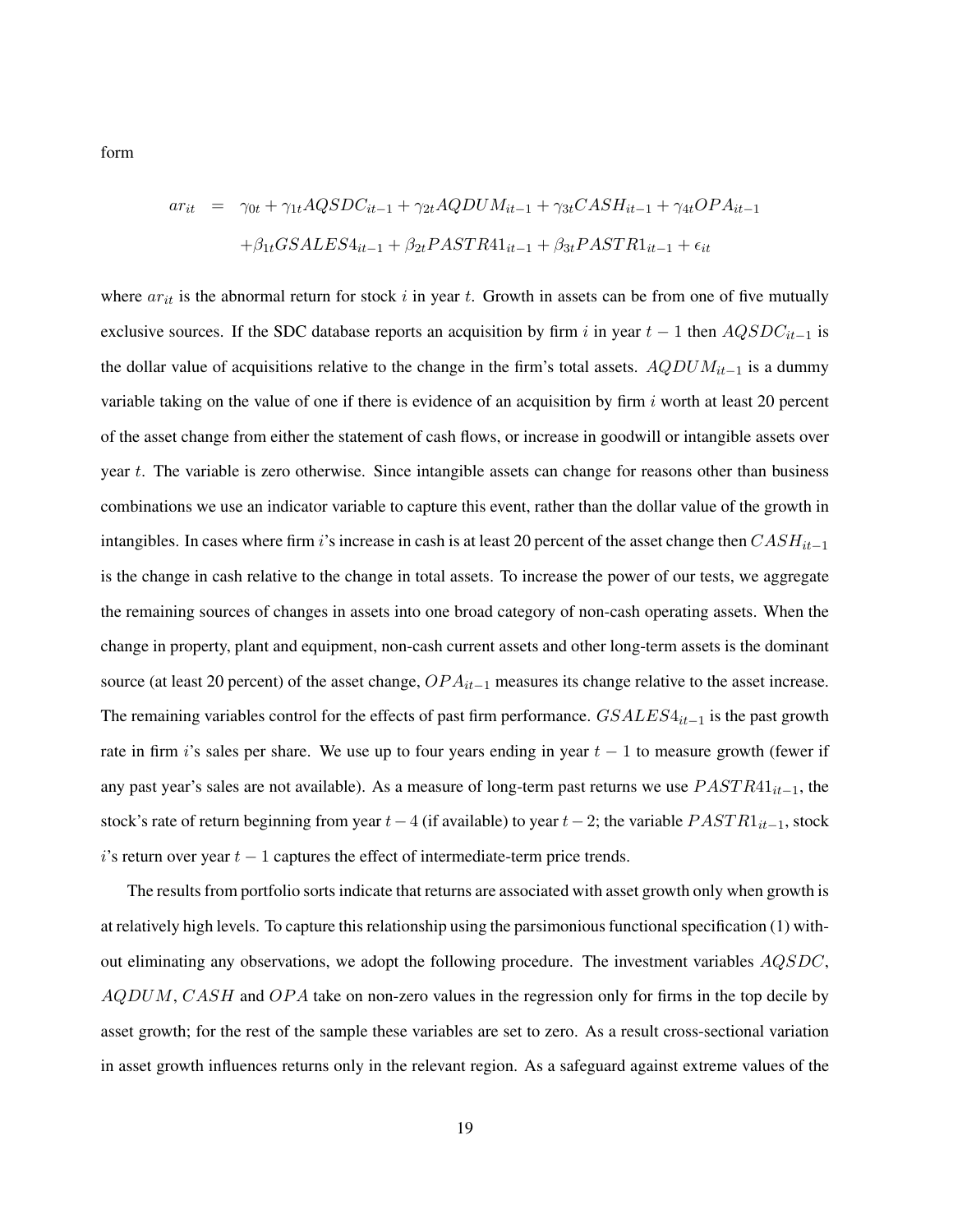regressors driving the results we also express each asset growth indicator as a percentile value. In the case of CASH, to take as an example, we take all firms categorized in the top decile in a given year by asset growth and rank them by the dollar change in cash relative to the asset increase. The firm with the lowest relative cash increase is assigned a value of zero while the firm with the largest relative cash increase receives a value of one for CASH in that year.

We average the time series of regression slope coefficients from (1) and compare them to the standard error of the time series. Table 7 reports the results for a variety of fitted models.

Model (1) in Table 7 confirms that, without controlling for past firm performance, abnormal returns are negatively related to each source of asset growth except for cash. For those acquirers with transaction values avalaible on SDC, increases in acquisition size, given the change in total assets, are associated with mean abnormal returns of -12.66 percent with a t-statistic of -2.84. Similarly, firms with high growth in non-cash operating assets underperform those with low growth by -18.66 percent on average (t-statistic of -4.00). Growth in cash holdings, on the other hand, have virtually no relationship with subsequent abnormal returns.

Firms with high rates of asset growth tend to enjoy past success with respect to sales growth and returns (see Table 1). Their past performance may have a separate confounding effect on future stock returns. Investors who naively extrapolate past trends too far into the future may overvalue the shares of such firms. At the same time, the cognitive biases may be on the part of managers, who wind up over-extending firm resources and ultimately fall short. Model (2) introduces past sales growth, past long-term returns and the preceding one-year return to control for these influences. They do not detract from the strong effects of asset growth. The coefficients of the acquisition variables and growth in operating assets are not much different between the two models. The message from model (2) is that past performance does not subsume the effect of asset growth on future abnormal returns.

The remaining models in Table 7 introduce the effects of financing decisions. Within each investment category we categorize firms on the basis of the primary funding source (equity or debt). The item that constitutes the largest portion of the increase in assets, provided it makes up at least 20 percent of the increase, is taken to be the main financing source. In the enhanced models (3) and (4) we interact each of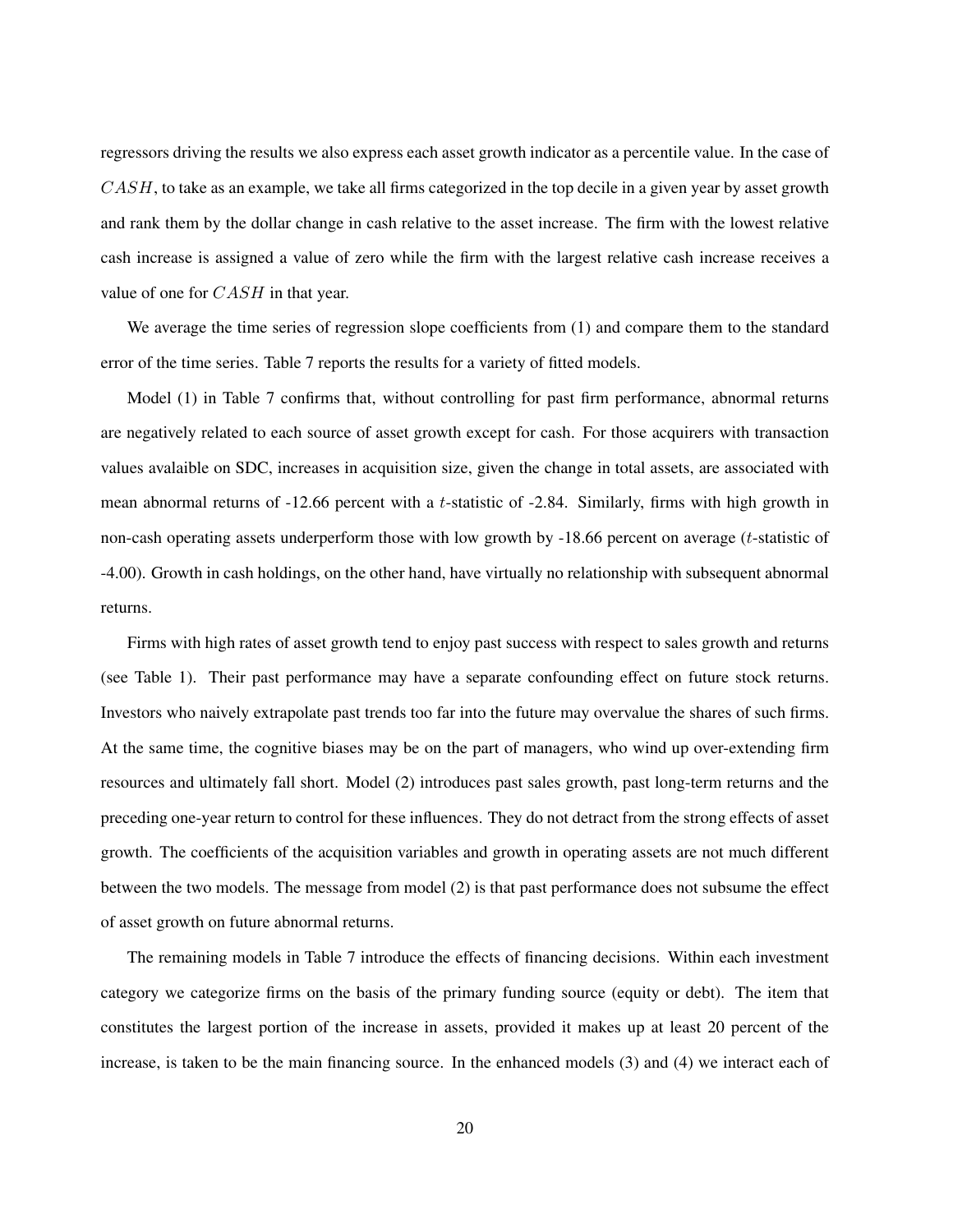the three investment variables with separate indicator variables for financing:

$$
ar_{it} = \gamma_{0t} + (\sum_{j=1}^{3} \gamma_{jt} INV_{ijt-1})EQUITY_{it-1} + (\sum_{j=1}^{3} \delta_{jt} INV_{jt-1}) DEBT_{it-1} + \beta_{1t} GSALES4it - 1 + \beta_{2t} PASTR41_{it-1} + \beta_{3t} PASTR1_{it-1} + \epsilon_{it}.
$$

 $EQUITY_{it-1}$  equals one if firm i's increase in assets is primarily financed through equity and is zero otherwise; and similarly DEBT*it*−<sup>1</sup> is one if its asset growth is chiefly funded through debt and is zero otherwise.

Regardless of the source of funding, acquisitions and growth in non-cash operating assets lead to weak future returns. The coefficient for acquisition size relative to asset increase is -0.1087 for equity and -0.0596 for debt in model (3). Change in non-cash operating assets relative to the asset increase has a coefficient of -0.1702 for equity and -0.1220 for debt. Results after controlling for past firm performance (model (4)) are similar.

In contrast, firms whose assets grow substantially due to increases in cash holdings show no signs of stock price under-performance. Model (5) estimates the model for firms in the top decile by asset growth, but with no R&D spending. We focus on firms not engaged in R&D activity because they form the majority of the sample. For these firms there is some evidence that increases in cash holdings, along with acquisitions and increases in non-cash operating assets, are all associated with negative abnormal returns. However, while the coefficients for cash for the subset of firms with zero R&D spending are negative, they are not significantly different from zero.

# 4. Additional evidence

#### 4.1. The effects of investment efficiency and corporate governance

When investors learn from financial statements about large increases in a firm's assets, their response is shaped by beliefs about management's ability to generate a net return on the new assets. A firm with a consistent record of earning favorable returns on capital is likely to have a higher expectation of deploying assets profitably. In such a case there is a lower chance of a negative long-term price response to asset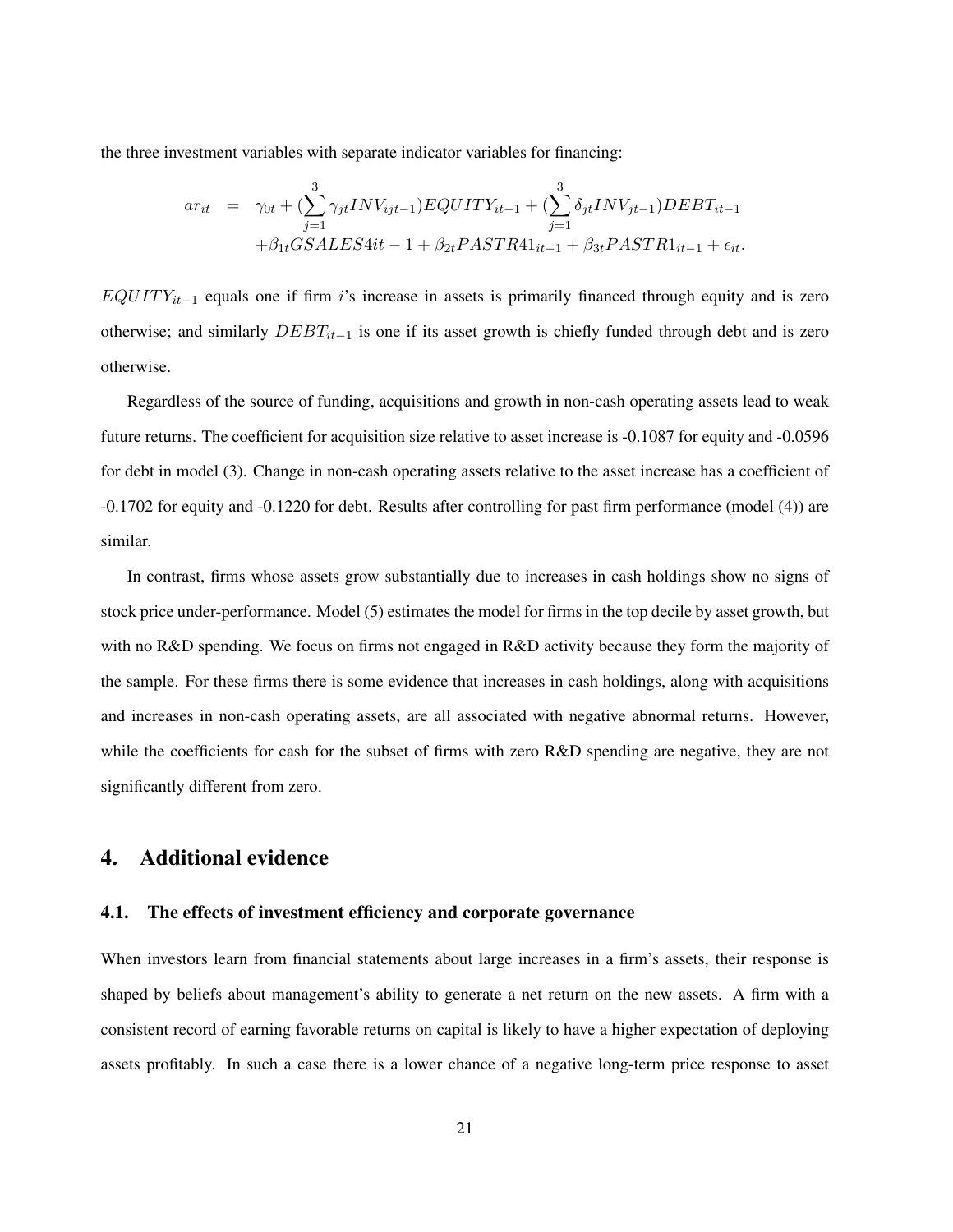increases. In comparison, when a firm without a background of profitable investments increases assets, there is a higher likelihood that managers are making self-serving decisions or over-committing resources. Long-term returns in the latter situation will tend to be less appealing. At the same time, managers' inclination to consume perquisites at shareholders' expense can be partially curtailed by monitoring devices such as an independent board of directors, performance-based compensation schemes, or the threat of external takeover. Accordingly, the chances of excessive asset expansion are mitigated in firms with strong governance mechanisms.

Table 8 checks up on whether long-term returns following asset expansions vary with investment efficiency, or the quality of governance. We use past return on equity (income before extraordinary items relative to book value of equity from the prior year) as an indicator of management's ability to use new capital to increase shareholder wealth. Accounting income has a large transitory element, however. To smooth out year-to-year fluctuations and obtain more reliable signals of the quality of management's investment decisions, we average income before extraordinary items over the past two years before scaling by the book value of common equity as of the formation year. Our measure of corporate governance is the index of shareholder rights developed by Gompers, Ishii and Metrick  $(2003).$ <sup>7</sup>

We take all firms ranked in the top decile by asset growth in a given year and sort them based on one of our indicators into three categories: firms with low past investment return (or weak governance), a middle category, and firms with high past return on equity (or strong governance). The low (high) investment return group comprises firms ranked in the bottom (top) twenty percent by past return on equity over all highgrowth firms. Similarly, the sample of weak (strong) governance firms includes companies ranked in the top (bottom) thirty percent based on the Gompers-Ishii-Metrick index.<sup>8</sup> Equally-weighted returns are calculated

<sup>7</sup> Gompers, Ishii and Metrick (2003) combine information on 24 different aspects of shareholders' control over incumbent managers to create a composite index of the quality of governance. The various features considered include the ease of mounting a hostile bid for the firm (such as the strength of antitakeover defenses), shareholder voting rights (such as unequal voting rights across different shareholders), and managerial job entrenchment (golden parachutes for departing executives, for example).

<sup>&</sup>lt;sup>8</sup>The Gompers-Ishii-Metrick index takes on high values for firms with low shareholder protection. Further, the sample of firms with data on the index is generally limited to bigger companies. We choose the cutoff values for the index to obtain a reasonably large number of firms in each comparison group.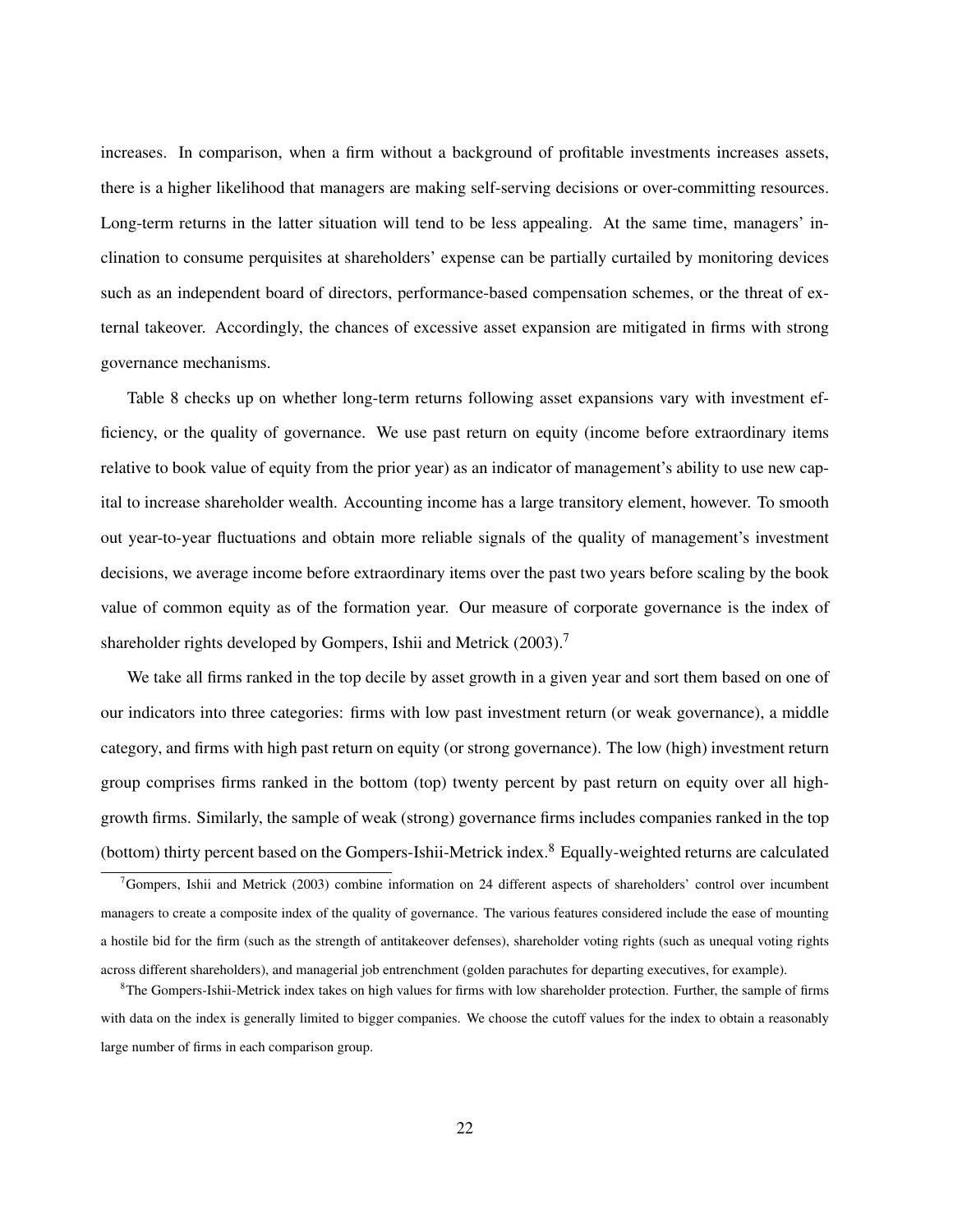for each group in the three post-formation years.

As hypothesized, firms with high asset growth but poor historical investment efficiency have more severe stock price under-performance. When classified by past return on equity, for example, firms with historically less profitable investments earn abnormal returns of -15.16 percent on average during the first year after portfolio formation. Abnormal returns for firms with relatively superior efficiency, on the other hand, are close to zero. The resulting difference between the high- and low-efficiency groups is 14.35 percent on average with a t-statistic of 4.13.

High-growth firms with poor governance are also more prone to have slumping returns in the future. In the partition by the governance index, share price performance is weakest for the high-growth firms with the least favorable shareholder rights. Returns in this category average -7.21 percent in the first following year, representing under-performance of 4.88 percent relative to firms with strong governance. The relation between governance quality and future returns for high-growth firms is not clearcut, however. Firms in the strong governance category do not have the most favorable share price performance. The sparse coverage of the governance index sample across firms and across time may be limiting our ability to see more clearly the effect of stockholder monitoring in limiting wasteful managerial spending.

## 4.2. Characteristics of cash growth firms

A potential explanation for why companies accumulating large cash balances do not under-perform to the same extent as other high-growth firms comes from Opler, Pinkowitz, Stulz and Williamson (1999). Building up cash reserves helps to bypass the costs of raising external capital and avoid disruptions to investment when income is volatile. The costs of financing are especially acute when there is an information asymmetry problem between managers and investors, as is likely to be the case when firms have large investments in intangible assets such as research and development (R&D) spending. Table 9 provides some evidence on this hypothesis.

Specifically we look in more detail at the cash levels, financing and investing flows of those firms in the top decile by asset growth where increases in cash balances are the primary source. Their attributes are measured as of the classification year and also in the three succeeding years. To capture the behavior of total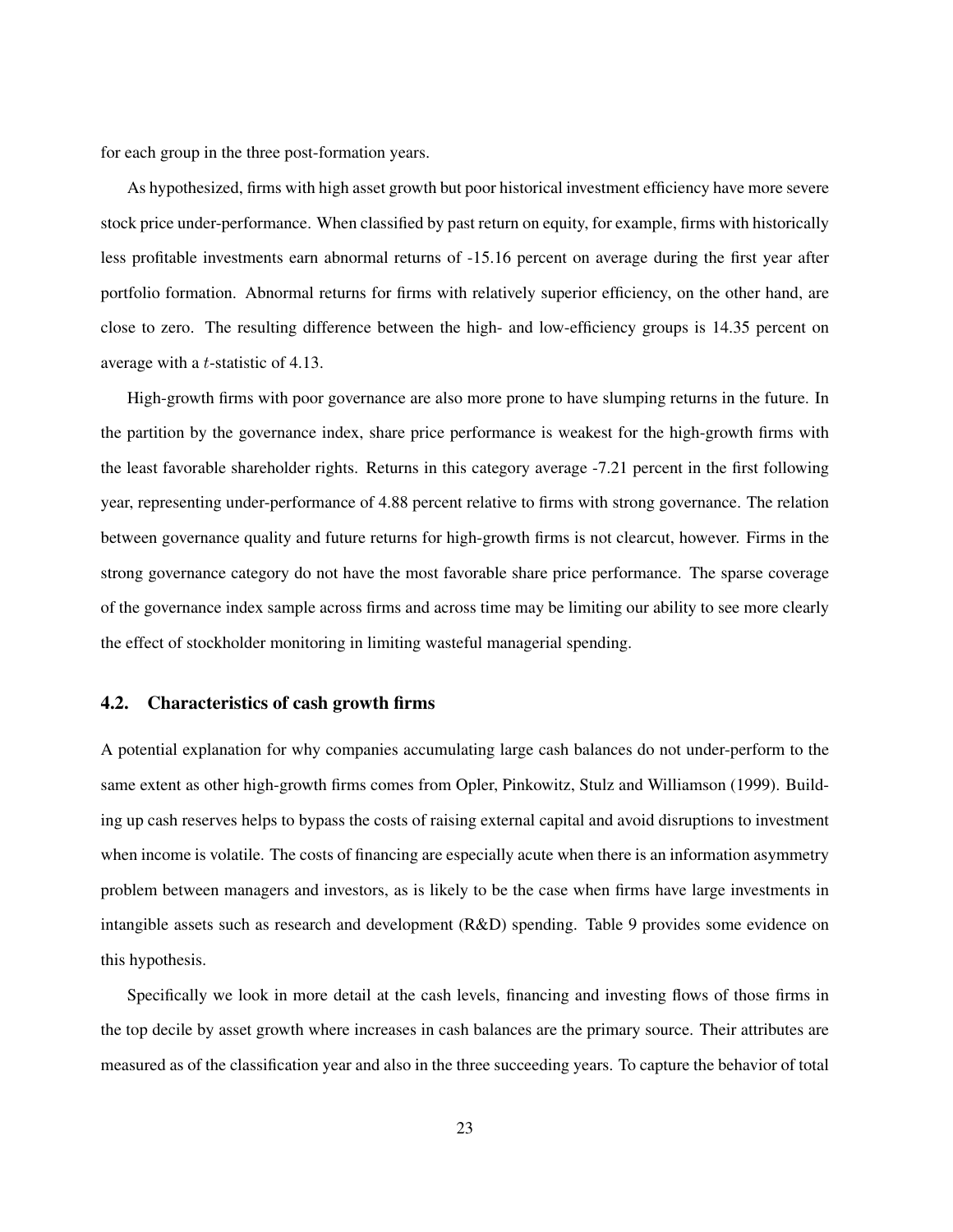assets and cash around the classification year we report the average rank by total asset growth (from zero for the lowest across all firms to one for the highest), and the average level of cash at year-end relative to total assets at the beginning of the year. As well, we track the financing source (net new external financing, internal financing) for the asset expansion, and the avenues for investing cash (net capital expenditures, incidence of any merger and acquisition activity, incidence of major merger and acquisition activity). Given that this set of high-growth firms accumulates assets in the form of cash, we take the financing and investing data from the statement of cash flows. Finally we tabulate the R&D intensity of the cash growth firms (research and development expenditures relative to sales in the same year) and average abnormal returns.

For comparison we take similar snapshots of a set of reference firms. The comparison group is constructed to resemble the cash growth firms in that, as of the classification year, they have enjoyed similar past success, have roughly the same equity valuation, and market capitalization. These attributes correspond to the central differences between high-growth firms and the overall population (see Table 1). Since we scale all our investment and financing activity indicators by total assets we also match with reference firms on the basis of total assets in the classification year, to ensure that comparisons are not driven by variation in asset bases. However, to isolate the distinctive features of the cash growth firms we select comparison firms that choose not to expand their assets. Accordingly, for each cash growth firm we choose forty adjacent firms when ranked by growth in sales per share over the last four years (twenty ranked immediately above and twenty immediately below).<sup>9</sup> For each of these we calculate its average absolute difference in rank from the sample firm based on market capitalization, book-to-market value of equity ratio, and total assets. The firm that has the lowest average absolute rank difference, and does not fall in the top decile by asset growth, is picked as the matching firm.

Relative to the comparison sample, the cash accumulators have somewhat lower total assets at the classification year-end (343 million dollars compared to 518 million dollars, respectively). They have also enjoyed a warmer reception by investors in the past. Stock returns for the cash growth firms average 31.76 percent in the portfolio formation year, while the comparison firms experience prior returns of 20.41 percent.

At the end of the portfolio formation year high cash growth firms hold cash balances that are on average

<sup>&</sup>lt;sup>9</sup>If the sample firm does not have a full four-year history of sales we match based on sales per share over the previous year.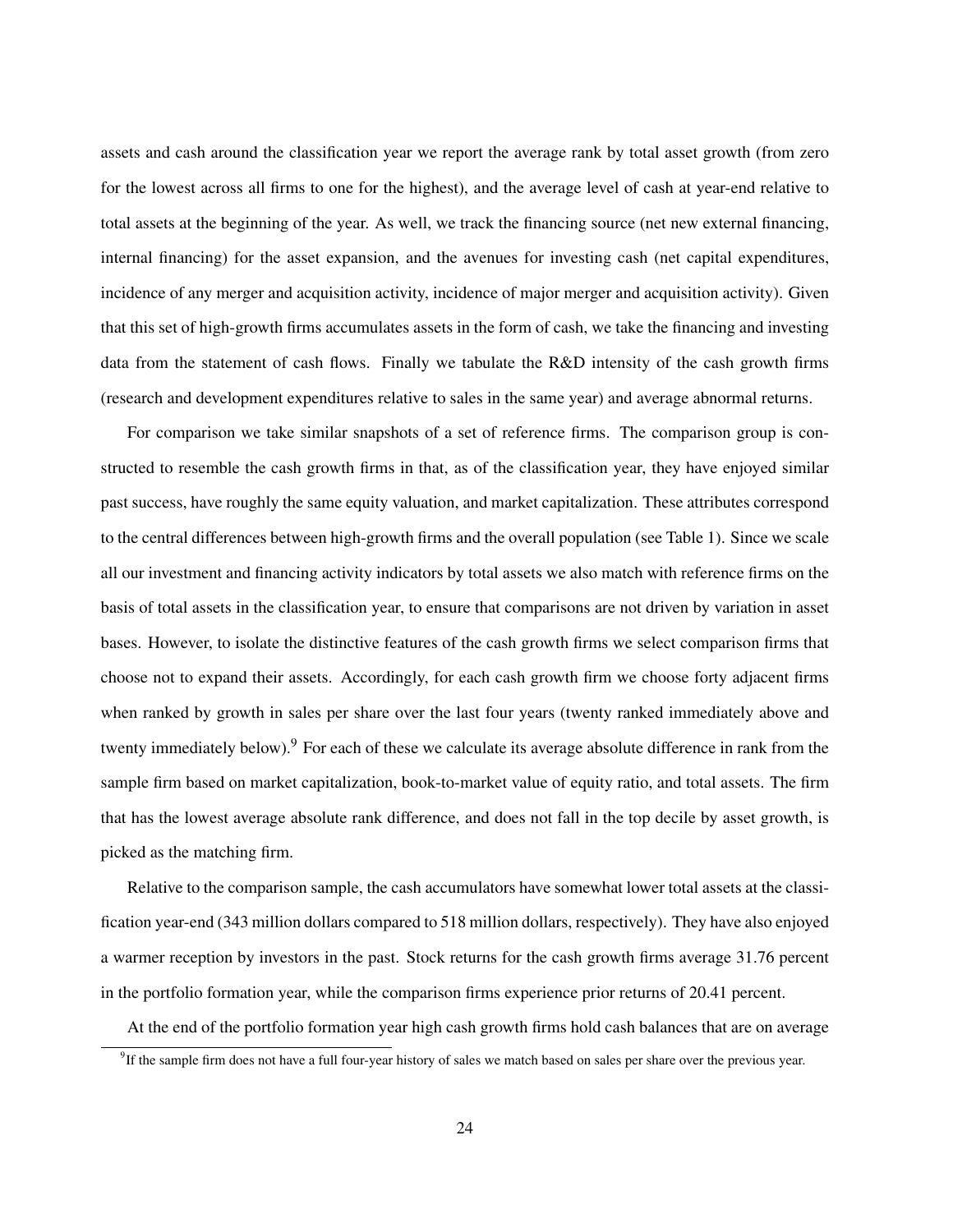58.28 percent of beginning total assets. This amounts to roughly twice the holdings (27.23 percent) of the comparison group. The large cash positions are generated by net new external financing over the past year of 65.77 percent on average of initial assets. In comparison, income before extraordinary items represents -2.16 percent of beginning assets over the same period, so internal financing is not the primary source of the build-up in cash. Moreover, since the cash-growth firms do not on average have a past record of high profitability, their subsequent performance reflects something beyond the effect of past return on equity documented in table 8.

Over the post-formation period total assets of the cash growth firms do not continue growing at their previous rapid pace. Instead average ranks by asset growth rate revert quickly to the mean. With respect to the potential uses of the increase in funds, the cash accumulators do not diverge notably from the control group in the following years. For instance, levels of net capital expenditures in the first subsequent year are 6.36 percent and 3.96 percent of assets, respectively. Similarly, the cash growth firms are not more inclined to engage in business acquisitions.

Returns of capital to stockholders and bondholders are also not major occurrences for the cash growth firms. In particular net new external financing (equity issues less repurchases and dividends, in addition to new debt less retirements) stays positive in each of the three post-formation years. During the first post-classification year, for instance, net new capital raising averages 15.41 percent of assets for the cash accumulators compared to 9.93 percent for the comparison group.

Instead, cash balances persist at relatively lofty levels for the cash-growth firms. They account for at least forty percent of start-of-year assets in each post-formation year, while for the comparison group the corresponding level is about twenty-five percent. The other notable feature of the cash-rich firms is their heavy involvement in research and development expenditures. On average they spend about 28 percent of their sales revenues on R&D, as opposed to 17 percent on average for the matching firms. Their high level of R&D expense may account, at least in part, for the drag on their short-term profitability. Over the post-formation period, average values of internal financing continue to be negative.

The evidence from Table 9 fits the broad argument that firms with large investments in intangible capital can avoid financing costs and disruptions to spending by maintaining high cash balances. To the extent that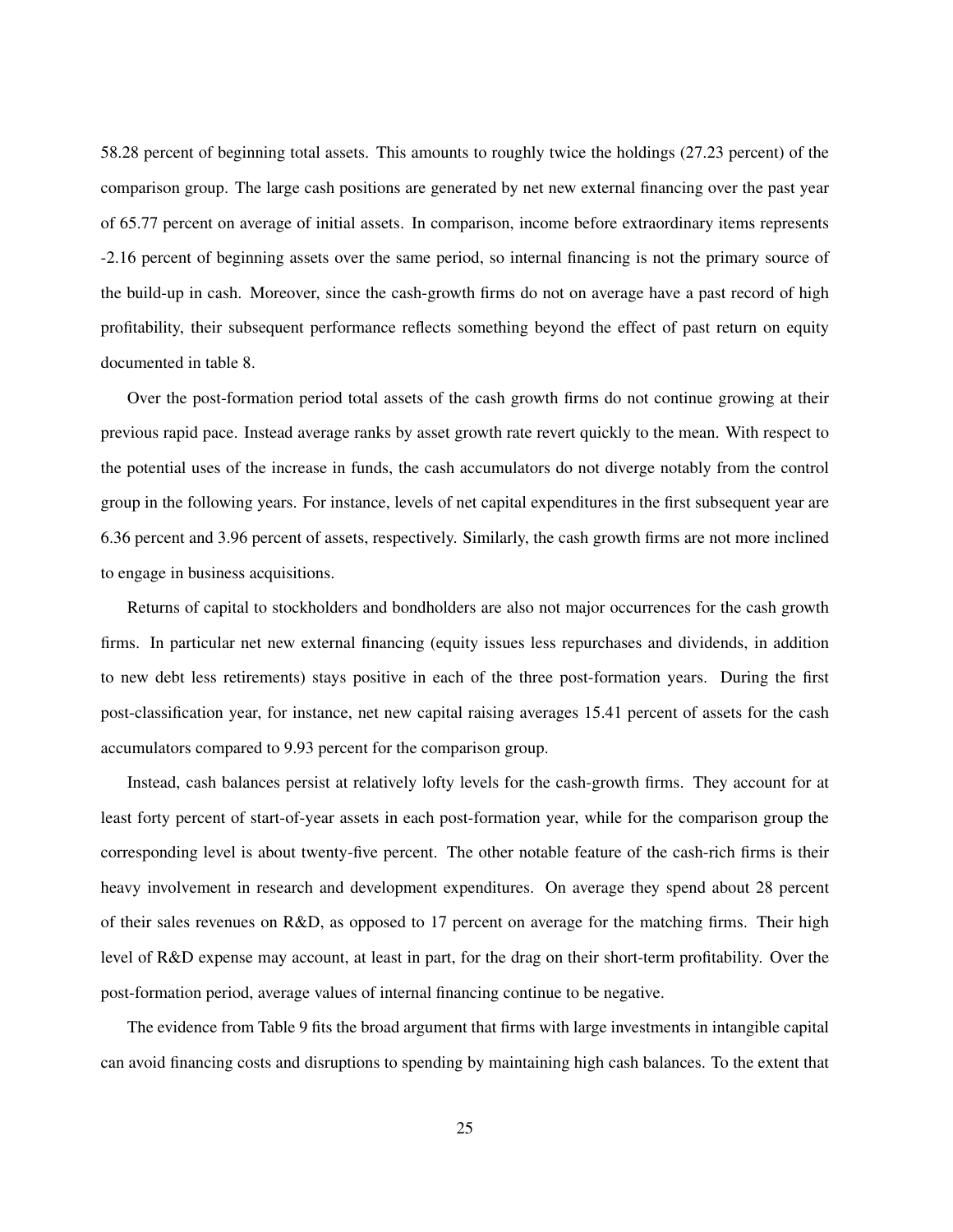investors recognize the financial flexibility that such cash holdings provide, equity values do not respond as negatively when total assets rise as a result of cash accumulation.<sup>10</sup>

# 5. Net operating assets

Hirshleifer et al. (HHTZ, 2004) provide a different perspective on the predictability of returns based on balance sheet information. They start from the accounting identity that the level of net operating assets (operating assets minus operating liabilities) denotes the cumulative amount over time of the difference between a firm's net operating income and its free cash flow. A firm with high net operating assets, they argue, is likely to be one where high past growth in accounting net income is not accompanied by commensurate growth in cash flow. The discrepancy suggests that such a firm's future prospects are not likely to be on par with its past performance. To the extent that investors fail to anticipate the slowdown in future profitability growth, firms with high net operating assets ("bloated" balance sheets) suffer disappointing stock returns.

The empirical design in HHTZ has created some controversy, however (see Richardson et al. (2006)). While their logic indicates that balance sheet bloat should be measured by the level of net operating assets relative to the firm's contemporaneous asset base, HHTZ use total assets in the prior year as the scaling variable. Since current-year values are measured against asset levels in the preceding year, the effects of net operating asset levels are confounded with the effects of asset growth. As a result, it is ambiguous as to whether net operating asset levels have independent predictive power beyond past growth in assets. In this section we explore whether this is the case.

Table 10 compares the results from sorts by each of two variables: net operating assets in year  $t$  relative to total assets in the preceding year  $t - 1$ ,  $NOATAL1 = \frac{NOA_t}{TA_{t-1}}$ , or net operating assets as a proportion of total assets in the same year,  $NOATAL0 = \frac{NOA_t}{TA_t}$ . To minimize clutter, we report statistics for the full

 $10$ There is some weak evidence that the effects of large increases in cash on future returns vary across firms depending on R&D intensities. Large cash increases are associated with a mean abnormal return in the first year of 2 percent for firms engaged in R&D. Cash-growth firms with no R&D spending, on the other hand, earn abnormal returns that are more in line with the results from the previous tables (-3.27 percent in the first year). There is large sampling variability in the returns, however, so the average returns are not statistically significant.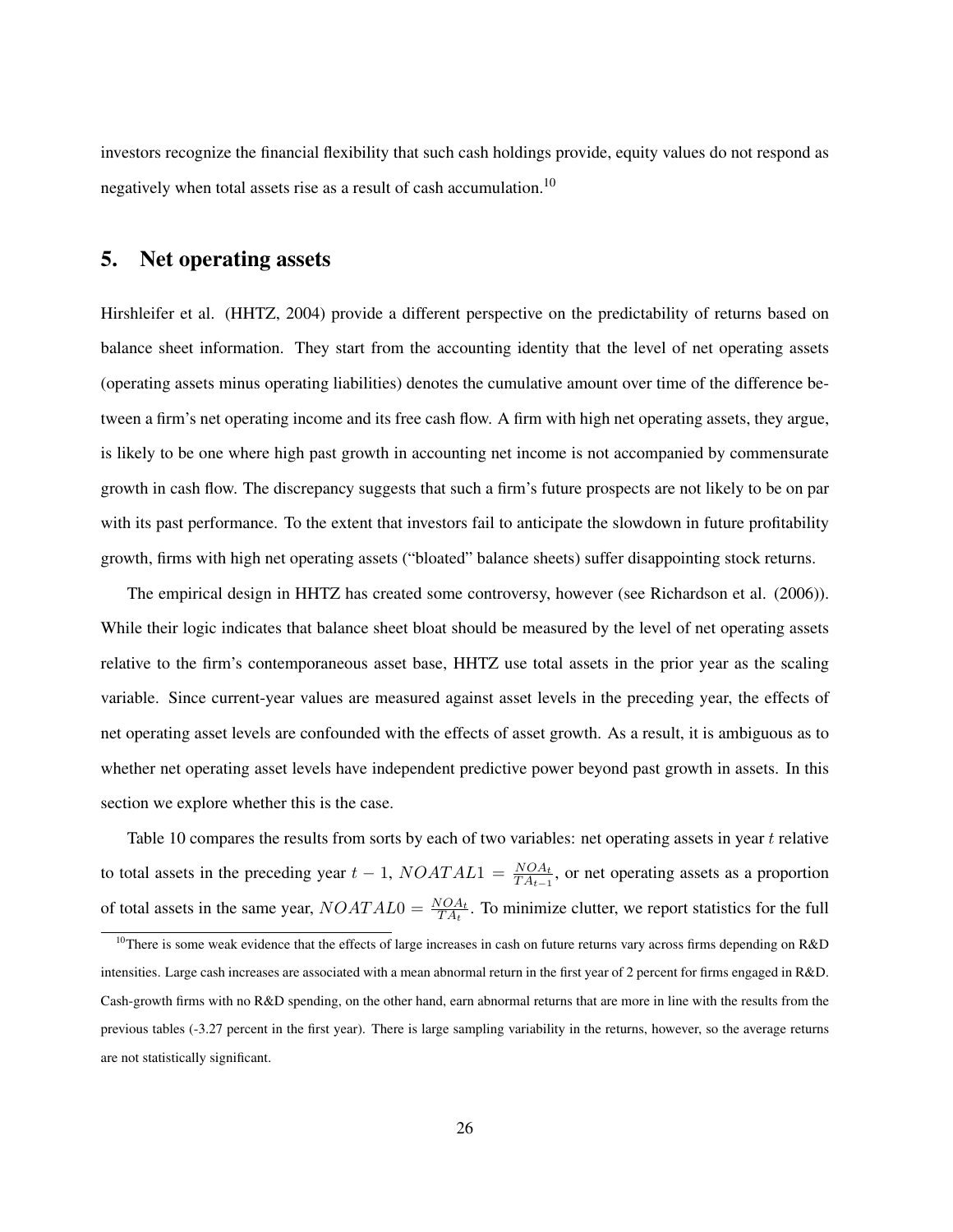sample of firms only (the conclusions are qualitatively similar for the large firm sample).

The sort by  $NOATAL1$  induces a pattern in returns that is similar to the sort by total asset growth. Specifically, firms ranked in the top decile by  $NOATAL1$  earn disappointing future returns. Abnormal returns average -6.57 percent in the first year (compared to -5.88 percent in the sort by  $TAGROW$ ) and remain low up to the third post-classification year. In the sort by  $NOATAL0$ , firms whose balance sheet make-up is most heavily tilted toward net operating assets also experience low stock price performance in the future. However the magnitude of abnormal returns is almost halved (to -3.46 percent in the first year, for instance). In all cases, there is scant evidence that portfolios other than the top-ranked decile earn notable abnormal returns.

The portfolio characteristics reported in part 1 of Table 10 confirm a close connection between the HHTZ measure  $NOATAL1$  and past growth in assets. Stocks that are highly ranked by  $NOATAL1$  also tend to have high past increases in total assets. Median asset growth in the formation year is 8.67 percent on average for portfolio 5 and climbs to 58.31 percent for the top portfolio. The resemblance with high-growth firms extends along other dimensions as well. Firms in the top decile by  $NOATAL1$  on average have also enjoyed the highest past growth in sales across all the portfolios in part 1 of Table 10 (25.29 percent per year over the preceding four years), and the highest past stock return as well (27.54 percent per year from four years to one year prior to formation). Of the firms in this category, 53.90 percent have engaged in a merger or acquisition in the preceding year and 47.21 percent have undergone a major expansion due to M&A activity. As another indication of the overlap with  $TAGROW$ , high levels of  $NOATAL1$  revert quickly in the post-formation period. When we calculate average rank values by  $NOATAL1$  across stocks in each decile portfolio in the following years, the difference between extreme portfolios in their average ranks is 0.61 in the first year, 0.53 in the second, and 0.48 in the third.

At the same time, stocks highly ranked by  $NOATAL1$  do not differ much in terms of the breakdown of the balance sheet into the net operating asset component. The top four portfolios in the sort by NOATAL1 share similar average values of NOATAL0. In sum, NOATAL1 does poorly at discriminating between firms on the basis of the preponderance of net operating assets in the makeup of their balance sheets. Instead, it is more successful at picking out firms with elevated past growth in assets.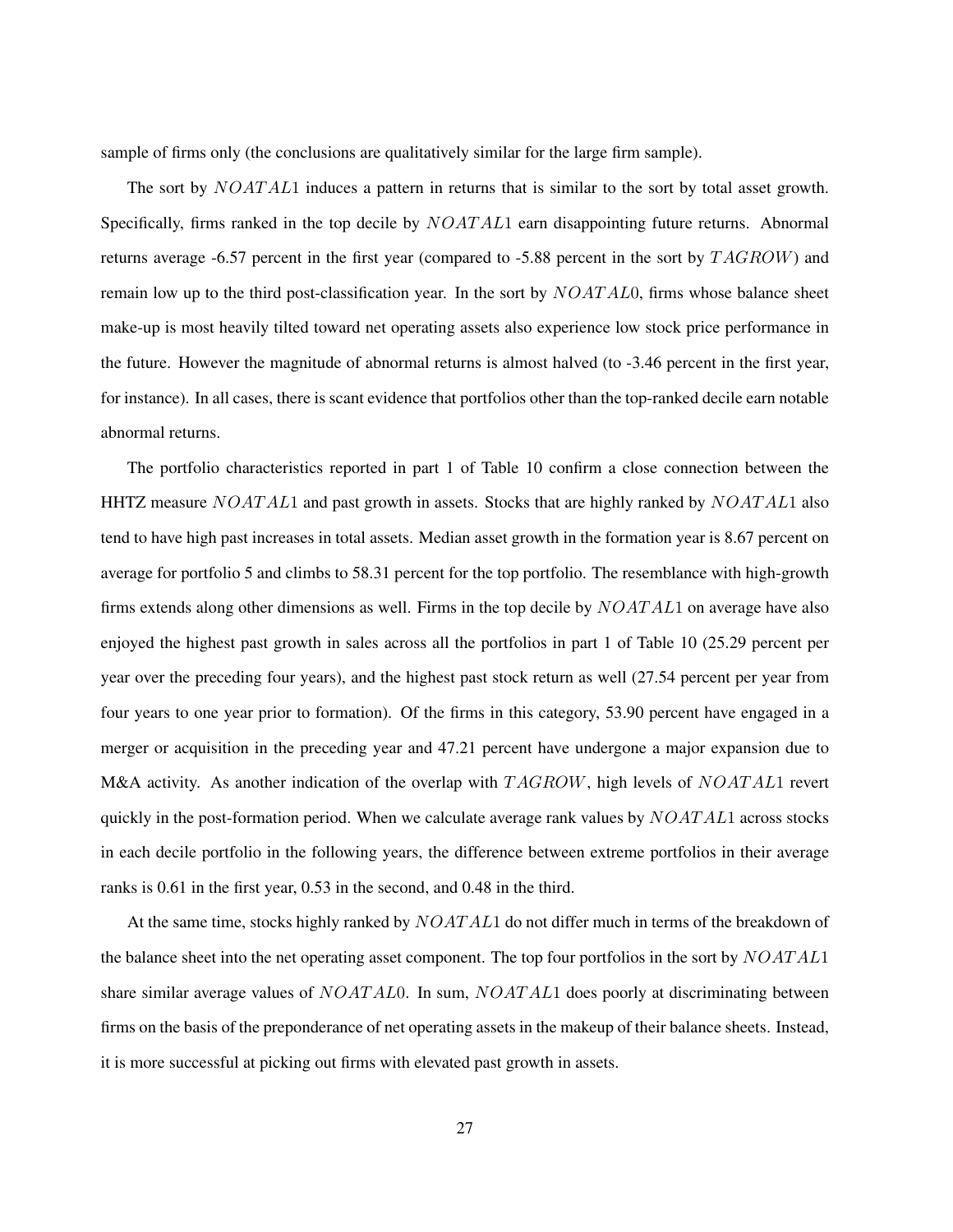In contrast, the sort by net operating assets scaled by total assets in the same year,  $NOATAL0$ , does not pick up differences due to past asset growth. The top decile by  $NOATAL0$  is associated with past growth in assets of 16.55 percent on average, which is not very different from asset growth rates in the intermediate portfolios. Unlike NOATAL1 or TAGROW, NOATAL0 demonstrates high persistence in the following years. More generally, firms in the top decile by  $NOATAL0$  do not on average have the same past record of success as firms with high  $NOATAL1$  or  $TAGROW$ . From part 2 of Table 10, their past sales growth rates are comparable to those of other firms and their past stock returns are not stellar. In line with their past performance, the top decile by  $NOATAL0$  tends to be relatively more value-oriented compared to the firms that are highly ranked based on  $NOATAL1$ . The mean book-to-market ratios are 0.8007 and 0.5954 for the top deciles by *NOATAL*0 and *NOATAL*1, respectively.

The upshot is that the predictive power of the HHTZ variable NOAT AL1 for returns does not seem to reflect information about the importance of net operating assets in the make-up of a firm's balance sheet. Instead, the low subsequent returns associated with high levels of NOAT AL1 has more in common with the experience of relatively more successful firms with large past growth in total assets.

# 6. Summary and conclusions

Financial statement information is commonly used in conjunction with equity prices to derive valuation measures for studying the behavior of stock prices. A growing area of research relates returns more directly to the information in firms' balance sheets, such as the growth rate in total assets, or in components such as working capital, net operating assets or fixed assets. Since these variables have little in common with standard market-based valuation indicators, this line of research suggests potentially new insights into how investors interpret financial statement information.

In particular we document, as do Cooper et al. (2005), that large expansions in firm assets on average are detrimental to shareholder wealth. There is a similar association between returns and specific forms of asset growth such as rises in capital expenditures and new external financing.

The nature of the information in balance sheet expansion for future returns has not been thoroughly explored, however. Our analysis examines different, not mutually exclusive, hypotheses. Since merger and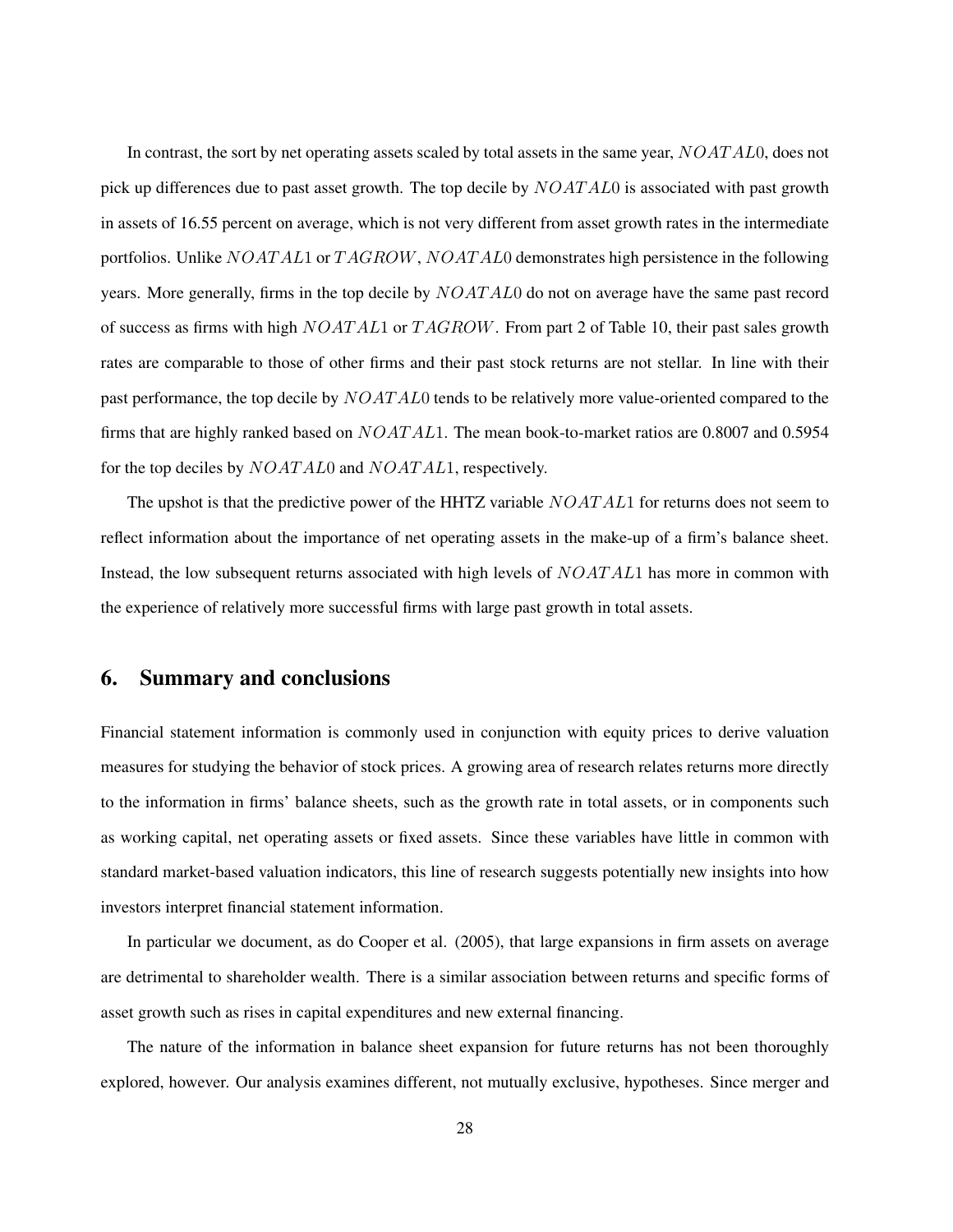acquisition activity is a prime reason for significant expansions in the scale of a firm, one argument is that the association is driven by the poor long-term performance of acquiring firms. It is indeed the case that 55 percent of the firms categorized in the top decile by asset growth are involved in acquisition activity in the ranking year. These firms tend to have weak returns in the following years: mean abnormal returns are -8.77 percent in the first subsequent year and -6.23 percent in the second year. However, other forms of asset growth also are accompanied by negative drifts in returns. In the case of increases in property, plant and equipment, for example, the returns are -9.69 percent and -7.46 percent in the first and second years, respectively. In brief, the link between asset growth and future returns is not entirely driven by corporate acquisition activity.

A second line of argument is that the timing of increases in assets coincides with episodes when the firm's equity is temporarily overvalued, and managers raise funds to take advantage of the opportunity. The expansion then leads future declines in the stock price as investors realize that the firm is overvalued and adjust valuations accordingly. The correlation holds irrespective of the profitability of the investments financed by the additional funds. When we classify firms based on the method of financing for the expansion we find that future returns are disappointing regardless of the funding source. When growth in assets is funded through new equity the mean first-year abnormal return is -9.28 percent. In cases where debt capital is used to fund the growth the mean first-year abnormal return is -7.09 percent. The similarity across financing channels suggests that balance sheet growth is not proxying for the effects of overvalued equity.

Expansions in firm scale usually follow on the heels of favorable performance and strong stock returns. Controlling for these confounding factors in regressions does not drive out the effect of asset growth. It does not seem to be the case, therefore, that investors' extrapolation of past trends, or managerial overcommitment after past success, are the culprits behind the asset growth anomaly.

Balance sheet expansion may reflect managers' incentives to over-accumulate assets in order to consume the perquisites that come with a larger firm. We find that firms with the weakest governance mechanisms have the worst stock price performance across the high-growth firms. The relationship is not clear-cut however (high-growth firms with strong governance also under-perform but to a lesser extent), perhaps due to the paucity of governance data for many firms.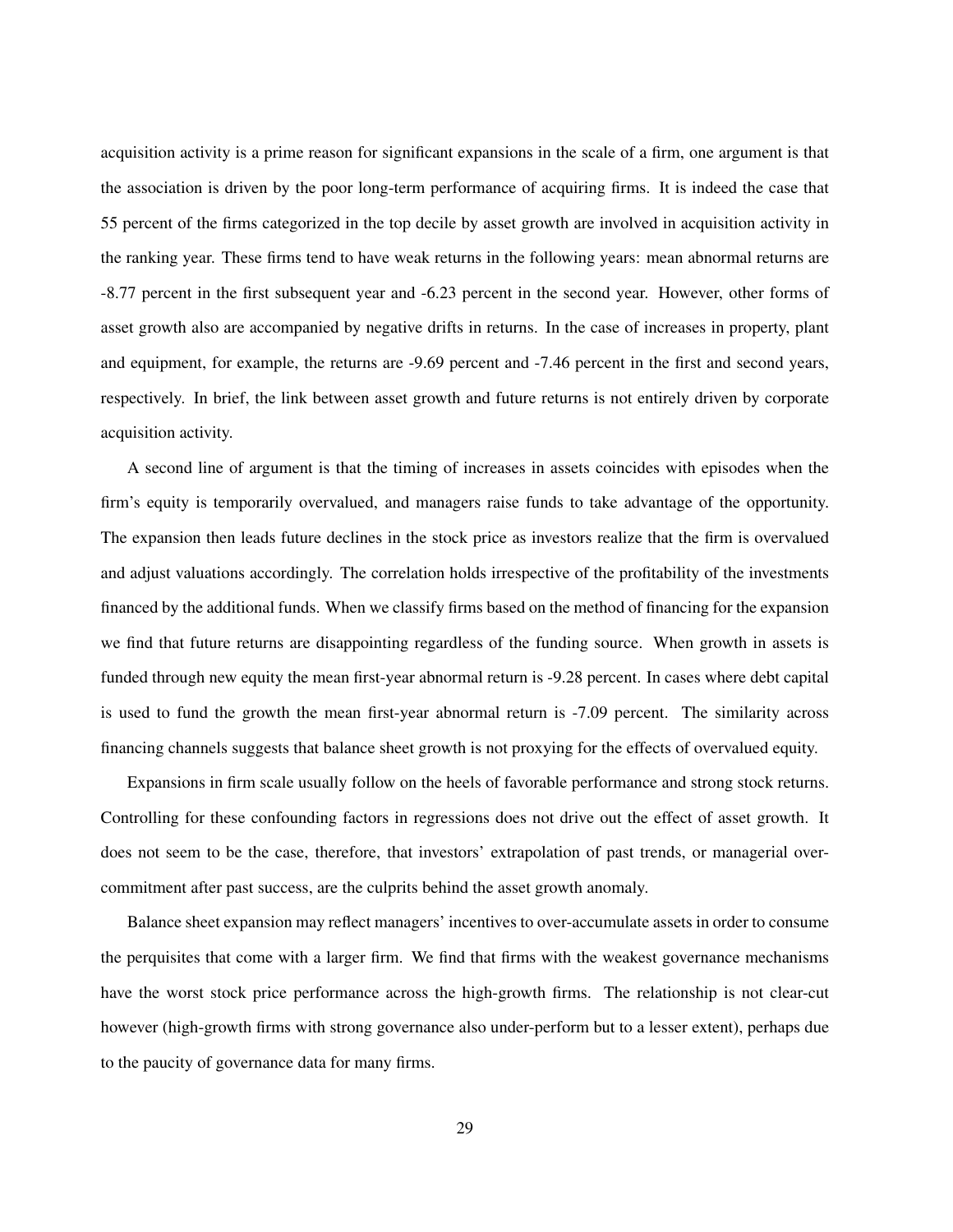Two sets of firms appear to depart from the average pattern of poor returns following high asset growth. First, of the firms in the high growth category, those with high past return on equity, indicating an ability to generate profit from previous investments, tend to have higher returns than firms with low past return on equity. The spread in abnormal returns after sorting high-growth firms into subsets with high and low past return on equity averages 14.35 percent in the first post-ranking year, for example. Second, when the expansion primarily takes the form of increases in cash balances, future abnormal returns are not notaby different from zero. Some preliminary evidence suggests that these cash accumulators may be building financial flexibility in order to maintain investments in research and development.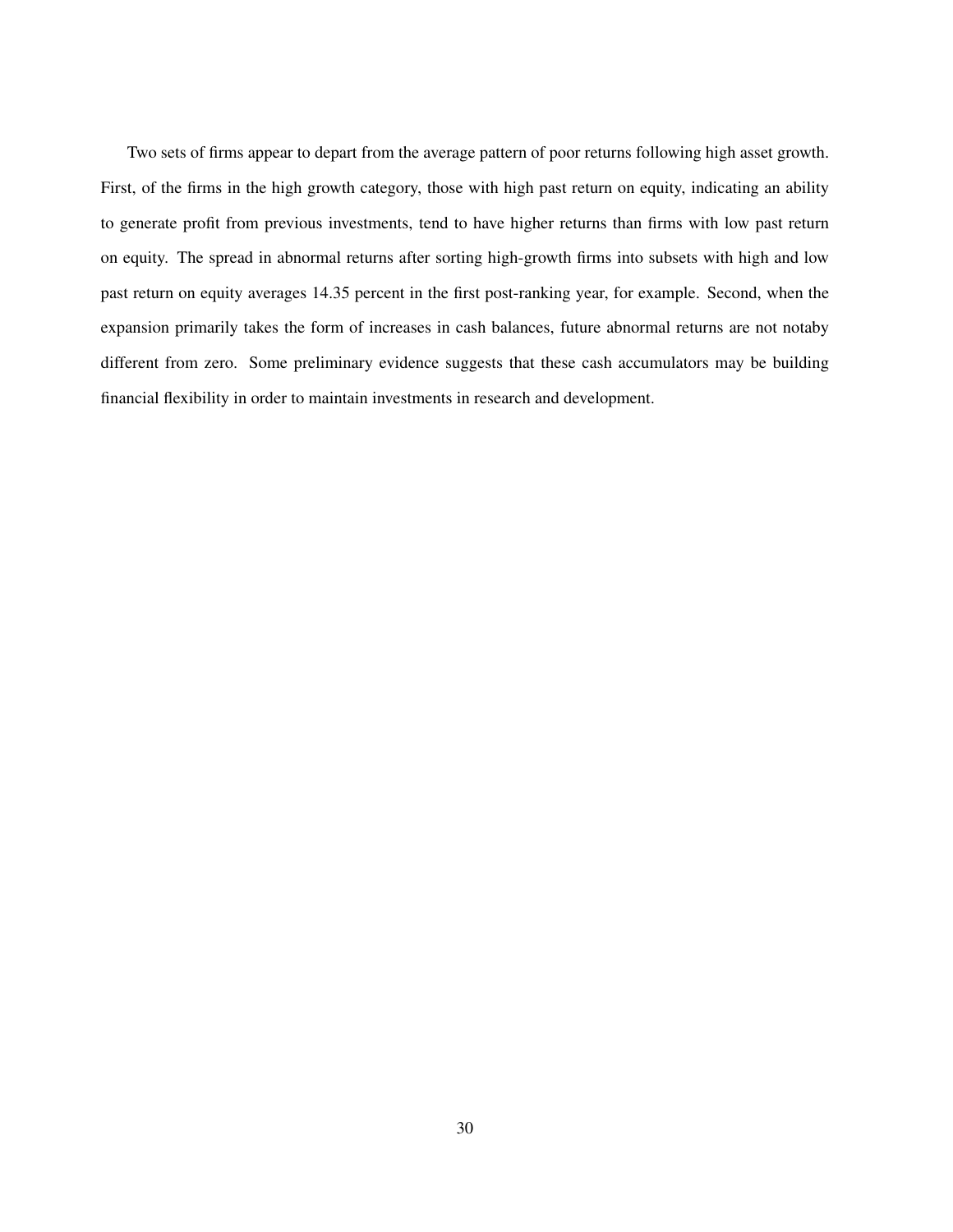# Appendix

Accounting data for portfolios formed in calendar year  $t$  are taken from the fiscal year ending in year t. We generally scale the accounting variables by total assets  $TA$ , given by Compustat annual data item 6. Net operating assets  $NOA$  are given by total assets minus cash and equivalents (data item 1) minus operating liabilities. Operating liabilities are given by accounts payable (item 70) plus deferred taxes (item 74) plus other current liabilities (item 75). We set net operating assets to be missing if any of these items is unavailable.

For other measures of firm expansion we use the change in net property, plant and equipment or new external financing, both relative to prior-year total assets. Net property, plant and equipment PPE is annual data item 8 on Compustat. The default measure of new external financing is based on the statement of cash flows. New external financing  $DXFIN$  is given by the sum of new equity financing and new debt financing. New equity financing is the sum of: sale of common and preferred stock (item 108) minus purchase of common and preferred stock (item 115) minus cash dividends (item 127). New debt financing is issuance of long-term debt (item 111) minus reduction in long-term debt (item 114) plus changes in current debt (item 301). We follow Richardson et al. (2006) in treating dividends to common equity as a return of shareholders' capital and hence a negative financing source. If changes in current debt (item 301) is missing we set it to zero. In the event that the statement of cash flow items are unavailable we switch to the balance sheet and measure  $DXFIN$  as the change in common equity plus change in preferred equity plus the change in debt. The change in common equity is given as the year-to-year change in book value of common equity (item 60) minus net income (item 172). Change in preferred equity is the yearly change in carrying value of preferred stock (item 130). Change in debt is yearly change in long-term debt (item 9) plus the change in the current portion of long-term debt (item 44) plus change in short-term debt (debt in current liabilities, item 34, minus the current portion of long-term debt, item 44).

Portions of our analysis decompose the growth in total assets into mutually exclusive components. One component is expansion through corporate takeovers. Growth in total assets for reasons other than acquisitions is attributed to one of the following items. Growth can be primarily due to an increase in one of the following: cash and equivalents (item 1), net property, plant and equipment (item 8), current assets other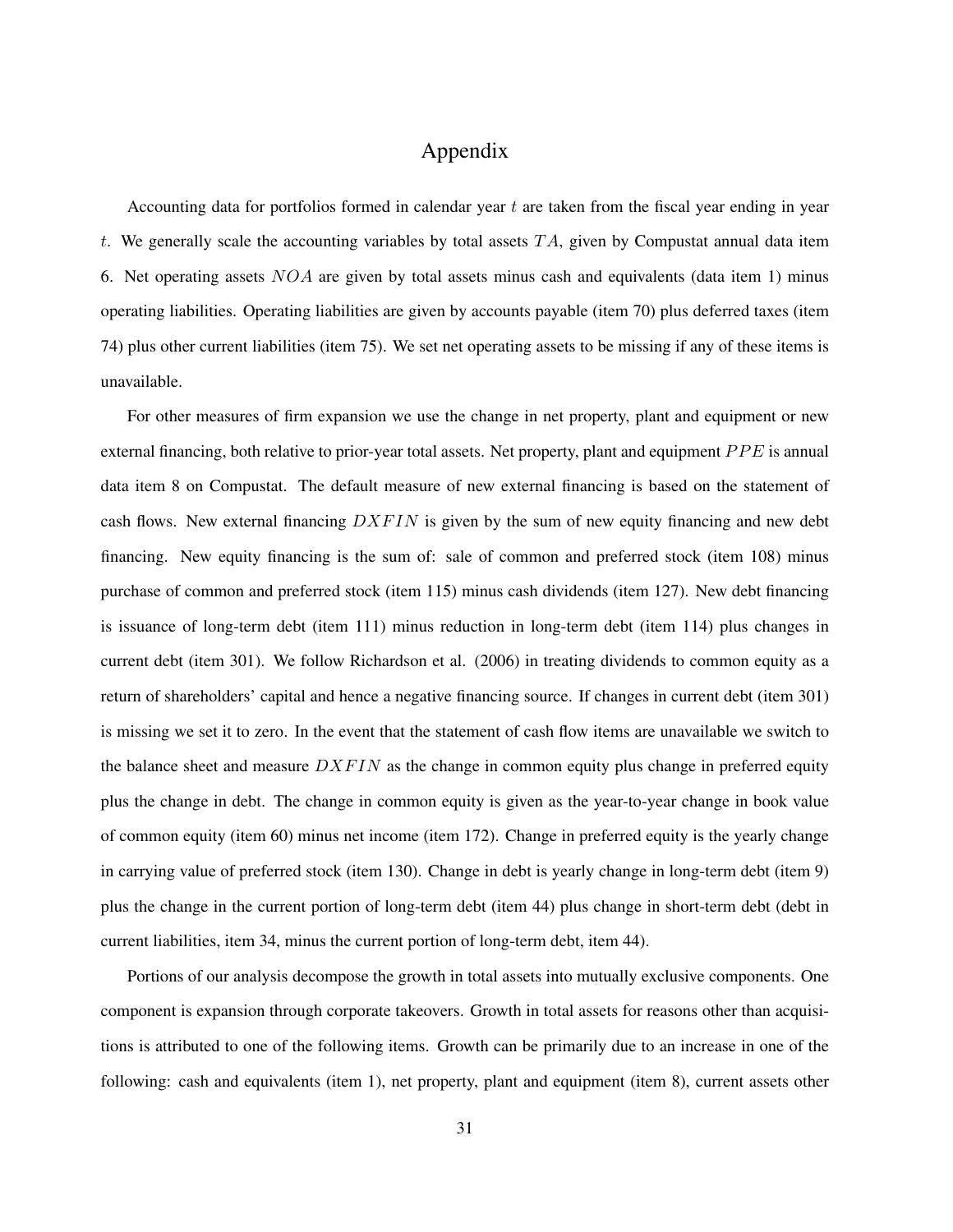than cash and short-term investments (total current assets, item 4, minus cash and equivalents), other longterm assets (investments and advances, items 31 and 32, plus intangibles, item 33, plus other assets, item 69).

We also categorize firms with large growth in assets by the primary source of funding (as a percentage of the dollar increase in assets). There are three mutually exclusive primary financing sources: equity, debt and internal financing. The amount of equity and debt funding is measured as above for new external financing through equity or debt. Internal financing is measured as income before extraordinary items available for common (data item 237). (item 21).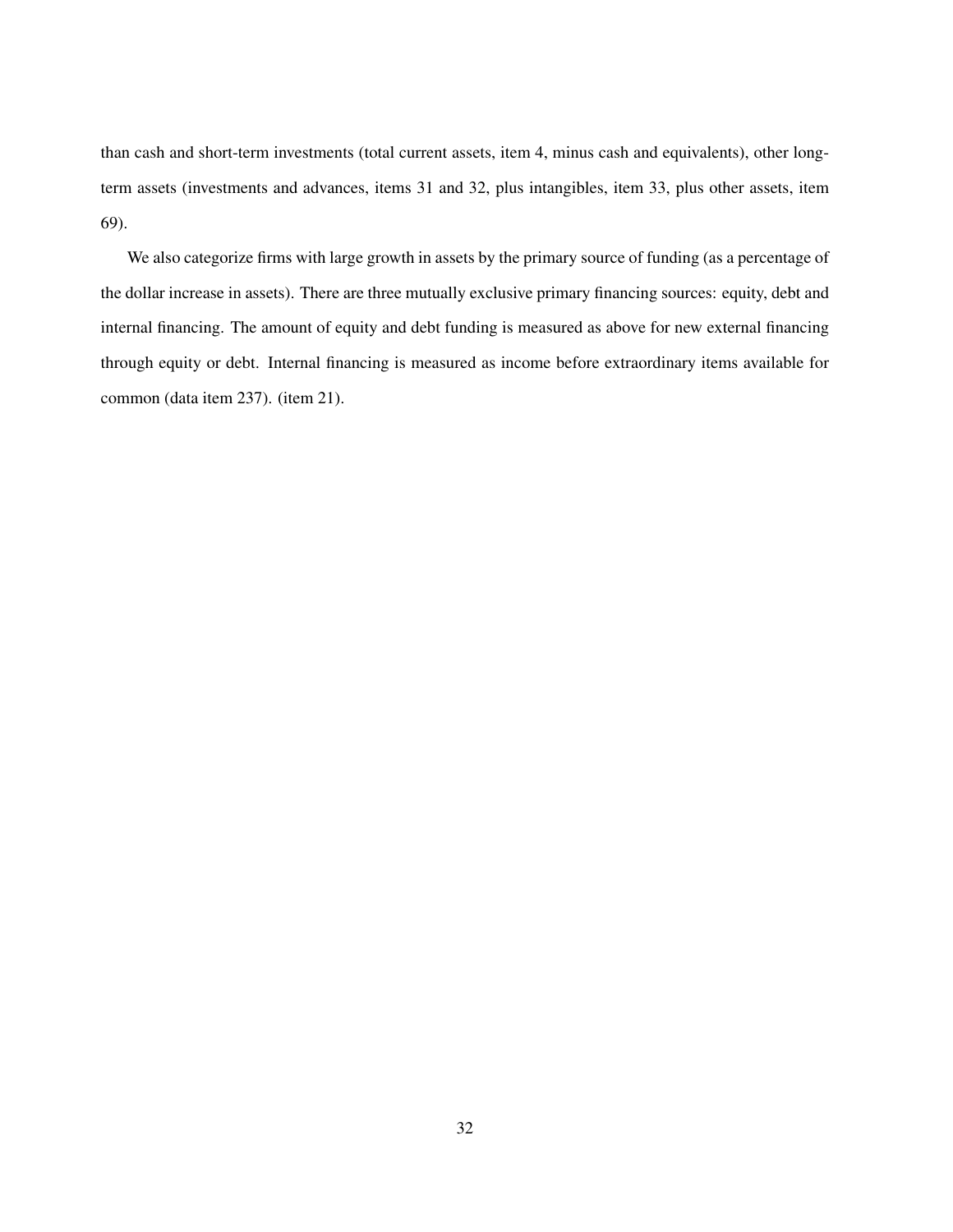#### References

- Baker, Malcolm, and Jeffrey Wurgler, 2002, Market timing and capital structure, *Journal of Finance* 57, 1–32.
- Ball, Ray, 1978, Anomalies in relationships between securities' yields and yield-surrogates, *Journal of Financial Economics* 6, 103–126.
- Basu, Sanjoy, 1977, Investment performance of common stocks in relation to their price-earnings ratios: A test of the efficient market hypothesis, *Journal of Finance* 32, 663–682.
- Bradshaw, Mark T., Scott A. Richardson, and Richard G. Sloan, 2006, The relation between corporate financing activities, analysts' forecasts and stock returns, *Journal of Accounting and Economics* 42, 53–85.
- Brav, Alon, and Paul A. Gompers, 1997, Myth or reality? The long-run underperformance of initial public offerings: Evidence from venture capital and nonventure capital-backed companies, *Journal of Finance* 52, 1791–1822.
- Chan, Louis K. C., Konan Chan, Narasimhan Jegadeesh, and Josef Lakonishok, 2006, Earnings quality and stock returns, *Journal of Business* 79, 1041–1082.
- Chan, Louis K. C., Stephen Dimmock, and Josef Lakonishok, 2007, Benchmarking money manager performance: Issues and evidence, working paper, University of Illinois.
- Cooper, Michael J., Huseyin Gulen, and Michael J. Schill, 2005, What best explains the cross-section of stock returns? Exploring the asset growth effect, working paper, Purdue University.
- DeBondt, Werner F. M., and Richard Thaler, 1985, Does the stock market overreact?, *Journal of Finance* 40, 793–805.
- Fairfield, Patricia M., J. Scott Whisenant, and Teri Lombard Yohn, 2003, Accrued earnings and growth: Implications for future profitability and market mispricing, *The Accounting Review* 78, 353–371.
- Fama, Eugene F., and Kenneth R. French, 1992, The cross-section of expected stock returns, *Journal of Finance* 47, 427–465.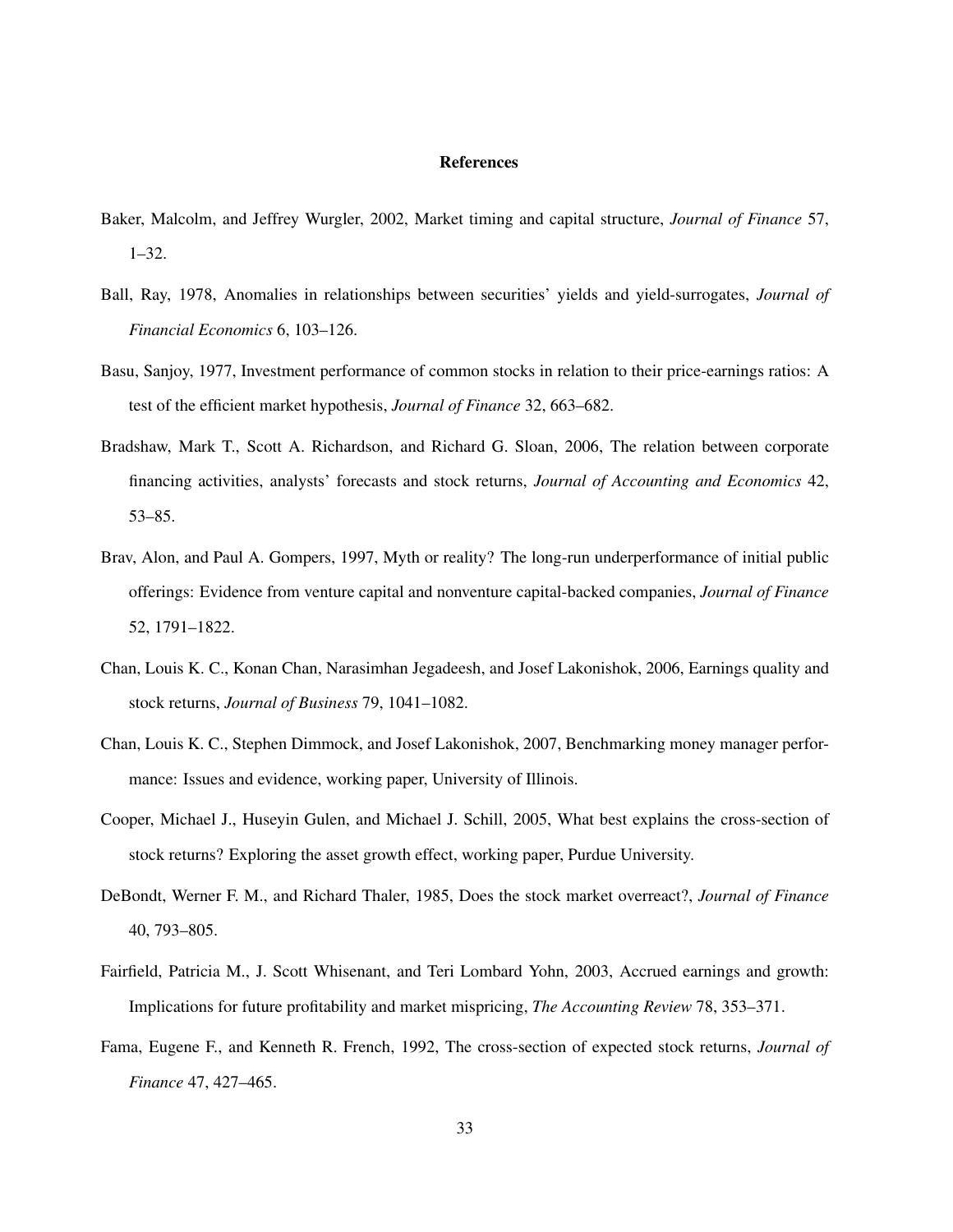- Fama, Eugene F., and Kenneth R. French, 2006, Dissecting anomalies, working paper, University of C hicago.
- Gompers, Paul A., Joy L. Ishii, and Andrew Metrick, 2003, Corporate governance and equity prices, *Quarterly Journal of Economics* 118, 107–155.
- Hirshleifer, David, Kewei Hou, Siew Hong Teoh, and Yinglei Zhang, 2004, Do investors overvalue firms with bloated balance sheets?, *Journal of Accounting and Economics* 38, 297–331.
- Jegadeesh, Narasimhan, 2000, Long-term performance of seasoned equity offerings: Benchmark errors and biases in expectations, *Financial Management* 9, 5–30.
- Jensen, Michael C., 1986, Agency costs and free cash flow, corporate finance and takeovers, *American Economic Review* 76, 659–665.
- Lakonishok, Josef, Andrei Shleifer, and Robert W. Vishny, 1995, Contrarian investment, extrapolation, and risk, *Journal of Finance* 50, 541–578.
- Loughran, Tim, and Anand M. Vijh, 1997, Do long-term shareholders benefit from corporate acquisitions?, *Journal of Finance* 52, 1765–1790.
- Mikkelson, Wayne H., and M. Megan Partch, 2003, Do persistent large cash reserves hinder performance?, *Journal of Financial and Quantitative Analysis* 38, 275–294.
- Moeller, Sara B., Frederik P. Schlingemann, and Rene M. Stulz, 2005, Wealth destruction on a massive scale? A study of acquiring-firm returns in the recent merger wave, *Journal of Finance* 60, 757–782.
- Opler, Tim, Lee Pinkowitz, Rene Stulz, and Rohan Williamson (1999), The determinants and implications of corporate cash holdings, *Journal of Financial Economics* 52, 3–46.
- Richardson, Scott A., Richard G. Sloan, and Irem Tuna, 2006, Balance sheet information and stock returns, working paper, Wharton School, University of Pennsylvania.
- Ritter, Jay, 1991, The long-run performance of initial public offerings, *Journal of Finance* 42, 365–394.
- Sloan, Richard G., 1996, Do stock prices fully reflect information in accruals and cash flows about future earnings?, *The Accounting Review* 71, 289–315.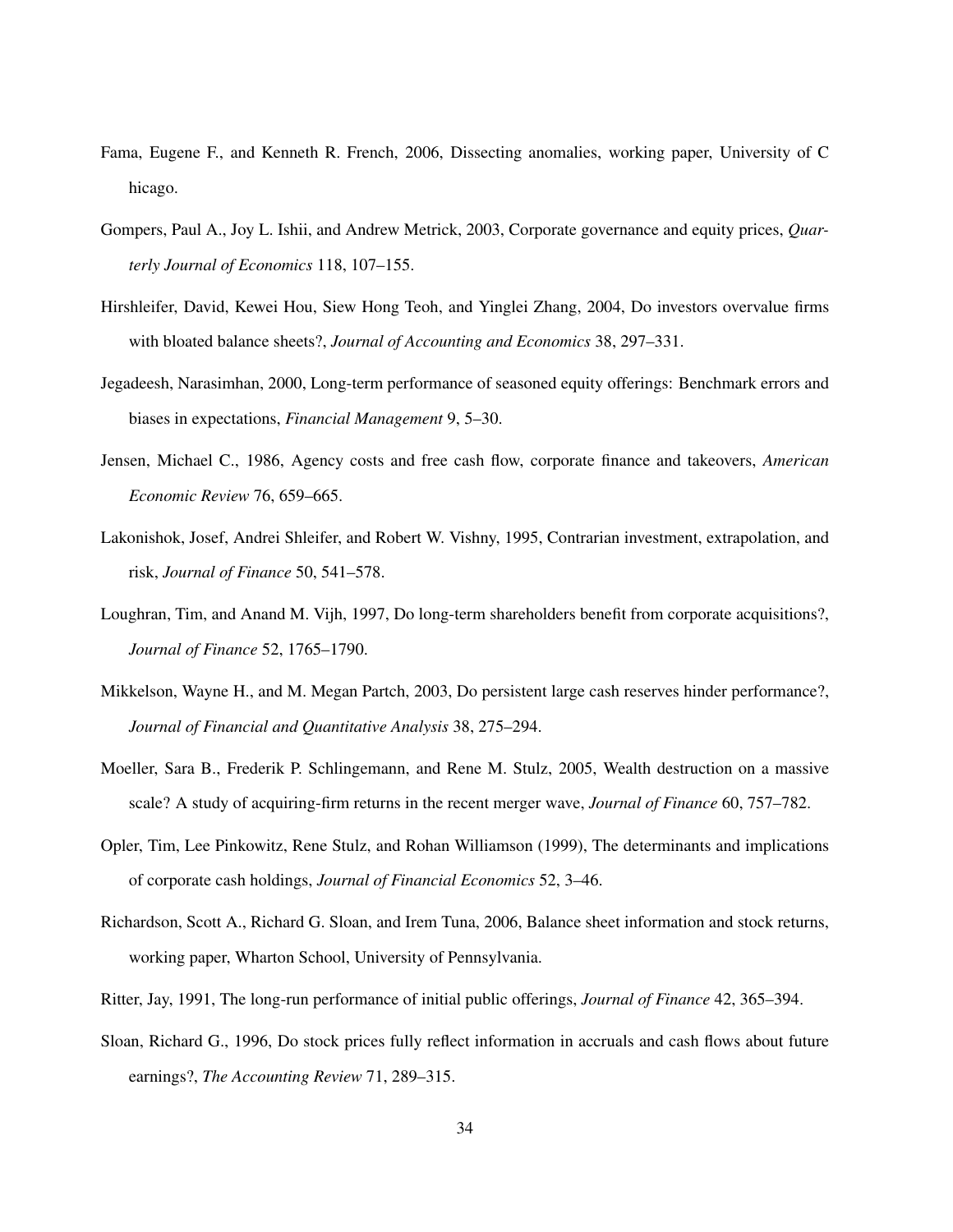- Thomas, Jacob K., and Huai Zhang, 2002, Inventory changes and future returns, *Review of Accounting Studies* 7, 163–187.
- Titman, Sheridan, K. C. John Wei, and Feixue Xie, 2004, Capital investments and stock returns, *Journal of Financial & Quantitative Analysis* 39, 677–700.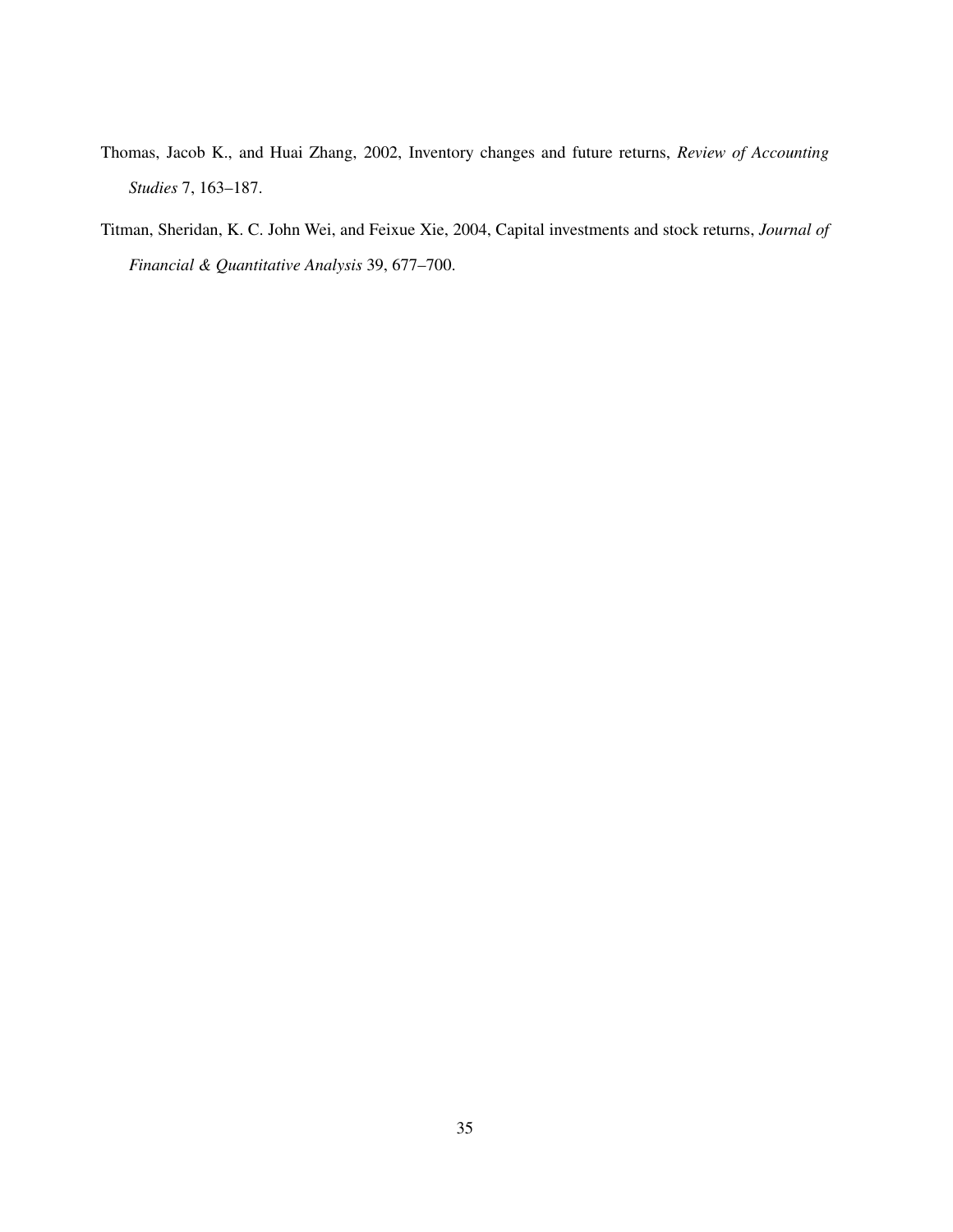#### Table 1 Returns and characteristics for portfolios sorted by growth in total assets

Each month from 1968 to 2004 all listed domestic U.S. nonfinancial common stocks in the intersection of the CRSP-Compustat universe and with market value of equity exceeding the bottom decile of NYSE stocks are ranked by growth in total assets  $(\frac{TA_t}{TA_{t-1}})$  and assigned to decile portfolios. All stocks are equally weighted in a portfolio. Returns on the portfolio are reported over each of the following three years, as well as abnormal returns (in excess of the return on a control portfolio matched on size and book-to-market value of equity). Characteristics of the portfolio at the formation date and in subsequent years are also reported. All accounting information for a stock is from the most recently ended fiscal year assuming a four-month publication delay. Results are averaged over years in the sample period. Results are given in part 2 for the same set of stocks but whose market value of equity at the classification date exceeds the median of NYSE stocks.

| Part 1. All stocks                               |           |           |        |           |                                                    |        |        |        |           |           |
|--------------------------------------------------|-----------|-----------|--------|-----------|----------------------------------------------------|--------|--------|--------|-----------|-----------|
|                                                  |           |           |        |           | (A) Returns in years following portfolio formation |        |        |        |           |           |
| Return in first year                             | 0.1314    | 0.1481    | 0.1504 | 0.1459    | 0.1493                                             | 0.1515 | 0.1455 | 0.1303 | 0.1095    | 0.0673    |
| Return in second year                            | 0.1628    | 0.1696    | 0.1653 | 0.1586    | 0.1550                                             | 0.1610 | 0.1544 | 0.1418 | 0.1197    | 0.0836    |
| Return in third year                             | 0.1653    | 0.1527    | 0.1666 | 0.1505    | 0.1456                                             | 0.1538 | 0.1433 | 0.1476 | 0.1391    | 0.1257    |
| Abnormal return in first year                    | $-0.0064$ | 0.0036    | 0.0050 | 0.0051    | 0.0058                                             | 0.0112 | 0.0108 | 0.0021 | $-0.0177$ | $-0.0588$ |
| t-statistic                                      | $-0.56$   | 0.49      | 0.84   | 0.96      | 1.08                                               | 1.78   | 2.08   | 0.33   | $-1.99$   | $-4.57$   |
| Abnormal return in second year                   | $-0.0018$ | 0.0075    | 0.0032 | $-0.0016$ | 0.0018                                             | 0.0081 | 0.0030 | 0.0007 | $-0.0178$ | $-0.0485$ |
| t-statistic                                      | $-0.14$   | 0.99      | 0.58   | $-0.29$   | 0.37                                               | 1.16   | 0.45   | 0.10   | $-1.99$   | $-4.76$   |
| Abnormal return in third year                    | 0.0180    | 0.0025    | 0.0125 | 0.0008    | $-0.0005$                                          | 0.0089 | 0.0060 | 0.0063 | $-0.0048$ | $-0.0150$ |
| t-statistic                                      | 1.43      | 0.34      | 1.60   | 0.12      | $-0.08$                                            | 1.18   | 0.81   | 0.60   | $-0.47$   | $-1.08$   |
|                                                  |           |           |        |           | (B) Characteristics                                |        |        |        |           |           |
| Book-to-market ratio                             | 0.8681    | 0.8959    | 0.8357 | 0.7821    | 0.7332                                             | 0.6794 | 0.6235 | 0.5762 | 0.5244    | 0.4898    |
| Size (billion \$)                                | 0.8812    | 1.4443    | 1.9551 | 2.1296    | 2.2497                                             | 2.3468 | 2.1723 | 1.9956 | 1.5934    | 1.1841    |
| Growth in sales over past 4 years                | 0.0631    | 0.0819    | 0.0895 | 0.1014    | 0.1146                                             | 0.1275 | 0.1481 | 0.1741 | 0.2216    | 0.2978    |
| Annualized return from 4 years ago to prior year | 0.0214    | 0.0585    | 0.0857 | 0.1121    | 0.1261                                             | 0.1488 | 0.1756 | 0.2082 | 0.2589    | 0.3204    |
| Return over prior year                           | 0.0525    | 0.0973    | 0.1087 | 0.1254    | 0.1248                                             | 0.1387 | 0.1543 | 0.1677 | 0.1768    | 0.1961    |
| Incidence of M&A activity over past year         | 0.1984    | 0.2175    | 0.2606 | 0.2741    | 0.3177                                             | 0.3303 | 0.3606 | 0.4059 | 0.4527    | 0.5128    |
| Incidence of major M&A activity over past year   | 0.0382    | 0.0554    | 0.1781 | 0.2086    | 0.2473                                             | 0.2500 | 0.2717 | 0.3185 | 0.3623    | 0.4250    |
|                                                  |           |           |        |           | (C) Assets and growth in assets                    |        |        |        |           |           |
| $NOA_t/TA_{t-1}$                                 | 0.5490    | 0.6687    | 0.7055 | 0.7265    | 0.7380                                             | 0.7497 | 0.7689 | 0.7894 | 0.8626    | 1.1407    |
| $NOA_t/TA_t$                                     | 0.6222    | 0.6752    | 0.6863 | 0.6873    | 0.6797                                             | 0.6706 | 0.6636 | 0.6470 | 0.6392    | 0.6146    |
| Growth in total assets over prior year           | $-0.1320$ | $-0.0130$ | 0.0259 | 0.0555    | 0.0846                                             | 0.1176 | 0.1592 | 0.2231 | 0.3543    | 0.7178    |
| Rank by $TA_t/TA_{t-1}$ in first year            | 0.3337    | 0.3584    | 0.3926 | 0.4242    | 0.4616                                             | 0.4999 | 0.5402 | 0.5732 | 0.6101    | 0.6195    |
| Rank by $TA_t/TA_{t-1}$ in second year           | 0.3837    | 0.3898    | 0.4080 | 0.4308    | 0.4590                                             | 0.4800 | 0.5087 | 0.5246 | 0.5487    | 0.5503    |
| Rank by $TA_t/TA_{t-1}$ in third year            | 0.4029    | 0.4075    | 0.4194 | 0.4280    | 0.4490                                             | 0.4619 | 0.4866 | 0.4977 | 0.5173    | 0.5248    |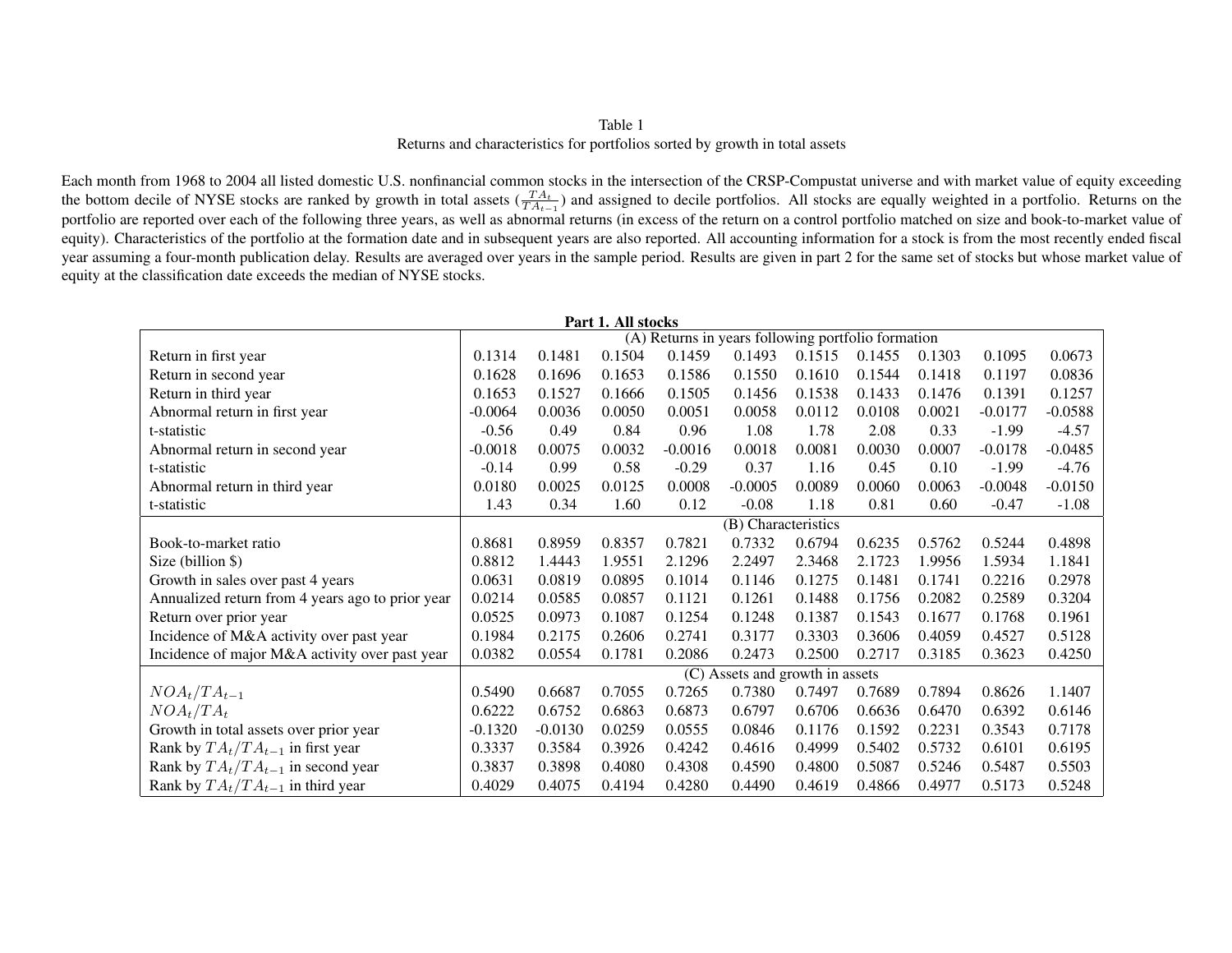|                                                  | Part 2. Large stocks |        |        |           |                                                    |                     |           |           |           |           |  |
|--------------------------------------------------|----------------------|--------|--------|-----------|----------------------------------------------------|---------------------|-----------|-----------|-----------|-----------|--|
|                                                  |                      |        |        |           | (A) Returns in years following portfolio formation |                     |           |           |           |           |  |
| Return in first year                             | 0.1374               | 0.1416 | 0.1442 | 0.1288    | 0.1372                                             | 0.1376              | 0.1295    | 0.1170    | 0.1135    | 0.0649    |  |
| Return in second year                            | 0.1589               | 0.1617 | 0.1512 | 0.1514    | 0.1318                                             | 0.1412              | 0.1390    | 0.1336    | 0.1182    | 0.0970    |  |
| Return in third year                             | 0.1530               | 0.1532 | 0.1420 | 0.1365    | 0.1333                                             | 0.1301              | 0.1301    | 0.1296    | 0.1225    | 0.1274    |  |
| Abnormal return in first year                    | 0.0048               | 0.0075 | 0.0104 | 0.0024    | 0.0038                                             | 0.0051              | 0.0029    | $-0.0038$ | $-0.0137$ | $-0.0517$ |  |
| t-statistic                                      | 0.45                 | 1.00   | 1.39   | 0.35      | 0.66                                               | 0.56                | 0.49      | $-0.67$   | $-1.35$   | $-3.16$   |  |
| Abnormal return in second year                   | 0.0083               | 0.0122 | 0.0039 | 0.0030    | $-0.0059$                                          | 0.0038              | 0.0033    | 0.0012    | $-0.0091$ | $-0.0220$ |  |
| t-statistic                                      | 0.86                 | 1.40   | 0.59   | 0.55      | $-0.84$                                            | 0.60                | 0.51      | 0.19      | $-1.10$   | $-1.71$   |  |
| Abnormal return in third year                    | 0.0148               | 0.0081 | 0.0031 | $-0.0024$ | 0.0000                                             | $-0.0039$           | $-0.0022$ | 0.0024    | $-0.0076$ | 0.0036    |  |
| t-statistic                                      | 1.64                 | 1.31   | 0.36   | $-0.30$   | 0.00                                               | $-0.59$             | $-0.33$   | 0.23      | $-0.73$   | 0.24      |  |
|                                                  |                      |        |        |           |                                                    | (B) Characteristics |           |           |           |           |  |
| Book-to-market ratio                             | 0.7798               | 0.7788 | 0.7333 | 0.6861    | 0.6449                                             | 0.5971              | 0.5676    | 0.5199    | 0.4752    | 0.4335    |  |
| Size (billion \$)                                | 3.1079               | 3.7975 | 4.5067 | 4.8020    | 5.0106                                             | 5.5665              | 5.1298    | 4.8028    | 4.4868    | 3.6388    |  |
| Growth in sales over past 4 years                | 0.0572               | 0.0760 | 0.0817 | 0.0951    | 0.1042                                             | 0.1145              | 0.1293    | 0.1480    | 0.1876    | 0.2419    |  |
| Annualized return from 4 years ago to prior year | 0.0576               | 0.0888 | 0.1047 | 0.1253    | 0.1344                                             | 0.1536              | 0.1698    | 0.1997    | 0.2605    | 0.3404    |  |
| Return over prior year                           | 0.1110               | 0.1113 | 0.1303 | 0.1359    | 0.1240                                             | 0.1361              | 0.1437    | 0.1511    | 0.1631    | 0.1976    |  |
| Incidence of M&A activity over past year         | 0.2832               | 0.2740 | 0.3095 | 0.3301    | 0.3723                                             | 0.3832              | 0.4026    | 0.4439    | 0.4851    | 0.5764    |  |
| Incidence of major M&A activity over past year   | 0.0526               | 0.0905 | 0.2358 | 0.2550    | 0.2853                                             | 0.2700              | 0.2942    | 0.3357    | 0.3725    | 0.4805    |  |
|                                                  |                      |        |        |           | (C) Assets and growth in assets                    |                     |           |           |           |           |  |
| $NOA_t/TA_{t-1}$                                 | 0.6034               | 0.6920 | 0.7217 | 0.7356    | 0.7491                                             | 0.7491              | 0.7700    | 0.7894    | 0.8281    | 1.0680    |  |
| $NOA_t/TA_t$                                     | 0.6562               | 0.6870 | 0.6961 | 0.6934    | 0.6908                                             | 0.6744              | 0.6738    | 0.6634    | 0.6463    | 0.6347    |  |
| Growth in total assets over prior year           | $-0.0869$            | 0.0049 | 0.0349 | 0.0593    | 0.0832                                             | 0.1101              | 0.1433    | 0.1918    | 0.2852    | 0.5927    |  |
| Rank by $TA_t/TA_{t-1}$ in first year            | 0.3247               | 0.3528 | 0.3927 | 0.4184    | 0.4680                                             | 0.5070              | 0.5478    | 0.5696    | 0.6257    | 0.6327    |  |
| Rank by $TA_t/TA_{t-1}$ in second year           | 0.3588               | 0.3897 | 0.4100 | 0.4274    | 0.4711                                             | 0.4869              | 0.5112    | 0.5264    | 0.5619    | 0.5662    |  |
| Rank by $TA_t/TA_{t-1}$ in third year            | 0.3971               | 0.3979 | 0.4187 | 0.4342    | 0.4441                                             | 0.4706              | 0.4973    | 0.4983    | 0.5257    | 0.5505    |  |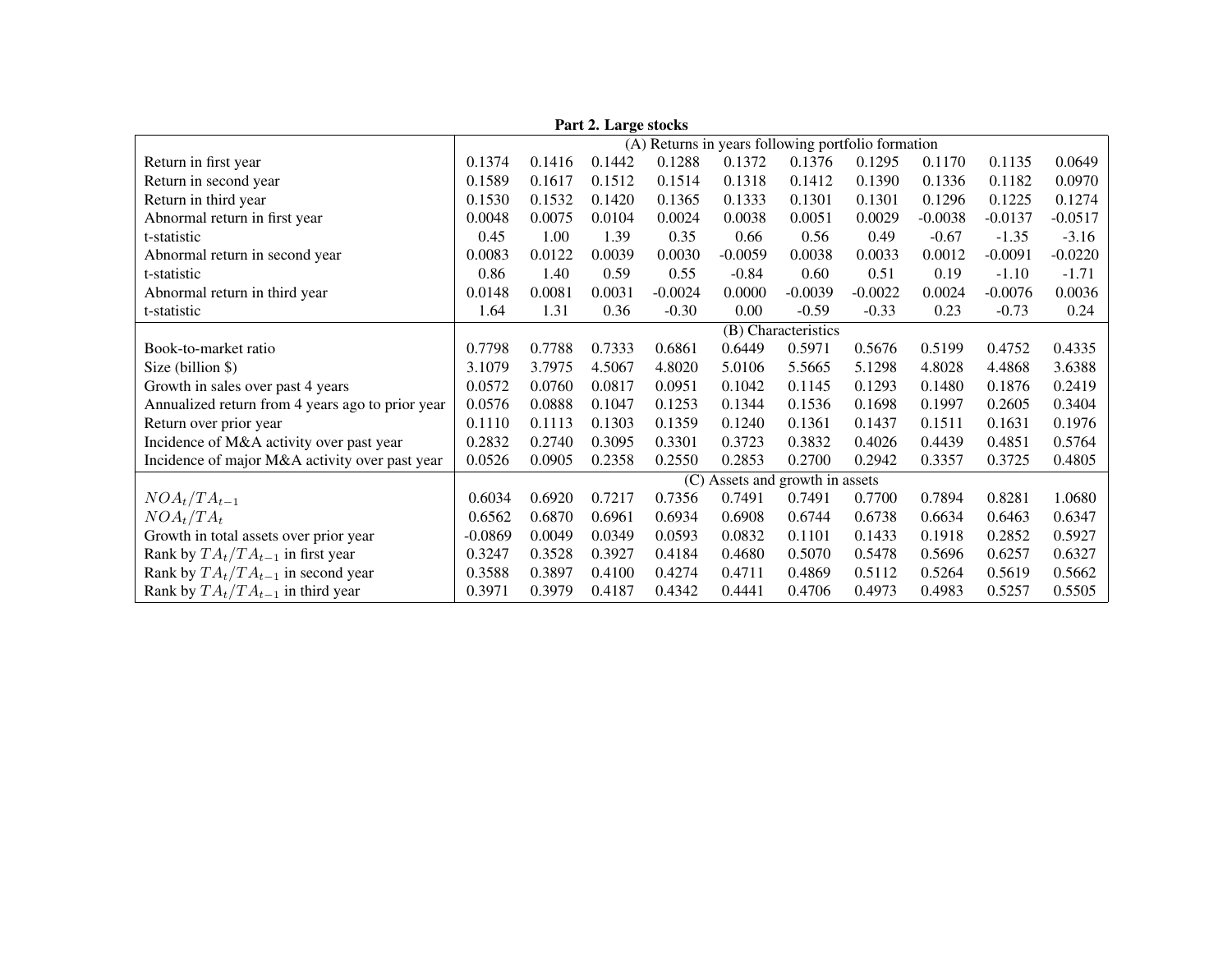# Table 2 Investment, financing, asset growth rates and net operating assets for portfolios ranked by growth in total assets

Each month from 1988 to 2004 all listed domestic U.S. nonfinancial common stocks in the intersection of the CRSP-Compustat universe and with market value of equity exceeding the bottom decile of NYSE stocks are ranked by growth in total assets (*TAGROW* =  $\frac{TA_t}{TA_{t-1}}$ ) and assigned to decile portfolios. All stocks are equally weighted in a portfolio. For each portfolio the rank values (between zero for the lowest to one for the highest-ranked) as of the portfolio formation date are averaged across all component stocks for the following variables: DNOA change from previous year to current year in net operating assets relative to previous year's total assets; DPPE the change from previous year to current year in property, plant and equipment relative to previous year's total assets; NetCAPX capital expenditures less depreciation from the statement of cash flows divided by the preior year's total assets; DXFIN current year new external financing relative to previous year's total assets; INTFIN current year internal financing relative to previous year's total assets; NOATAL1 net operating assets in year *t* relative to previous year's total assets; and NOATAL0 net operating assets in year *t* relative to current year's total assets. Rank values of portfolio characteristics are then averaged over years in the sample period and reported in part 1. In part 2, cross-sectional correlations between the rank values are calculated across stocks each year, and averaged over years.

Part 1. Ranks by investment, financing, and net operating asset indicators

|                     |        |        |        | 4             |                             | 6      |        | 8      | 9      | 10                |
|---------------------|--------|--------|--------|---------------|-----------------------------|--------|--------|--------|--------|-------------------|
| Variable            | Low    |        |        |               |                             |        |        |        |        | High              |
| DNOA                | 0.1523 | 0.2469 | 0.3188 |               | 0.3924 0.4574 0.5246 0.5920 |        |        | 0.6699 | 0.7670 | 0.8801            |
| DPE                 | 0.2339 | 0.2952 | 0.3590 |               | 0.4265 0.4782               | 0.5354 | 0.5752 | 0.6249 | 0.6938 | 0.7802            |
| NetCAPX             | 0.2589 | 0.3217 | 0.3894 | 0.4515 0.4893 |                             | 0.5401 | 0.5737 | 0.6044 |        | $0.6556$ $0.7165$ |
| DXFIN               | 0.3113 | 0.3190 | 0.3582 |               | 0.3976 0.4391               | 0.4804 | 0.5381 | 0.6142 | 0.7202 | 0.8549            |
| <i>INTFIN</i>       | 0.2269 | 0.3449 | 0.4064 |               | 0.4662 0.5074               | 0.5551 | 0.5888 | 0.6230 | 0.6407 | 0.6418            |
| NOATAL1             | 0.2187 | 0.3641 | 0.4248 | 0.4616        | 0.4862                      | 0.5063 | 0.5365 | 0.5708 | 0.6490 | 0.7837            |
| $\parallel NOATAL0$ | 0.4555 | 0.5265 | 0.5426 | 0.5429        | 0.5303                      | 0.5118 | 0.5005 | 0.4777 | 0.4710 | 0.4442            |

Part 2. Average correlations between investment, financing, asset growth and net operating assets

|                      | DNOA  | DPE   | NetCAPX | DXFIN | <b>INTFIN</b> | <i>NOATAL</i> 1 | NOATAL0  |
|----------------------|-------|-------|---------|-------|---------------|-----------------|----------|
| <b>TAGROW</b>        | 0.750 | 0.498 | 0.433   | 0.588 | 0.398         | 0.461           | $-0.028$ |
| DNOA                 |       | 0.574 | 0.480   | 0.530 | 0.316         | 0.592           | 0.188    |
| DPE                  |       |       | 0.625   | 0.376 | 0.207         | 0.400           | 0.148    |
| NetCAPX              |       |       |         | 0.311 | 0.215         | 0.324           | 0.112    |
| DXFIN                |       |       |         |       | $-0.162$      | 0.342           | 0.034    |
| <i><b>INTFIN</b></i> |       |       |         |       |               | 0.161           | $-0.023$ |
| <i>NOATAL</i> 1      |       |       |         |       |               |                 | 0.797    |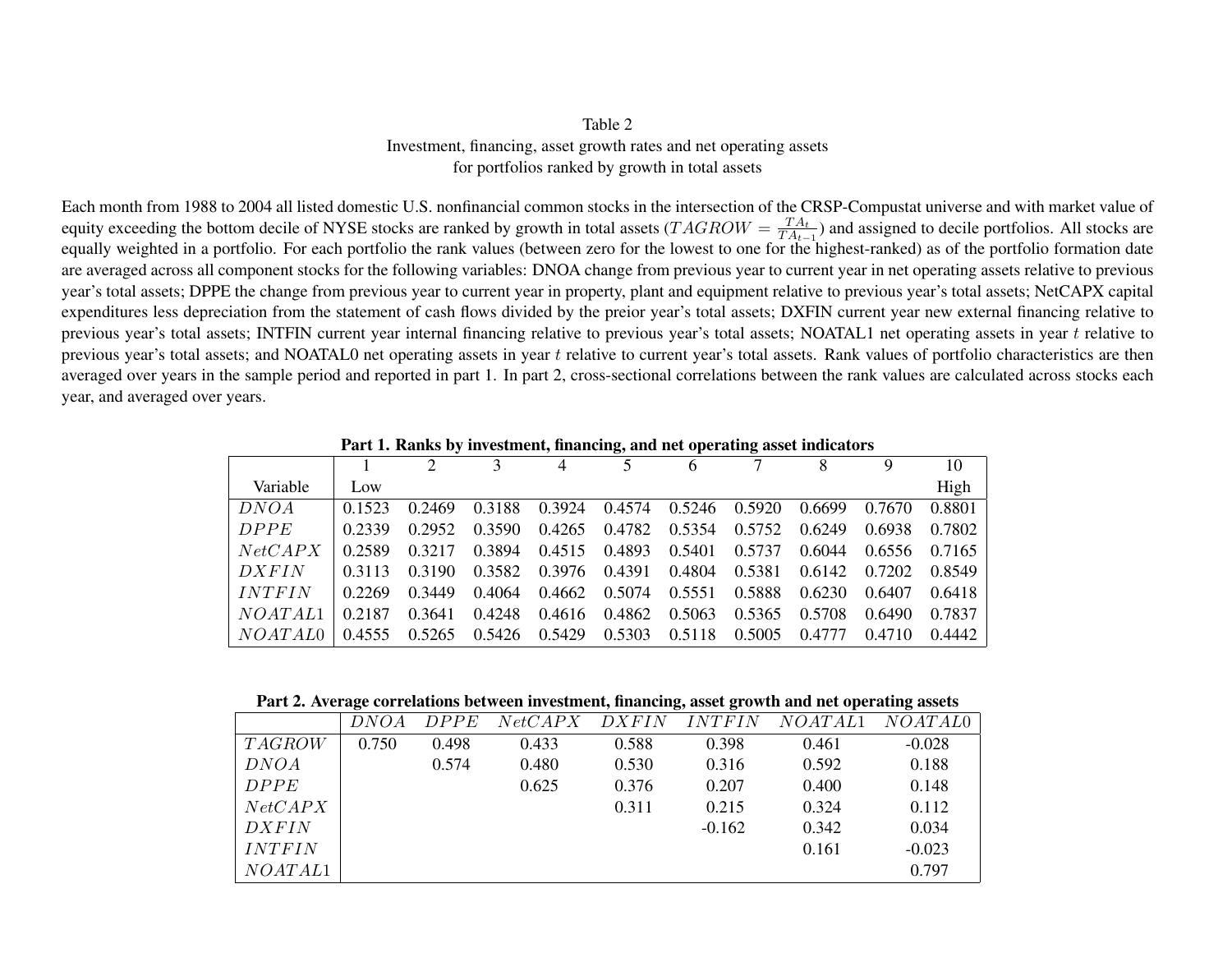#### Returns and characteristics for portfolios sorted by investment or financing activity indicators

Each month over the sample period all listed domestic U.S. nonfinancial common stocks in the intersection of the CRSP-Compustat universe and with market value of equity exceeding the bottom decile of NYSE stocks are ranked by an indicator of investment or financing activity, and assigned to a decile portfolio. All stocks are equally weighted in a portfolio. Abnormal returns (buy-and-hold returns in excess of the return on a control portfolio matched on size and book-to-market value of equity) on the portfolios are reported over each of the following three years, as well as characteristics of the portfolios at the formation date. All accounting information for a stock is from the most recently ended fiscal year assuming a four-month publication delay. Results are averaged over years in the sample period. The investment or financing indicators are: change in net operating assets relative to prior year total assets  $(\frac{\Delta NOA_t}{TA_{t-1}})$  in panel (A), change in property, plant and equipment relative to prior year total assets  $(\frac{\Delta PPE_t}{TA_{t-1}})$  in panel (B), capital expenditures minus depreciation and amortization from the statement of cash flows relative to prior year total assets  $(\frac{(CAPEX_t-DEP_t)}{TA_{t-1}})$  in panel (C), or external financing relative to prior year total assets  $(\frac{XFIN_t}{TA_{t-1}})$  in panel (C). The sample period is either 1968–2004 for panels A, B and D, or 1988–2004 in panel C.

|                                   |           |                                                  |           | 1 апель Ган Эгосаэ                    |                                            |           | (A) Portfolios sorted by $\Delta NOA_t/TA_{t-1}$ |           |           |           |
|-----------------------------------|-----------|--------------------------------------------------|-----------|---------------------------------------|--------------------------------------------|-----------|--------------------------------------------------|-----------|-----------|-----------|
| Abnormal return in first year     | 0.0160    | 0.0235                                           | 0.0161    | 0.0148                                | 0.0079                                     | 0.0027    | $-0.0056$                                        | $-0.0120$ | $-0.0275$ | $-0.0747$ |
| Abnormal return in second year    | $-0.0001$ | 0.0167                                           | 0.0014    | 0.0105                                | 0.0060                                     | 0.0021    | 0.0011                                           | $-0.0130$ | $-0.0186$ | $-0.0519$ |
| Abnormal return in third year     | 0.0064    | 0.0160                                           | 0.0105    | 0.0041                                | 0.0023                                     | 0.0054    | 0.0040                                           | 0.0050    | 0.0042    | $-0.0241$ |
| Return from 4 years to 1 year ago | 0.0358    | 0.0661                                           | 0.0931    | 0.1131                                | 0.1310                                     | 0.1563    | 0.1711                                           | 0.2006    | 0.2451    | 0.3036    |
| Growth in sales over past 4 years | 0.0732    | 0.0870                                           | 0.0974    | 0.1035                                | 0.1139                                     | 0.1312    | 0.1419                                           | 0.1641    | 0.2105    | 0.2757    |
| Major M&A activity over past year | 0.0612    | 0.0928                                           | 0.1216    | 0.1683                                | 0.1981                                     | 0.2362    | 0.2805                                           | 0.3107    | 0.3892    | 0.4965    |
|                                   |           | (B) Portfolios sorted by $\Delta PPE_t/TA_{t-1}$ |           |                                       |                                            |           |                                                  |           |           |           |
| Abnormal return in first year     | 0.0067    | 0.0113                                           | 0.0068    | 0.0052                                | 0.0013                                     | $-0.0022$ | $-0.0006$                                        | $-0.0059$ | $-0.0177$ | $-0.0438$ |
| Abnormal return in second year    | 0.0077    | 0.0035                                           | $-0.0003$ | 0.0031                                | $-0.0048$                                  | 0.0018    | 0.0003                                           | $-0.0047$ | $-0.0201$ | $-0.0320$ |
| Abnormal return in third year     | $-0.0008$ | 0.0159                                           | 0.0021    | $-0.0020$                             | 0.0174                                     | 0.0044    | 0.0120                                           | $-0.0019$ | 0.0041    | $-0.0168$ |
| Return from 4 years to 1 year ago | 0.0284    | 0.0821                                           | 0.1171    | 0.1302                                | 0.1482                                     | 0.1584    | 0.1705                                           | 0.1915    | 0.2165    | 0.2720    |
| Growth in sales over past 4 years | 0.0732    | 0.0947                                           | 0.1067    | 0.1140                                | 0.1249                                     | 0.1316    | 0.1402                                           | 0.1517    | 0.1761    | 0.2324    |
| Major M&A activity over past year | 0.1111    | 0.1191                                           | 0.1534    | 0.1837                                | 0.2131                                     | 0.2312    | 0.2622                                           | 0.2980    | 0.3383    | 0.4458    |
|                                   |           |                                                  |           | (B) Portfolios sorted by $(CAPEX_t -$ |                                            |           | $DEP_t)/TA_{t-1}$                                |           |           |           |
| Abnormal return in first year     | 0.0181    | 0.0083                                           | 0.0076    | 0.0068                                | $-0.0134$                                  | 0.0026    | $-0.0084$                                        | $-0.0209$ | $-0.0104$ | $-0.0565$ |
| Abnormal return in second year    | $-0.0053$ | 0.0100                                           | $-0.0030$ | $-0.0238$                             | 0.0036                                     | $-0.0099$ | $-0.0062$                                        | 0.0099    | $-0.0033$ | $-0.0360$ |
| Abnormal return in third year     | 0.0341    | 0.0028                                           | 0.0038    | $-0.0036$                             | 0.0069                                     | $-0.0085$ | $-0.0029$                                        | 0.0176    | 0.0298    | 0.0194    |
| Return from 4 years to 1 year ago | 0.0187    | 0.0660                                           | 0.0922    | 0.1069                                | 0.1242                                     | 0.1317    | 0.1593                                           | 0.1716    | 0.1842    | 0.2264    |
| Growth in sales over past 4 years | 0.0748    | 0.0876                                           | 0.0973    | 0.1057                                | 0.1186                                     | 0.1289    | 0.1406                                           | 0.1572    | 0.1833    | 0.2436    |
| Major M&A activity over past year | 0.2435    | 0.3016                                           | 0.3225    | 0.3715                                | 0.3771                                     | 0.3909    | 0.3811                                           | 0.3665    | 0.3440    | 0.3350    |
|                                   |           |                                                  |           |                                       | (D) Portfolios sorted by $XFIN_t/TA_{t-1}$ |           |                                                  |           |           |           |
| Abnormal return in first year     | 0.0348    | 0.0236                                           | 0.0190    | 0.0116                                | 0.0034                                     | 0.0040    | $-0.0093$                                        | $-0.0152$ | $-0.0304$ | $-0.0660$ |
| Abnormal return in second year    | 0.0154    | 0.0067                                           | 0.0089    | $-0.0026$                             | 0.0084                                     | $-0.0038$ | 0.0037                                           | $-0.0109$ | $-0.0086$ | $-0.0558$ |
| Abnormal return in third year     | 0.0184    | 0.0083                                           | 0.0025    | 0.0096                                | 0.0058                                     | 0.0085    | 0.0115                                           | $-0.0011$ | $-0.0091$ | $-0.0235$ |
| Return from 4 years to 1 year ago | 0.1301    | 0.1206                                           | 0.1230    | 0.1182                                | 0.1190                                     | 0.1298    | 0.1442                                           | 0.1492    | 0.1891    | 0.2684    |
| Growth in sales over past 4 years | 0.0960    | 0.0959                                           | 0.0998    | 0.1028                                | 0.1120                                     | 0.1275    | 0.1419                                           | 0.1545    | 0.1837    | 0.2624    |
| Major M&A activity over past year | 0.1354    | 0.1763                                           | 0.1906    | 0.1866                                | 0.1983                                     | 0.2058    | 0.2473                                           | 0.2766    | 0.3547    | 0.3815    |

Part 1. All stocks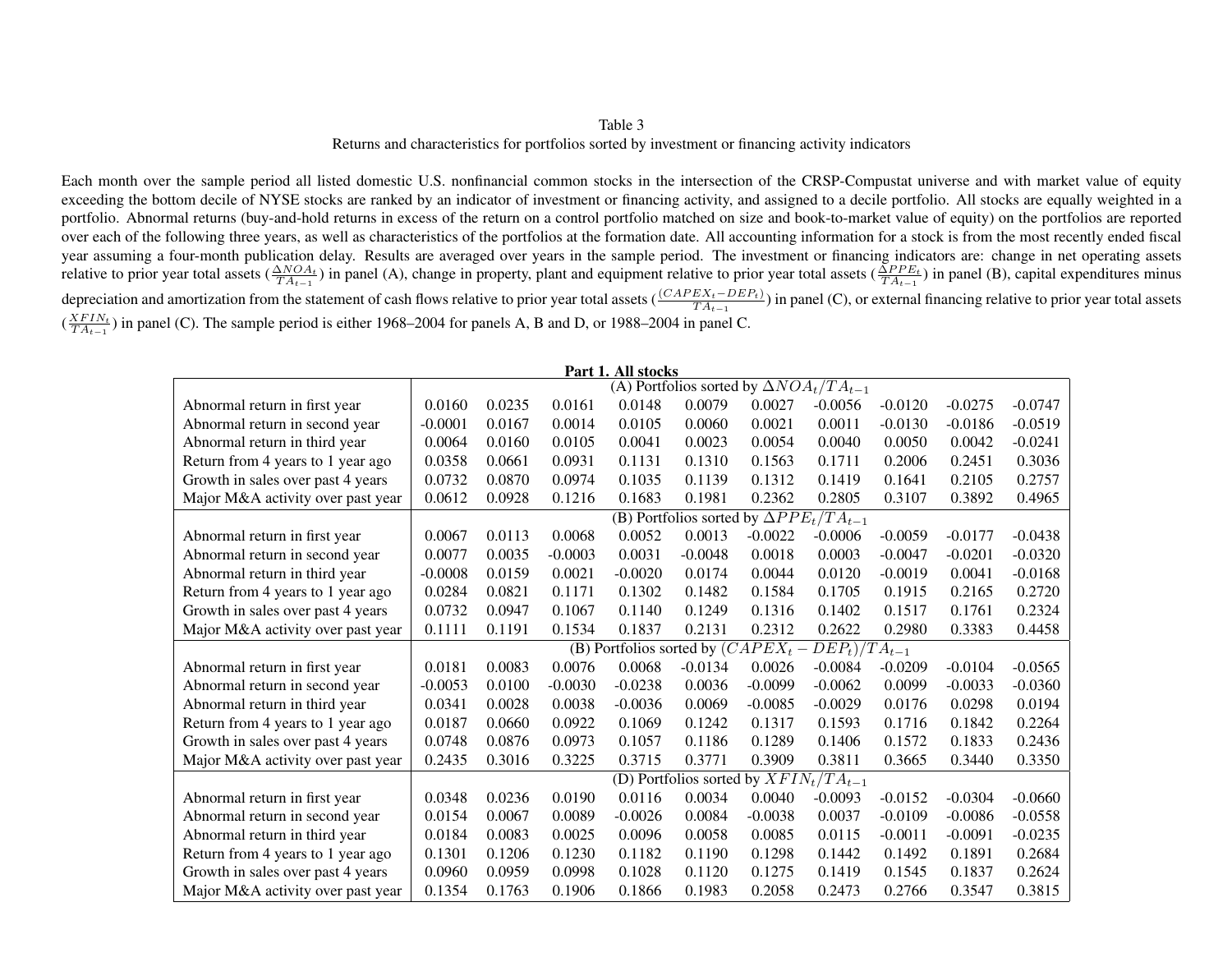| Part 2. Large stocks              |           |           |           |                                       |           |                                                  |                   |           |           |           |
|-----------------------------------|-----------|-----------|-----------|---------------------------------------|-----------|--------------------------------------------------|-------------------|-----------|-----------|-----------|
|                                   |           |           |           |                                       |           | (A) Portfolios sorted by $\Delta NOA_t/TA_{t-1}$ |                   |           |           |           |
| Abnormal return in first year     | 0.0252    | 0.0120    | 0.0174    | 0.0132                                | 0.0061    | 0.0009                                           | $-0.0051$         | $-0.0161$ | $-0.0195$ | $-0.0654$ |
| Abnormal return in second year    | 0.0165    | 0.0170    | 0.0052    | 0.0102                                | 0.0010    | $-0.0043$                                        | $-0.0061$         | $-0.0014$ | $-0.0129$ | $-0.0274$ |
| Abnormal return in third year     | 0.0017    | 0.0068    | 0.0087    | 0.0034                                | 0.0058    | 0.0003                                           | $-0.0093$         | 0.0046    | $-0.0039$ | $-0.0028$ |
| Return from 4 years to 1 year ago | 0.0767    | 0.0913    | 0.1149    | 0.1293                                | 0.1387    | 0.1570                                           | 0.1824            | 0.1871    | 0.2403    | 0.3175    |
| Growth in sales over past 4 years | 0.0662    | 0.0831    | 0.0903    | 0.0982                                | 0.1033    | 0.1142                                           | 0.1266            | 0.1390    | 0.1676    | 0.2250    |
| Major M&A activity over past year | 0.0880    | 0.1239    | 0.1598    | 0.2055                                | 0.2406    | 0.2652                                           | 0.3024            | 0.3463    | 0.4214    | 0.5194    |
|                                   |           |           |           |                                       |           | (B) Portfolios sorted by $\Delta PPE_t/TA_{t-1}$ |                   |           |           |           |
| Abnormal return in first year     | 0.0048    | 0.0128    | 0.0029    | 0.0050                                | 0.0069    | $-0.0013$                                        | $-0.0058$         | 0.0035    | $-0.0184$ | $-0.0426$ |
| Abnormal return in second year    | 0.0003    | 0.0150    | 0.0168    | $-0.0051$                             | $-0.0036$ | 0.0115                                           | $-0.0034$         | 0.0012    | $-0.0147$ | $-0.0211$ |
| Abnormal return in third year     | $-0.0036$ | 0.0073    | 0.0020    | 0.0019                                | 0.0150    | 0.0064                                           | $-0.0062$         | 0.0051    | $-0.0085$ | $-0.0037$ |
| Return from 4 years to 1 year ago | 0.0674    | 0.0992    | 0.1332    | 0.1481                                | 0.1581    | 0.1615                                           | 0.1794            | 0.1940    | 0.2155    | 0.2766    |
| Growth in sales over past 4 years | 0.0674    | 0.0853    | 0.0956    | 0.1079                                | 0.1115    | 0.1182                                           | 0.1222            | 0.1324    | 0.1524    | 0.1923    |
| Major M&A activity over past year | 0.1468    | 0.1829    | 0.2089    | 0.2327                                | 0.2472    | 0.2565                                           | 0.2806            | 0.3061    | 0.3544    | 0.4563    |
|                                   |           |           |           | (B) Portfolios sorted by $(CAPEX_t -$ |           |                                                  | $DEP_t)/TA_{t-1}$ |           |           |           |
| Abnormal return in first year     | 0.0150    | 0.0012    | 0.0127    | $-0.0060$                             | $-0.0099$ | $-0.0024$                                        | $-0.0041$         | $-0.0197$ | $-0.0099$ | $-0.0402$ |
| Abnormal return in second year    | 0.0098    | 0.0043    | $-0.0028$ | $-0.0093$                             | 0.0060    | $-0.0235$                                        | $-0.0028$         | 0.0020    | 0.0032    | $-0.0227$ |
| Abnormal return in third year     | 0.0101    | $-0.0052$ | $-0.0126$ | $-0.0102$                             | 0.0062    | 0.0006                                           | $-0.0001$         | $-0.0032$ | 0.0165    | 0.0181    |
| Return from 4 years to 1 year ago | 0.0801    | 0.1067    | 0.1211    | 0.1278                                | 0.1421    | 0.1589                                           | 0.1682            | 0.1952    | 0.2198    | 0.2653    |
| Growth in sales over past 4 years | 0.0562    | 0.0719    | 0.0796    | 0.0809                                | 0.0963    | 0.0965                                           | 0.1206            | 0.1205    | 0.1558    | 0.1964    |
| Major M&A activity over past year | 0.3070    | 0.3847    | 0.3982    | 0.4337                                | 0.4352    | 0.4321                                           | 0.4212            | 0.4231    | 0.3655    | 0.3766    |
|                                   |           |           |           |                                       |           | (D) Portfolios sorted by $XFIN_t/TA_{t-1}$       |                   |           |           |           |
| Abnormal return in first year     | 0.0236    | 0.0182    | 0.0220    | 0.0067                                | 0.0015    | $-0.0006$                                        | $-0.0028$         | $-0.0066$ | $-0.0376$ | $-0.0467$ |
| Abnormal return in second year    | 0.0163    | 0.0046    | 0.0036    | 0.0018                                | 0.0029    | 0.0082                                           | $-0.0034$         | $-0.0011$ | $-0.0099$ | $-0.0217$ |
| Abnormal return in third year     | 0.0106    | $-0.0030$ | 0.0067    | 0.0007                                | 0.0015    | 0.0083                                           | $-0.0024$         | 0.0098    | $-0.0015$ | $-0.0135$ |
| Return from 4 years to 1 year ago | 0.1535    | 0.1408    | 0.1296    | 0.1311                                | 0.1318    | 0.1453                                           | 0.1488            | 0.1626    | 0.1819    | 0.2708    |
| Growth in sales over past 4 years | 0.0967    | 0.0936    | 0.0927    | 0.0970                                | 0.0995    | 0.1076                                           | 0.1191            | 0.1312    | 0.1455    | 0.2028    |
| Major M&A activity over past year | 0.1788    | 0.2265    | 0.2212    | 0.2233                                | 0.2245    | 0.2374                                           | 0.2655            | 0.2890    | 0.3468    | 0.4473    |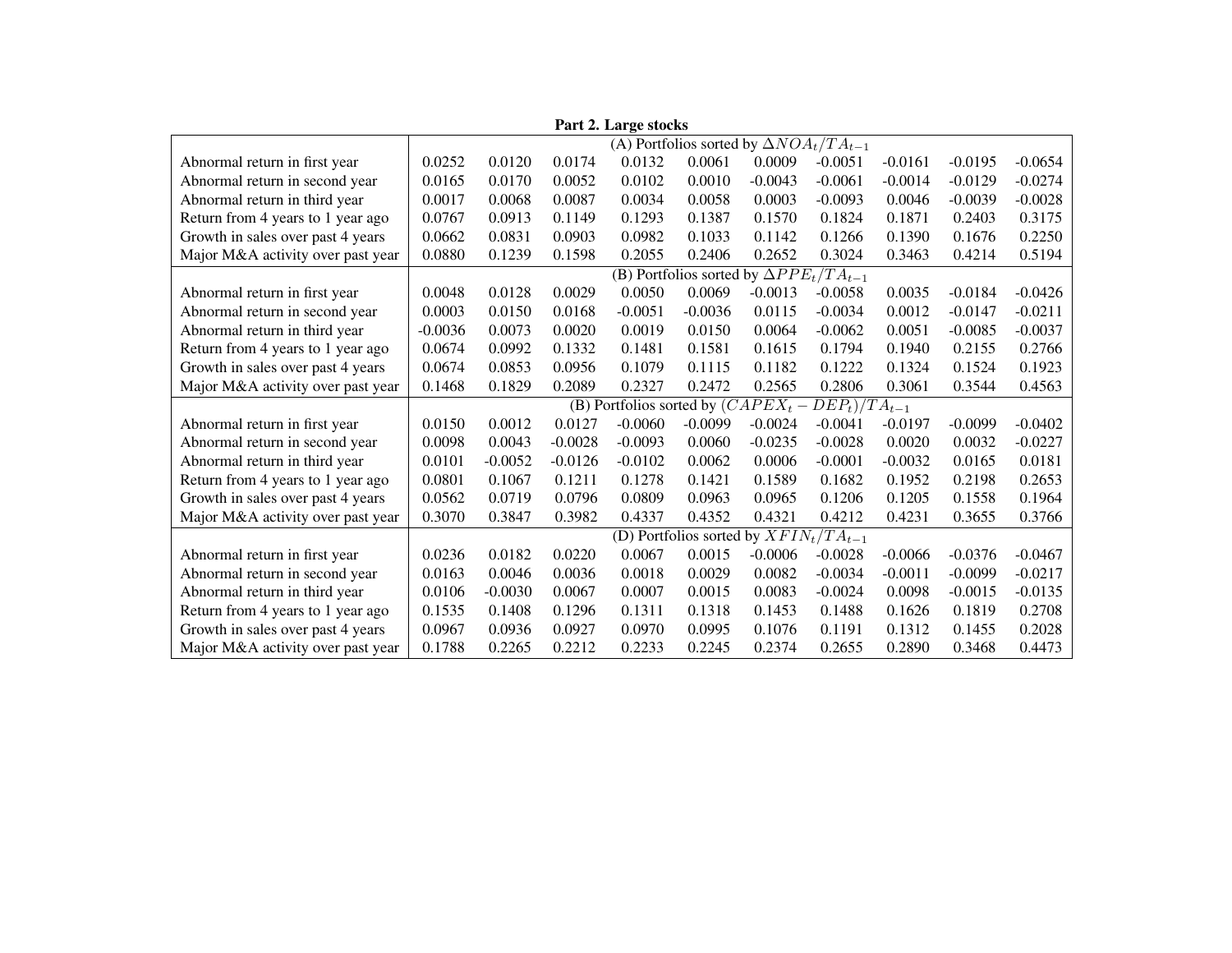# Number of firms in deciles 10 and 9 from sort by growth in total assets classified by source of asset growth, all stocks and large stocks

Each month from 1988 to 2004 all listed domestic U.S. nonfinancial common stocks in the intersection of the CRSP-Compustat universe and with market value of equity exceeding the bottom decile of NYSE stocks are ranked by growth in total assets  $(\frac{\Delta T A_t}{T A_{t-1}})$ . Firms ranked in deciles 9 and 10 by asset growth are further categorized by the dominant source of the change in total assets. First firms are screened for whether they conducted an acquisition over the prior year that is at least twenty percent of the dollar change in total assets. Acquisition deal size is as measured either from the SDC Platinum database, acquisitions from the statement of cash flows, or change in the value of goodwill or intangible assets. The remaining firms not engaged in merger and acquisition activity are classified by the largest source of the change in assets (change in cash and short-term investments, change in property, plant and equipment, change in non-cash current assets, change in other long-term assets), provided that the largest source accounts for at least 10% of the change in assets. All accounting information for a stock is from the most recently ended fiscal year assuming a four-month publication delay. Results are averaged over years in the sample period.

|                                          | All stocks |          | Large stocks       |    |
|------------------------------------------|------------|----------|--------------------|----|
| Number of firms in category              | Decile 10  | Decile 9 | Decile 10 Decile 9 |    |
| Total                                    | 203        | 203      | 71                 | 72 |
| M&A activity (from SDC)                  | 95         | 74       | 38                 | 29 |
| M&A activity (multiple sources)          | 112        | 95       | 43                 | 35 |
| Asset growth from cash                   | 51         | 40       | 12                 | 12 |
| Asset growth from $\Delta PPE$           | 13         | 27       | 6                  | 10 |
| Asset growth from other current assets   | 17         | 31       |                    | 9  |
| Asset growth from other long-term assets |            |          |                    |    |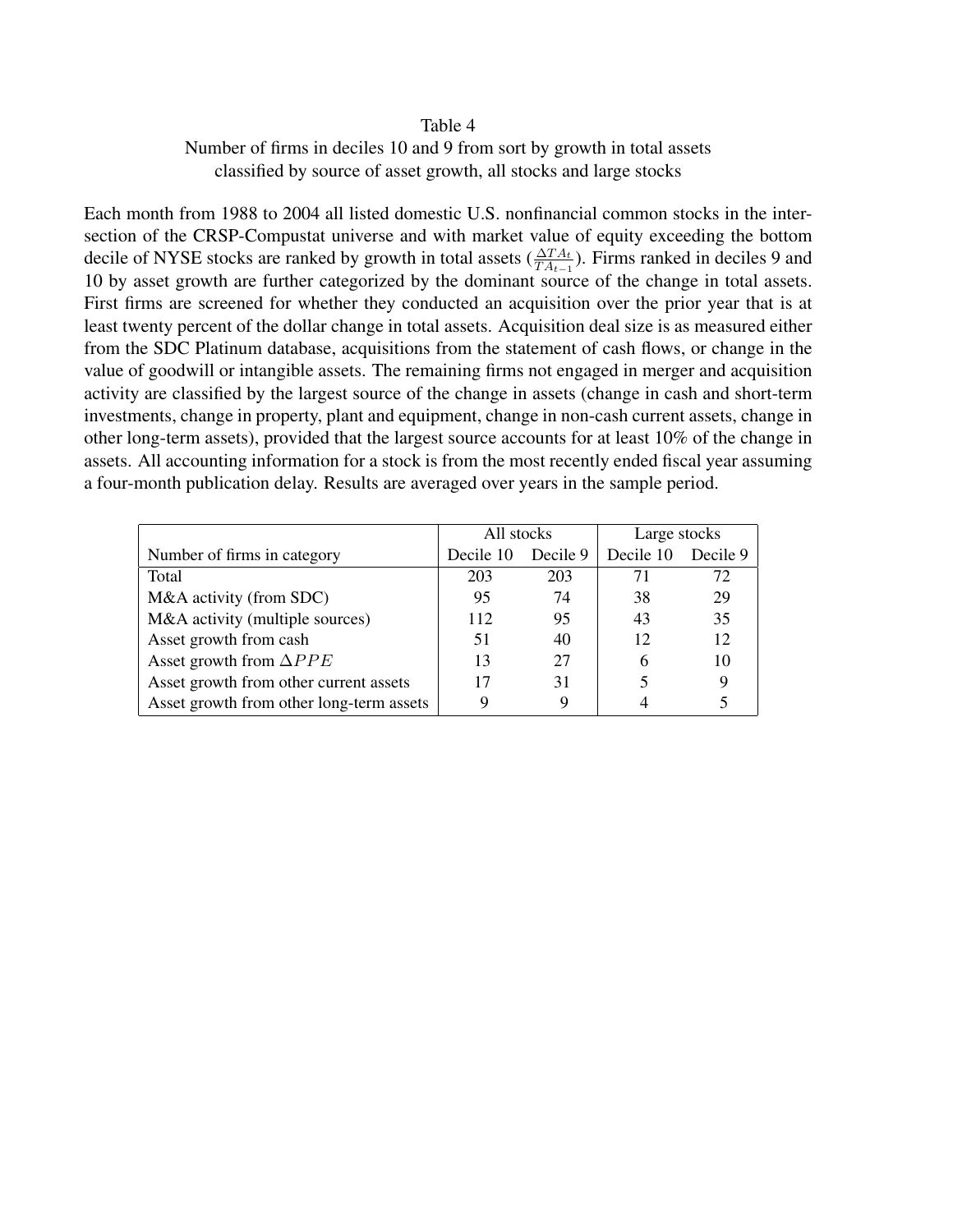## Returns of firms in deciles 10 and 9 from sort by growth in total assets classified by source of asset growth, all stocks and large stocks

Each month from 1988 to 2004 all listed domestic U.S. nonfinancial common stocks in the intersection of the CRSP-Compustat universe and with market value of equity exceeding the bottom decile of NYSE stocks are ranked by growth in total assets  $(\frac{\Delta T A_t}{T A_{t-1}})$ . Firms ranked in deciles 9 and 10 by asset growth are further categorized by the dominant source of the change in total assets. First firms are screened for whether they conducted an acquisition over the prior year that is at least twenty percent of the dollar change in total assets. Acquisition deal size is as measured either from the SDC Platinum database, acquisitions from the statement of cash flows, or change in the value of goodwill or intangible assets. The remaining firms not engaged in merger and acquisition activity are classified by the largest source of the change in assets (change in cash and short-term investments, change in property, plant and equipment, change in non-cash current assets, change in other long-term assets), provided that the largest source accounts for at least 10% of the change in assets. All accounting information for a stock is from the most recently ended fiscal year assuming a four-month publication delay. Abnormal returns (net of the return on a control portfolio of stocks matched by size and book-to-market) on the equally weighted portfolio of stocks in each category are calculated in the first, second and third years following portfolio formation. Results are averaged over years in the sample period. *t*-statistics based on the time series mean and standard deviation of portfolio returns are reported in parentheses.

|                                          | (A) All stocks |           |             |           |            |           |  |  |  |  |  |
|------------------------------------------|----------------|-----------|-------------|-----------|------------|-----------|--|--|--|--|--|
| Abnormal return                          | First year     |           | Second year |           | Third year |           |  |  |  |  |  |
| of firms in category                     | Decile 10      | Decile 9  | Decile 10   | Decile 9  | Decile 10  | Decile 9  |  |  |  |  |  |
| Total                                    | $-0.0752$      | $-0.0191$ | $-0.0440$   | $-0.0208$ | 0.0144     | 0.0115    |  |  |  |  |  |
|                                          | $(-3.55)$      | $(-1.35)$ | $(-2.53)$   | $(-1.30)$ | (0.65)     | (0.70)    |  |  |  |  |  |
| M&A activity (from SDC)                  | $-0.0815$      | $-0.0334$ | $-0.0579$   | $-0.0200$ | $-0.0106$  | 0.0001    |  |  |  |  |  |
|                                          | $(-3.11)$      | $(-2.29)$ | $(-3.51)$   | $(-1.20)$ | $(-0.42)$  | (0.01)    |  |  |  |  |  |
| M&A activity (multiple sources)          | $-0.0877$      | $-0.0308$ | $-0.0623$   | $-0.0258$ | $-0.0089$  | 0.0012    |  |  |  |  |  |
|                                          | $(-3.32)$      | $(-2.01)$ | $(-4.19)$   | $(-1.71)$ | $(-0.36)$  | (0.07)    |  |  |  |  |  |
| Asset growth from cash                   | 0.0117         | 0.0709    | 0.0110      | 0.0294    | 0.0439     | 0.0415    |  |  |  |  |  |
|                                          | (0.25)         | (1.81)    | (0.30)      | (0.60)    | (1.00)     | (1.13)    |  |  |  |  |  |
| Asset growth from $\Delta PPE$           | $-0.0969$      | $-0.0374$ | $-0.0746$   | $-0.0129$ | $-0.0250$  | $-0.0076$ |  |  |  |  |  |
|                                          | $(-1.39)$      | $(-1.15)$ | $(-3.20)$   | $(-0.36)$ | $(-0.80)$  | $(-0.28)$ |  |  |  |  |  |
| Asset growth from other current assets   | $-0.0762$      | $-0.0661$ | 0.0480      | $-0.0157$ | 0.0005     | 0.0324    |  |  |  |  |  |
|                                          | $(-2.35)$      | $(-2.52)$ | (0.60)      | $(-0.34)$ | (0.02)     | (1.22)    |  |  |  |  |  |
| Asset growth from other long-term assets | $-0.1650$      | $-0.0476$ | $-0.0420$   | $-0.0565$ | 0.0701     | $-0.0037$ |  |  |  |  |  |
|                                          | $(-7.19)$      | $(-1.00)$ | $(-0.82)$   | $(-1.87)$ | (1.99)     | $(-0.12)$ |  |  |  |  |  |

|                                          |            | (B) Large stocks |             |           |            |           |
|------------------------------------------|------------|------------------|-------------|-----------|------------|-----------|
| Abnormal return                          | First year |                  | Second year |           | Third year |           |
| of firms in category                     | Decile 10  | Decile 9         | Decile 10   | Decile 9  | Decile 10  | Decile 9  |
| Total                                    | $-0.0573$  | $-0.0027$        | $-0.0222$   | $-0.0155$ | 0.0247     | 0.0082    |
|                                          | $(-1.83)$  | $(-0.15)$        | $(-0.90)$   | $(-1.21)$ | (0.98)     | (0.46)    |
| M&A activity (from SDC)                  | $-0.0821$  | $-0.0283$        | $-0.0354$   | $-0.0281$ | 0.0058     | 0.0058    |
|                                          | $(-2.49)$  | $(-1.60)$        | $(-1.65)$   | $(-1.68)$ | (0.29)     | (0.31)    |
| M&A activity (multiple sources)          | $-0.0842$  | $-0.0304$        | $-0.0381$   | $-0.0298$ | 0.0127     | $-0.0010$ |
|                                          | $(-2.60)$  | $(-1.88)$        | $(-1.93)$   | $(-1.98)$ | (0.53)     | $(-0.05)$ |
| Asset growth from cash                   | 0.0161     | 0.1025           | $-0.0182$   | 0.0167    | 0.0896     | 0.0263    |
|                                          | (0.33)     | (2.79)           | $(-0.56)$   | (0.69)    | (1.90)     | (1.15)    |
| Asset growth from $\Delta PPE$           | $-0.1006$  | $-0.0495$        | $-0.0665$   | $-0.0576$ | 0.0178     | 0.0165    |
|                                          | $(-2.39)$  | $(-1.37)$        | $(-5.10)$   | $(-3.10)$ | (0.46)     | (0.41)    |
| Asset growth from other current assets   | 0.0154     | $-0.0129$        | 0.2417      | 0.0049    | $-0.0265$  | 0.0600    |
|                                          | (0.48)     | $(-0.50)$        | (2.07)      | (0.13)    | $(-0.91)$  | (0.93)    |
| Asset growth from other long-term assets | $-0.0035$  | 0.0318           | $-0.0417$   | 0.0189    | $-0.0099$  | $-0.0396$ |
|                                          | $(-0.10)$  | (0.84)           | $(-1.09)$   | (0.71)    | $(-0.69)$  | $(-2.90)$ |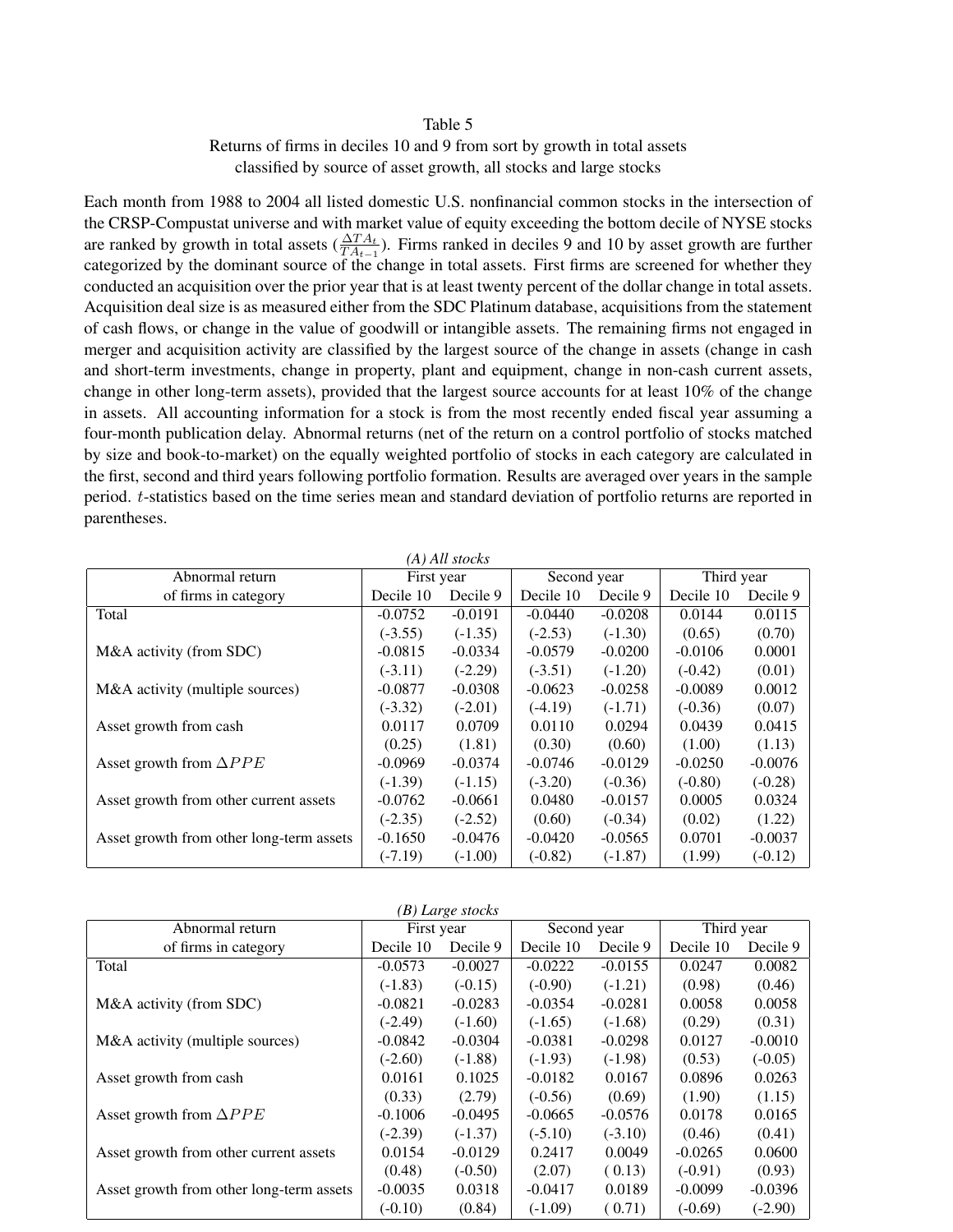# Returns of firms in deciles 10 and 9 from sort by growth in total assets classified by source of financing and by source of asset growth, all stocks

Each month from 1988 to 2004 all listed domestic U.S. nonfinancial common stocks in the intersection of the CRSP-Compustat universe and with market value of equity exceeding the bottom decile of NYSE stocks are ranked by growth in total assets  $(\frac{\Delta T A_t}{T A_{t-1}})$ . Firms ranked in deciles 9 and 10 by asset growth are further categorized by the primary source of financing (equity or debt), and then by the primary source of growth in assets. The dominant source of growth in assets is defined to be one of the following. First firms are screened for whether they conducted an acquisition over the prior year that is at least twenty percent of the dollar change in total assets. Acquisition deal size is as measured either from the SDC Platinum database, acquisitions from the statement of cash flows, or change in the value of goodwill or intangible assets. The remaining firms not engaged in merger and acquisition activity are classified by the largest source of the change in assets (change in cash and short-term investments, change in property, plant and equipment, change in non-cash current assets, change in other long-term assets), provided that the largest source accounts for at least 10% of the change in assets. All accounting information for a stock is from the most recently ended fiscal year assuming a four-month publication delay. Abnormal returns (net of the return on a control portfolio of stocks matched by size and book-to-market) on the equally weighted portfolio of stocks in each category are calculated in the first, second and third years following portfolio formation. Results are averaged over years in the sample period. *t*-statistics based on the time series mean and standard deviation of portfolio returns are reported in parentheses.

| Abnormal return                          | First year |           | Second year |           | Third year |           |
|------------------------------------------|------------|-----------|-------------|-----------|------------|-----------|
| of firms in category                     | Equity     | Debt      | Equity      | Debt      | Equity     | Debt      |
| Total                                    | $-0.0928$  | $-0.0709$ | $-0.0660$   | $-0.0346$ | 0.0193     | 0.0072    |
|                                          | $(-3.34)$  | $(-3.23)$ | $(-2.19)$   | $(-1.91)$ | (0.56)     | (0.33)    |
| M&A activity (from SDC)                  | $-0.1294$  | $-0.0580$ | $-0.0894$   | $-0.0451$ | $-0.0369$  | $-0.0056$ |
|                                          | $(-3.70)$  | $(-2.49)$ | $(-4.08)$   | $(-1.86)$ | $(-1.13)$  | $(-0.16)$ |
| M&A activity (multiple sources)          | $-0.1256$  | $-0.0668$ | $-0.0801$   | $-0.0551$ | $-0.0508$  | 0.0099    |
|                                          | $(-3.50)$  | $(-2.72)$ | $(-3.48)$   | $(-2.69)$ | $(-1.70)$  | (0.31)    |
| Asset growth from cash                   | $-0.0086$  | $-0.0286$ | $-0.0145$   | 0.0256    | 0.0522     | $-0.0235$ |
|                                          | $(-0.15)$  | $(-0.47)$ | $(-0.28)$   | (0.56)    | (1.15)     | $(-0.48)$ |
| Asset growth from $\Delta PPE$           | $-0.1144$  | $-0.1063$ | $-0.0819$   | $-0.0498$ | $-0.0483$  | $-0.0039$ |
|                                          | $(-2.46)$  | $(-1.59)$ | $(-2.03)$   | $(-1.41)$ | $(-0.96)$  | $(-0.07)$ |
| Asset growth from other current assets   | $-0.1080$  | $-0.0708$ | $-0.1728$   | 0.2274    | 0.0558     | $-0.0292$ |
|                                          | $(-2.52)$  | $(-1.21)$ | $(-4.93)$   | (1.23)    | (1.45)     | $(-0.48)$ |
| Asset growth from other long-term assets | $-0.2632$  | $-0.0464$ | $-0.0459$   | $-0.0943$ | 0.1031     | 0.0153    |
|                                          | $(-6.36)$  | $(-0.81)$ | $(-0.76)$   | $(-3.49)$ | (1.87)     | (0.37)    |

*(A) Stocks in decile 10 by growth in total assets*

| (B) Stocks in decile 9 by growth in total assets |            |           |           |             |           |            |
|--------------------------------------------------|------------|-----------|-----------|-------------|-----------|------------|
| Abnormal return                                  | First year |           |           | Second year |           | Third year |
| of firms in category                             | Equity     | Debt      | Equity    | Debt        | Equity    | Debt       |
| Total                                            | $-0.0361$  | $-0.0497$ | $-0.0586$ | $-0.0132$   | $-0.0130$ | 0.0001     |
|                                                  | $(-1.02)$  | $(-4.00)$ | $(-1.64)$ | $(-0.88)$   | $(-0.42)$ | (0.01)     |
| M&A activity (from SDC)                          | $-0.0423$  | $-0.0207$ | $-0.0249$ | $-0.0018$   | 0.0026    | $-0.0008$  |
|                                                  | $(-0.84)$  | $(-1.15)$ | $(-0.47)$ | $(-0.08)$   | (0.05)    | $(-0.04)$  |
| M&A activity (multiple sources)                  | $-0.0208$  | $-0.0358$ | $-0.0425$ | $-0.0113$   | $-0.0134$ | $-0.0012$  |
|                                                  | $(-0.47)$  | $(-2.51)$ | $(-1.09)$ | $(-0.57)$   | $(-0.34)$ | $(-0.07)$  |
| Asset growth from cash                           | $-0.0189$  | $-0.0404$ | $-0.0200$ | 0.0365      | 0.0050    | 0.0502     |
|                                                  | $(-0.44)$  | $(-0.64)$ | $(-0.29)$ | (0.48)      | (0.10)    | (0.80)     |
| Asset growth from $\Delta PPE$                   | $-0.0883$  | $-0.0669$ | $-0.0735$ | 0.0117      | 0.0033    | $-0.0259$  |
|                                                  | $(-1.25)$  | $(-2.38)$ | $(-1.77)$ | (0.21)      | (0.10)    | $(-0.40)$  |
| Asset growth from other current assets           | $-0.1162$  | $-0.1108$ | $-0.1203$ | $-0.0271$   | $-0.0450$ | 0.0519     |
|                                                  | $(-2.64)$  | $(-1.94)$ | $(-3.54)$ | $(-0.56)$   | $(-0.45)$ | (0.84)     |
| Asset growth from other long-term assets         | $-0.0388$  | $-0.0583$ | $-0.0472$ | $-0.0629$   | 0.0990    | $-0.0183$  |
|                                                  | $(-0.86)$  | $(-0.98)$ | $(-0.46)$ | $(-3.97)$   | (0.84)    | $(-0.30)$  |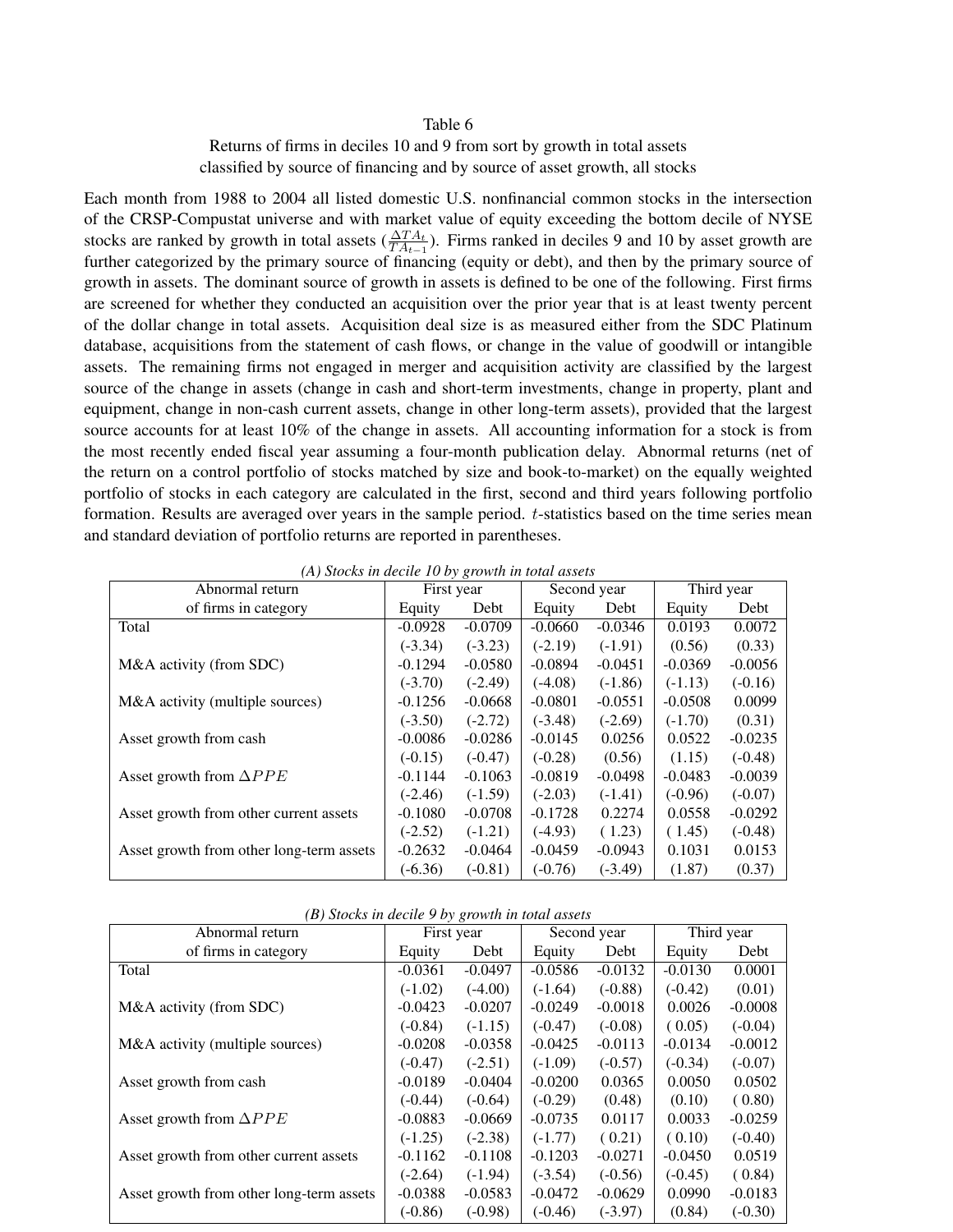## Regression results for future stock returns, growth in assets and financing source

Each year from 1988 to 2004 all listed domestic U.S. nonfinancial common stocks in the intersection of the CRSP-Compustat universe and with market value of equity exceeding the bottom decile of NYSE stocks are ranked by growth in total assets  $(\frac{\Delta T A_t}{T A_{t-1}})$ . Firms ranked in the top decile by asset growth are categorized by the primary source of asset growth and also by main source of financing (equity or debt). For the categorization by source of growth we first check whether the firm engaged in major acquisition activity over the prior year, as determined by whether the SDC database reports an acquisition of at least 20% of the dollar value of the change in the firm's assets. In the absence of such information, we also screen for takeover activity amounting to at least 20% of the change in assets, as identified from either acquisitions from the statement of cash flows, or change in goodwill, or change in intangible assets). For firms with such indications we set the value of a dummy variable denoting other acquisition activity to equal one (it takes a value of zero for all other cases). For the remaining firms not engaged in merger and acquisition activity, we classify them by the largest source of the change in assets: change in cash and short-term investments, or change in operating assets (property, plant and equipment, non-cash current assets, other long-term assets), provided that the largest source accounts for at least 20% of the change in assets. The primary financing source is determined as the larger of either debt or equity as long as the item is at least 20% of the change in assets. All accounting information for a stock is from the fiscal year ending in the specific calendar year, assuming a four-month publication delay. The dependent variable in the regression is a firm's abnormal return (net of the return on a control portfolio of stocks matched by size and book-to-market) in the first year following ranking. Other regressors include the growth rate in the firm's sales per share extending up to four years before the ranking date; the stock's past rate of return beginning four years and ending one year before ranking; the stock's past rate of return over the year leading up to the ranking date. Regressions are estimated each year, and coefficients are averaged over years in the sample period. *t*-statistics based on the time series mean and standard deviation of coefficients are reported in parentheses.

|          |           | SDC acquisition | Other acquisition | Growth  | Growth in operating | Growth in sales   | Return from 4 years | Return over |
|----------|-----------|-----------------|-------------------|---------|---------------------|-------------------|---------------------|-------------|
| Equation | Intercept | amount          | dummy             | in cash | assets              | over past 4 years | ago to 1 year ago   | past year   |
| (1)      | $-0.0006$ | $-0.1266$       | $-0.1942$         | 0.0001  | $-0.1866$           |                   |                     |             |
|          | $(-0.09)$ | $(-2.84)$       | $(-3.00)$         | (0.00)  | $(-4.00)$           |                   |                     |             |
| (2)      | 0.0021    | -0.1217         | $-0.1181$         | 0.0343  | $-0.1687$           | 0.0147            | $-0.0528$           | 0.0432      |
|          | (0.52)    | $(-2.92)$       | $(-1.46)$         | (0.53)  | $(-3.84)$           | (0.75)            | $(-1.98)$           | (2.78)      |

*(A) Returns and growth in assets*

| $(B)$ Returns, growth in assets and financing |  |  |  |
|-----------------------------------------------|--|--|--|
|                                               |  |  |  |

|          |           |           | Merger and            | Growth in cash |           |                  | $\cup$<br>Growth in |              |               |             |
|----------|-----------|-----------|-----------------------|----------------|-----------|------------------|---------------------|--------------|---------------|-------------|
|          |           |           | acquisition           |                |           | operating assets |                     | Growth in    | Return from   |             |
|          |           |           | activity financed by: | financed by:   |           | financed by:     |                     | sales over   | 4 years ago   | Return over |
| Equation | Intercept | Equity    | Debt                  | Equity         | Debt      | Equity           | Debt                | past 4 years | to 1 year ago | past year   |
| (3)      | $-0.0003$ | $-0.1087$ | $-0.0596$             | $-0.0094$      | 0.0188    | $-0.1702$        | $-0.1220$           |              |               |             |
|          | $(-0.04)$ | $(-2.52)$ | $(-1.94)$             | $(-0.18)$      | (0.26)    | $(-6.19)$        | $(-2.64)$           |              |               |             |
| (4)      | 0.0019    | $-0.0986$ | $-0.0537$             | 0.0095         | 0.0526    | $-0.1800$        | $-0.1220$           | 0.0194       | $-0.0502$     | 0.0436      |
|          | (0.48)    | $(-2.59)$ | $(-1.70)$             | (0.18)         | (0.69)    | $(-7.06)$        | $(-2.52)$           | (0.99)       | $(-1.91)$     | (2.85)      |
| (5)      | 0.0018    | $-0.0986$ | $-0.0533$             | $-0.0479$      | 0.0020    | $-0.1795$        | $-0.1211$           | 0.0181       | $-0.0520$     | 0.0441      |
|          | (0.19)    | $(-2.54)$ | $(-1.65)$             | $(-0.90)$      | $(-0.02)$ | $(-6.97)$        | $(-2.50)$           | (0.89)       | $(-1.93)$     | (2.89)      |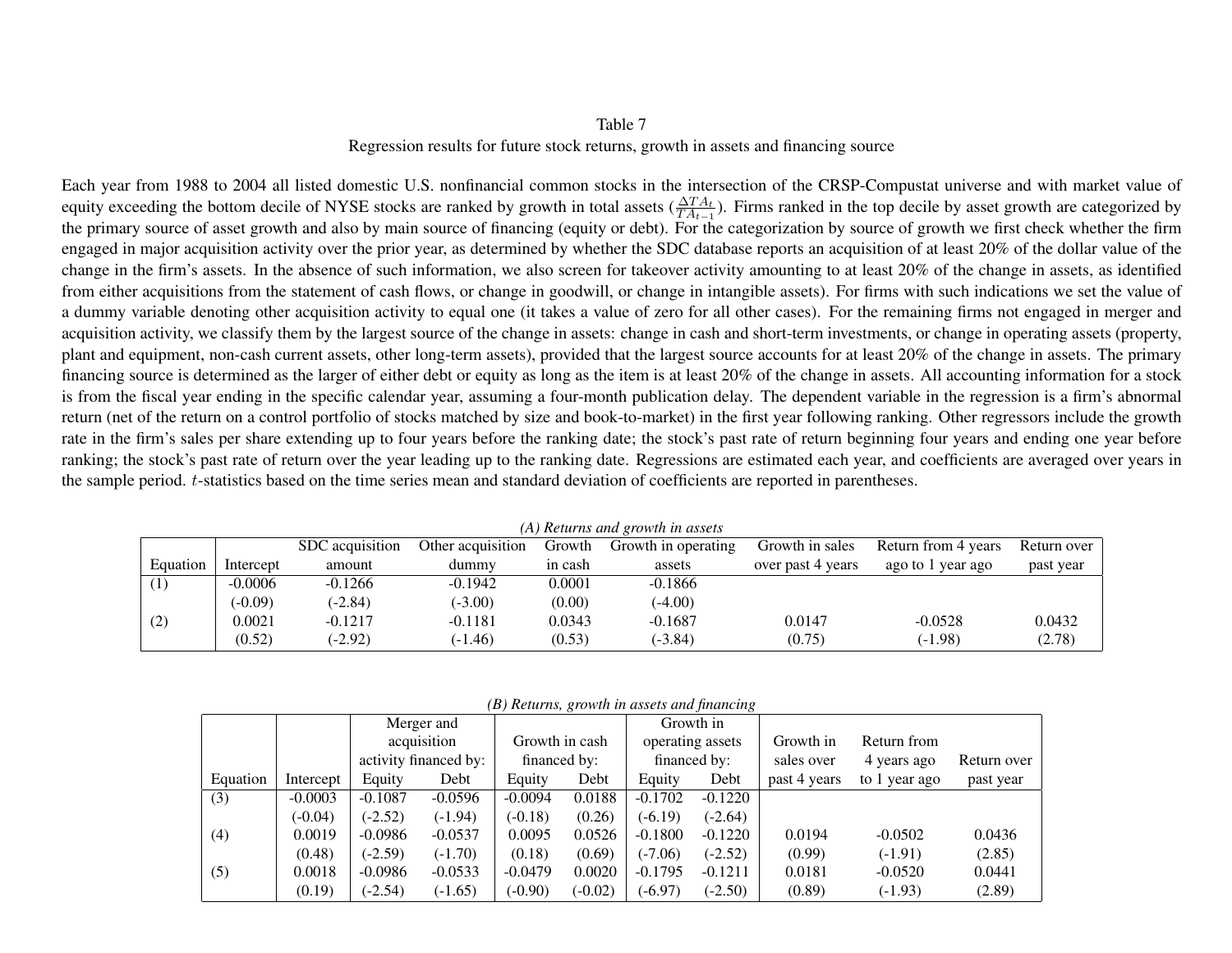# Table 8 Returns for firms with high growth in total assets classified by past profitability and governance index

Each year from 1988 to 2004 all listed U.S. nonfinancial common stocks in the intersection of the CRSP-Compustat universe and with market value of equity exceeding the bottom decile of NYSE stocks are ranked by growth in total assets. Firms categorized in the top decile are further divided into groups based on past return on equity, or governance index. Abnormal returns relative to a control portfolio matched on size and book-to-market are calculated for the equally-weighted portfolio of stocks in each group over the subsequent three years. Return on equity is measured as income before extraordinary items available to common equity averaged over the prior two years divided by book value of common equity at the end of the ranking year. The groups by return on equity are: the bottom 20 percent (low), the middle 60 percent (medium), and the top 20 percent (high). The governance index is from Gomers, Ishii and Metrick (2003) and is a composite of 24 measures of shareholder rights. The three groups by governance index are: the top 30 percent (weak governance), the middle 40 percent (medium), and the bottom 30 percent (strong governance).

| Sorted by  | Year        | Low       | Medium    | High      | Difference |
|------------|-------------|-----------|-----------|-----------|------------|
|            | First year  | $-0.1516$ | $-0.0701$ | $-0.0081$ | 0.1435     |
|            |             | $(-5.14)$ | $(-2.71)$ | $(-0.30)$ | (4.13)     |
| Return on  | Second year | $-0.0718$ | $-0.0336$ | $-0.0413$ | 0.0305     |
| equity     |             | $(-2.07)$ | $(-1.83)$ | $(-2.01)$ | (0.75)     |
|            | Third year  | 0.0384    | 0.0047    | 0.0228    | $-0.0156$  |
|            |             | (0.88)    | (0.18)    | (0.73)    | $(-0.28)$  |
| Sorted by  | Year        | Weak      | Medium    |           | Difference |
|            |             |           |           | Strong    |            |
|            | First year  | $-0.0721$ | 0.0257    | $-0.0232$ | 0.0488     |
|            |             | $(-2.34)$ | (0.73)    | $(-0.88)$ | (1.41)     |
| Governance | Second year | $-0.0173$ | 0.0036    | $-0.0171$ | 0.0001     |
| index      |             | $(-0.71)$ | (0.15)    | $(-0.52)$ | $(-0.00)$  |
|            | Third year  | $-0.0108$ | 0.0209    | 0.0398    | 0.0506     |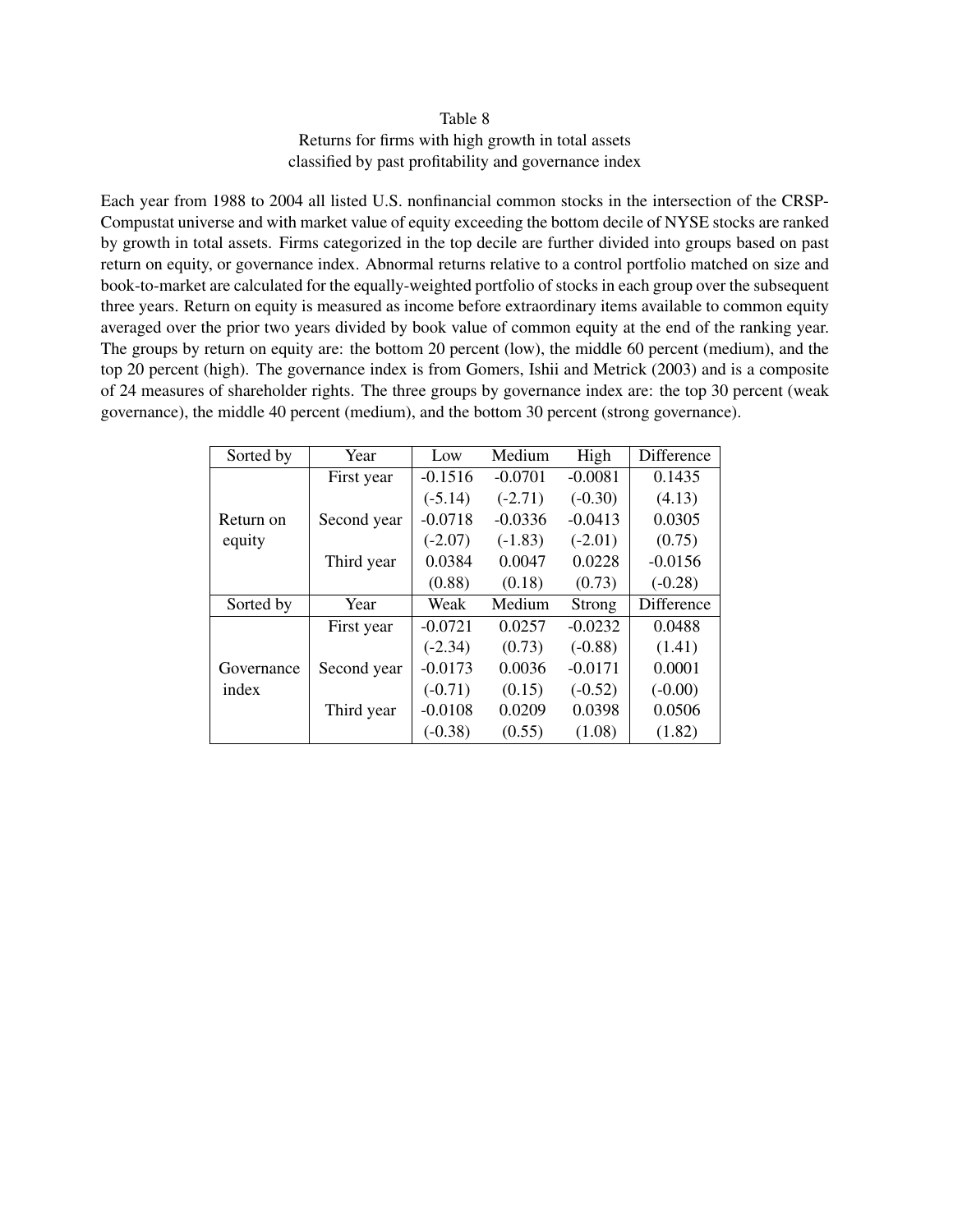Returns and characteristics for firms with high growth in assets due primarily to increase in cash and comparison sample

The sample comprises domestic U.S. nonfinancial common stocks ranked in the top decile when sorted by growth in total assets, where merger and acquisition activity represents less than twenty percent of the change in the value of total assets, and where the change in cash and short-term investments is the largest source of the change in assets and is at least 10 percent of the change in assets. Each firm in the sample is paired with a control firm not falling in the top decile by past year asset growth that is ranked most closely by growth in sales per share over the past four years, and with the closest average rank value with respect to book-to-market, market capitalization, and total assets. Equally-weighted characteristics and returns on each set of firms are calculated as of the year ending in the month of classification (year *t*) and each of the three subsequent years. All accounting information for a stock is from the most recently ended fiscal year assuming a four-month publication delay. Stocks are selected every month over the sample period 1988–2004, and results are averaged over calendar years in the sample period.

| Characteristic                            | Year             | Cash growth firms | Matched firms |
|-------------------------------------------|------------------|-------------------|---------------|
| Book-to-market ratio                      | $t_{i}$          | 0.3013            | 0.3265        |
| Size (billion \$)                         | $\bar{t}$        | 1.2251            | 1.1938        |
| Growth in sales per share over prior year | $t-1$ to t       | 0.1875            | 0.1608        |
| Return from 4 years ago to 1 year ago     | $t-4$ to $t-1$   | 0.3604            | 0.2187        |
| Return over previous year                 | $t\,$            | 0.3176            | 0.2041        |
| Total assets (million \$)                 | $\boldsymbol{t}$ | 343.2             | 517.5         |
|                                           | $\bar{t}$        | 0.9524            | 0.5302        |
| Growth in total assets rank               | $t+1$            | 0.5880            | 0.5814        |
|                                           | $t+2$            | 0.5489            | 0.5652        |
|                                           | $t+3$            | 0.5090            | 0.5356        |
|                                           | $\overline{t}$   | 0.5828            | 0.2723        |
| Cash relative to total assets             | $t+1$            | 0.4753            | 0.2595        |
|                                           | $t+2$            | 0.4384            | 0.2518        |
|                                           | $t+3$            | 0.4166            | 0.2528        |
|                                           | t                | 0.6577            | 0.0381        |
| New external financing                    | $t+1$            | 0.1541            | 0.0993        |
|                                           | $t+2$            | 0.1326            | 0.0903        |
|                                           | $t+3\,$          | 0.1468            | 0.0673        |
|                                           | t                | $-0.0216$         | 0.0228        |
| Internal financing                        | $t+1$            | $-0.0421$         | 0.0194        |
|                                           | $t+2$            | $-0.0518$         | 0.0250        |
|                                           | $t+3$            | $-0.0553$         | 0.0292        |
|                                           | $\overline{t}$   | 0.0781            | 0.0353        |
| Net capital expenditures                  | $t+1$            | 0.0636            | 0.0396        |
| relative to total assets                  | $t+2$            | 0.0415            | 0.0309        |
|                                           | $t+3$            | 0.0296            | 0.0342        |
|                                           | t                | 0.2582            | 0.4047        |
| Incidence of M&A activity                 | $t+1$            | 0.3382            | 0.3452        |
|                                           | $t+2$            | 0.2631            | 0.2837        |
|                                           | $t+3$            | 0.2166            | 0.2366        |
|                                           | t                | 0.2390            | 0.2193        |
| Incidence of major M&A activity           | $t+1$            | 0.1636            | 0.2233        |
|                                           | $t+2$            | 0.1341            | 0.1553        |
|                                           | $t+3$            | 0.1341            | 0.1408        |
|                                           | $t\,$            | 0.2765            | 0.1813        |
| R&D relative to sales                     | $t+1$            | 0.2881            | 0.1842        |
|                                           | $t+2\,$          | 0.2845            | 0.1733        |
|                                           | $t+3$            | 0.2874            | 0.1631        |
|                                           | $t+1$            | 0.0117            | 0.0040        |
| Abnormal return                           | $t+2$            | 0.0110            | 0.0556        |
|                                           | $t+3$            | 0.0439            | 0.0117        |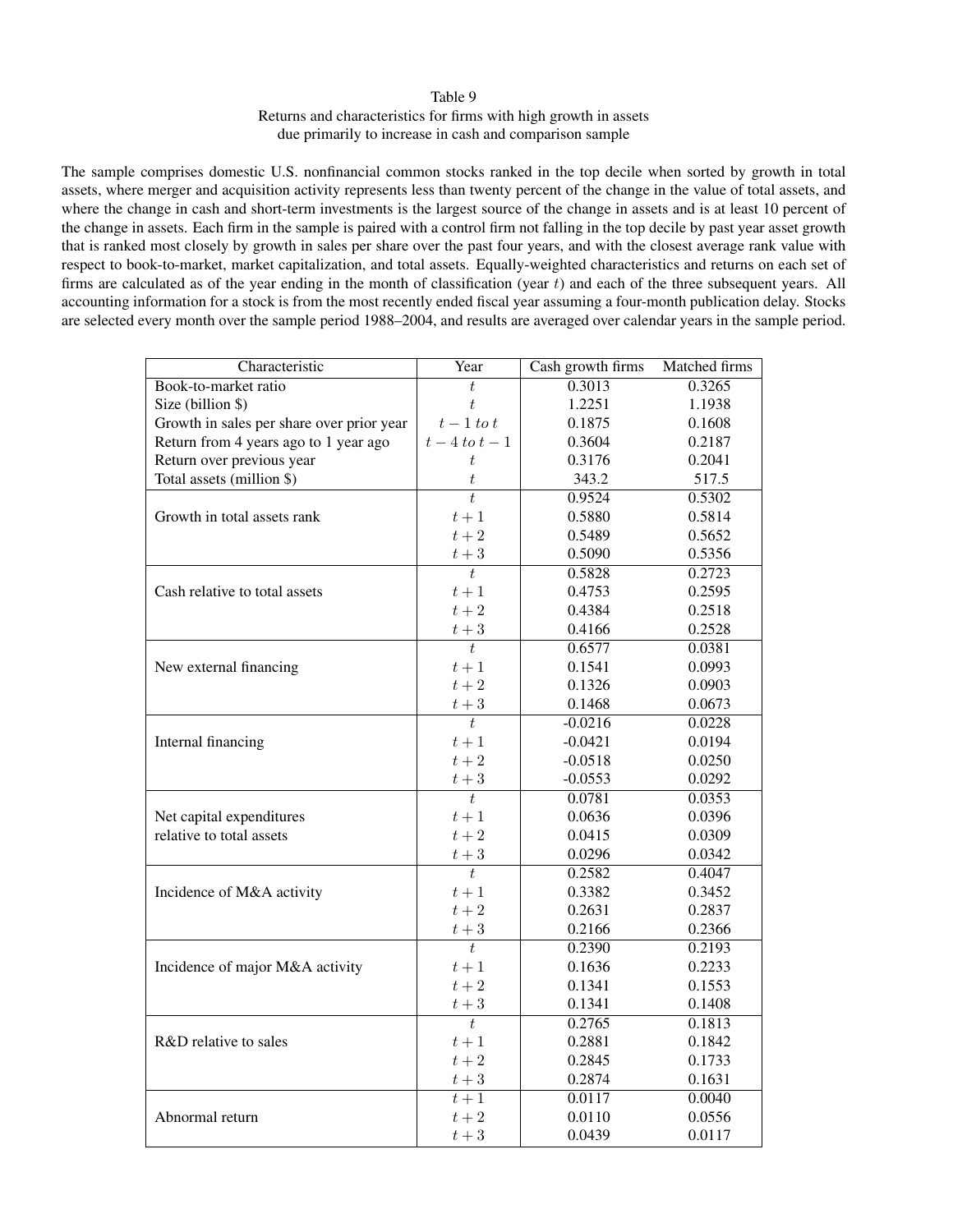Cash relative to total assets is the ratio of cash and equivalents at the end of year *t* to total assets at the end of year *t*−1. New external financing is the sum of new equity financing (sale of common and preferred stock minus purchases of common and preferred stock minus cash dividends) plus new debt financing (issuance of long-term debt minus reduction in long-term debt plus changes in current debt, all over year *t*, relative to total assets at the end of year *t*. Internal financing is net income before extraordinary items available for common at time *t* relative to total assets at the end of year *t* − 1. Net capital expenditures is capital expenditures minus depreciation and amortization expense over year *t* from the statement of cash flows, relative to total assets at the end of year *t*−1. Merger and acquisition activity is taken from the Securities Data Corporation Platinum database. A business combination is counted as a major transaction if the deal size from the SDC Platinum database or acquisition amount from the statement of cash flows is at least five percent of total assets at the end of the prior year. Abnormal returns are buy-and-hold returns minus the buy-and-hold return on a portfolio of stocks matched by size and book-to-market.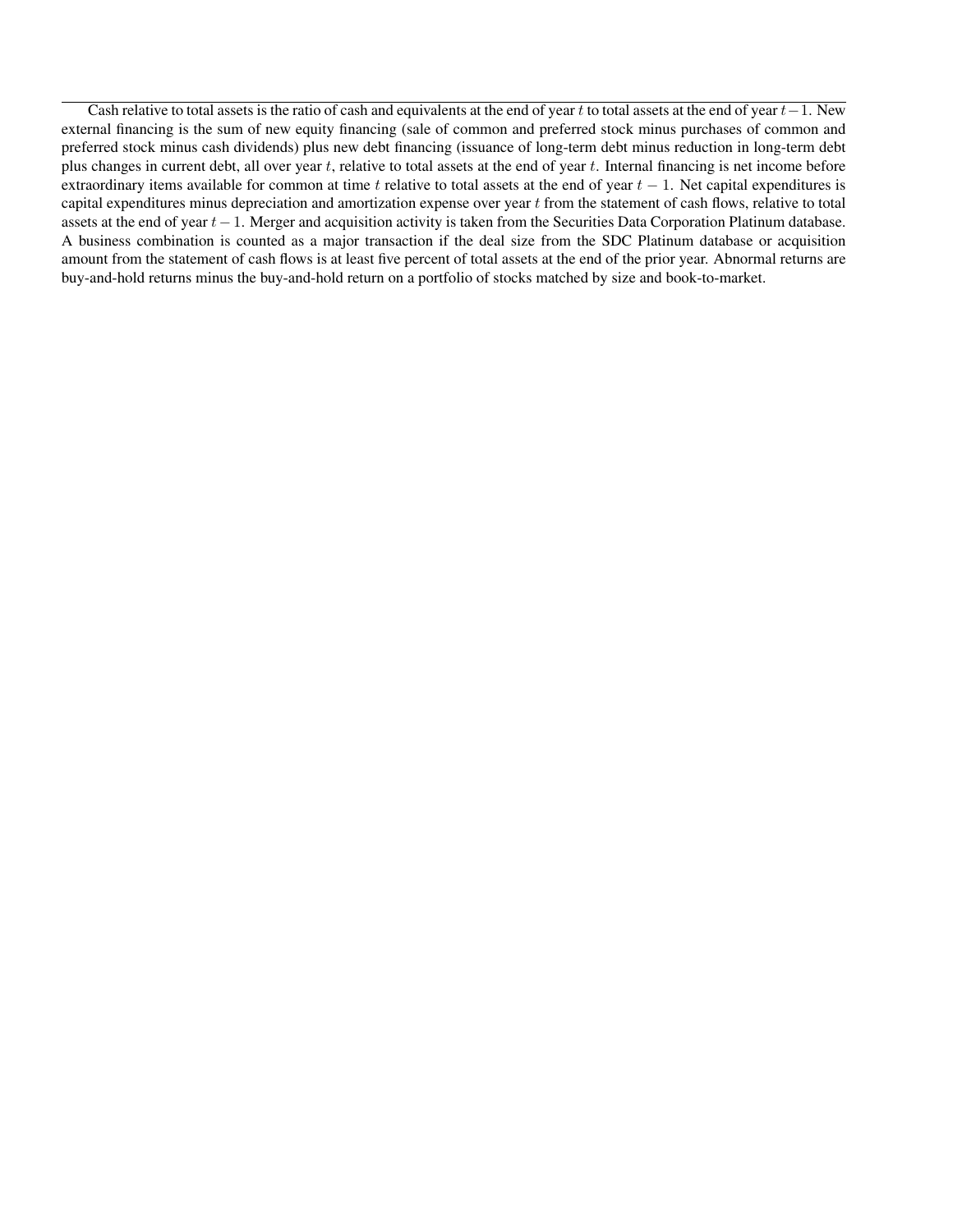#### Table 10 Returns and characteristics for portfolios sorted by net operating assets (*NOA*) relative to total assets (*T A*)

Each month from 1968 to 2004 all listed domestic U.S. nonfinancial common stocks in the intersection of the CRSP-Compustat universe and with market value of equity exceeding the bottom decile of NYSE stocks are ranked by net operating assets  $(NOA_t)$  relative to a measure of total assets and assigned to decile portfolios. In part 1, total assets are measured as of the end of the preceding fiscal year  $(T A_{t-1})$ , while in part 2 total assets are measured as of the end of the most recently-ended fiscal year as of the ranking date  $(T A_t)$ . All stocks are equally weighted in a portfolio. Returns on the portfolio are reported over each of the following three years , as well as abnormal returns (in excess of the return on a control portfolio matched on size and book-to-market value of equity). Characteristics of the portfolio at the formation date and in subsequent years are also reported. All accounting information for a stock is from the most recently ended fiscal year assuming a four-month publication delay. Results are averaged over years in the sample period.

Part 1. Net operating assets relative to prior year total assets

| r arv re rice operating assets relateve to prior year total assets |                                       |                |        |        |        |                             |           |           |           |           |
|--------------------------------------------------------------------|---------------------------------------|----------------|--------|--------|--------|-----------------------------|-----------|-----------|-----------|-----------|
|                                                                    |                                       | $\mathfrak{D}$ | 3      | 4      | 5      | 6                           | 7         | 8         | 9         | 10        |
|                                                                    | Low                                   |                |        |        |        |                             |           |           |           | High      |
|                                                                    | (A) Returns over post-formation years |                |        |        |        |                             |           |           |           |           |
| Return in first year                                               | 0.1424                                | 0.1549         | 0.1619 | 0.1528 | 0.1501 | 0.1470                      | 0.1325    | 0.1207    | 0.1062    | 0.0608    |
| Return in second year                                              | 0.1603                                | 0.1627         | 0.1730 | 0.1723 | 0.1640 | 0.1523                      | 0.1407    | 0.1360    | 0.1191    | 0.0909    |
| Return in third year                                               | 0.1543                                | 0.1574         | 0.1633 | 0.1564 | 0.1552 | 0.1568                      | 0.1528    | 0.1437    | 0.1446    | 0.1053    |
| Abnormal return in first year                                      | 0.0101                                | 0.0147         | 0.0203 | 0.0101 | 0.0075 | 0.0060                      | $-0.0026$ | $-0.0158$ | $-0.0245$ | $-0.0657$ |
| t-statistic                                                        | 0.73                                  | 1.73           | 2.83   | 1.69   | 1.28   | 0.96                        | $-0.53$   | $-3.05$   | $-2.95$   | $-4.47$   |
| Abnormal return in second year                                     | 0.0120                                | 0.0083         | 0.0140 | 0.0115 | 0.0034 | $-0.0016$                   | $-0.0105$ | $-0.0121$ | $-0.0245$ | $-0.0475$ |
| t-statistic                                                        | 0.86                                  | 0.94           | 1.74   | 1.70   | 0.65   | $-0.29$                     | $-1.68$   | $-1.85$   | $-2.78$   | $-4.94$   |
| Abnormal return in third year                                      | 0.0178                                | 0.0126         | 0.0146 | 0.0108 | 0.0052 | 0.0068                      | 0.0044    | $-0.0004$ | $-0.0017$ | $-0.0367$ |
| t-statistic                                                        | 1.07                                  | 1.52           | 1.88   | 1.27   | 0.84   | 0.90                        | 0.58      | $-0.05$   | $-0.16$   | $-3.21$   |
|                                                                    |                                       |                |        |        |        | (B) Characteristics         |           |           |           |           |
| Book-to-market ratio                                               | 0.5974                                | 0.7016         | 0.7416 | 0.7482 | 0.7628 | 0.7477                      | 0.7326    | 0.6942    | 0.6742    | 0.5954    |
| Size (billion \$)                                                  | 1.2072                                | 1.5682         | 2.2797 | 2.6232 | 2.5505 | 2.0105                      | 1.8157    | 1.4515    | 1.2434    | 1.2042    |
| Growth in sales over past 4 years                                  | 0.1091                                | 0.1070         | 0.1025 | 0.1056 | 0.1113 | 0.1159                      | 0.1298    | 0.1467    | 0.1747    | 0.2529    |
| Return from 4 years ago to 1 year ago                              | 0.1292                                | 0.1156         | 0.1169 | 0.1203 | 0.1267 | 0.1277                      | 0.1466    | 0.1673    | 0.1900    | 0.2754    |
| Return over past year                                              | 0.1272                                | 0.1330         | 0.1353 | 0.1267 | 0.1322 | 0.1318                      | 0.1336    | 0.1394    | 0.1335    | 0.1497    |
| Incidence of M&A activity over past year                           | 0.2196                                | 0.2714         | 0.2782 | 0.2971 | 0.3107 | 0.3178                      | 0.3362    | 0.3604    | 0.4000    | 0.5390    |
| Incidence of major M&A activity over past year                     | 0.1208                                | 0.1555         | 0.1648 | 0.1768 | 0.1975 | 0.2206                      | 0.2423    | 0.2723    | 0.3329    | 0.4721    |
|                                                                    |                                       |                |        | (C)    |        | Assets and growth in assets |           |           |           |           |
| $NOA_t/TA_{t-1}$                                                   | 0.3358                                | 0.5420         | 0.6307 | 0.6899 | 0.7374 | 0.7817                      | 0.8270    | 0.8840    | 0.9714    | 1.2984    |
| $NOA_t/TA_t$                                                       | 0.3294                                | 0.5205         | 0.6002 | 0.6500 | 0.6856 | 0.7177                      | 0.7421    | 0.7675    | 0.7920    | 0.7798    |
| Growth in total assets over prior year                             | 0.0772                                | 0.0673         | 0.0688 | 0.0752 | 0.0867 | 0.0997                      | 0.1261    | 0.1654    | 0.2444    | 0.5831    |
| Rank by $NOA_t/TA_{t-1}$ in first year                             | 0.1295                                | 0.2438         | 0.3413 | 0.4121 | 0.4900 | 0.5491                      | 0.6102    | 0.6675    | 0.7375    | 0.7404    |
| Rank by $NOA_t/TA_{t-1}$ in second year                            | 0.1630                                | 0.2743         | 0.3649 | 0.4242 | 0.4885 | 0.5391                      | 0.5871    | 0.6393    | 0.6979    | 0.6928    |
| Rank by $NOA_t/TA_{t-1}$ in third year                             | 0.1855                                | 0.2907         | 0.3770 | 0.4267 | 0.4793 | 0.5359                      | 0.5696    | 0.6220    | 0.6761    | 0.6703    |